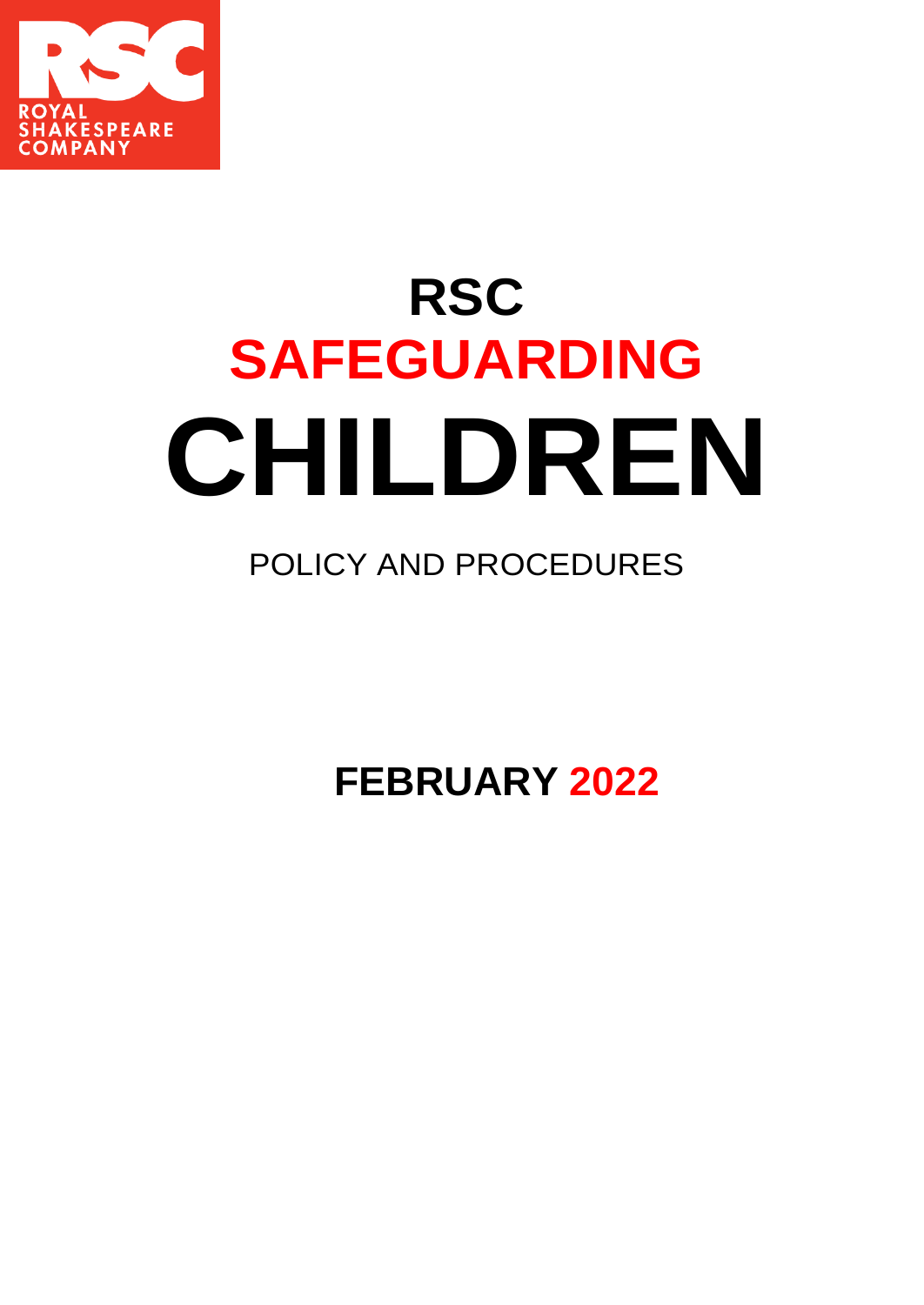# **CONTENTS**

| 1                  | <b>RSC's Purpose and Aims</b>                                                                                     | $\mathbf{2}$   |
|--------------------|-------------------------------------------------------------------------------------------------------------------|----------------|
| 2 <sup>1</sup>     | Creating a safe environment into work with children andyoung people<br>and vulnerable adults                      | $\overline{2}$ |
| 3                  | Roles and responsibilities for safeguarding within RSC                                                            | 5              |
| 4                  | <b>Recruiting and Supporting Staff</b>                                                                            | 8              |
| 5.                 | The safeguarding code of conduct                                                                                  | 8              |
| 6                  | <b>Confidentiality and Information Sharing</b>                                                                    | 12             |
| $7^{\circ}$        | Identifying and responding to concerns about a childor vulnerable<br>adult                                        | 14             |
| 8                  | Recording the Information – Keep it clear and simple                                                              | 18             |
| 9                  | Managing safeguarding allegations against staff and volunteers                                                    | 18             |
| 10 <sup>°</sup>    | Escalation process – what to do if safeguarding concerns are notbeing<br>appropriately acted upon                 | 21             |
| 11                 | Ensuring that appropriate safeguards are in place when working with<br>other organisations or on non-RSC premises | 22             |
| 12 <sup>1</sup>    | Managing bullying behaviour                                                                                       | 24             |
| 13                 | Unaccompanied and lost/missing children during performances                                                       | 24             |
| 14                 | Images/film in publications and the media                                                                         | 25             |
| 15                 | Children in Performance, auditions and rehearsal                                                                  | 28             |
| <b>Appendix 1</b>  | <b>Membership of the RSC Safeguarding Committee</b>                                                               | 34             |
| <b>Appendix 2</b>  | <b>Your Safeguarding Contacts</b>                                                                                 | 35             |
| <b>Appendix 3</b>  | Guidelines for Working Online with Children and Young People                                                      | 36             |
| <b>Appendix 4</b>  | <b>RSC Physical Contact Guidance</b>                                                                              | 41             |
| <b>Appendix 5</b>  | Definitions of child abuse and neglect                                                                            | 44             |
| <b>Appendix 6</b>  | Possible Indicators of child abuse and neglect                                                                    | 46             |
| <b>Appendix 7</b>  | A Quick Guide to Reporting Procedures                                                                             | 50             |
| <b>Appendix 8</b>  | Logging a concern about a child's safety and welfare                                                              | 51             |
| <b>Appendix 9</b>  | Written Confirmation following a Child Protection Referral                                                        | 51             |
| <b>Appendix 10</b> | Allegations of harm arising from underage sexual activity                                                         | 52             |
| <b>Appendix 11</b> | Concern or allegation about member of staff/volunteer/                                                            | 53             |
| <b>Appendix 12</b> | Children in performance reporting concerns flowchart                                                              | 54             |
| Appendix 13        | <b>Concern about Chaperone Reporting flowchart</b>                                                                | 55             |
| <b>Appendix 14</b> | Photography, Film & Interview Permission Form                                                                     | 56             |
| <b>Appendix 15</b> | <b>Information Sharing Principles</b>                                                                             | 58             |
| <b>Appendix 16</b> | Guidance for Managing in Person / Real Life Events                                                                | 59             |
| <b>Appendix 17</b> | Administering medicine arrangements                                                                               | 70             |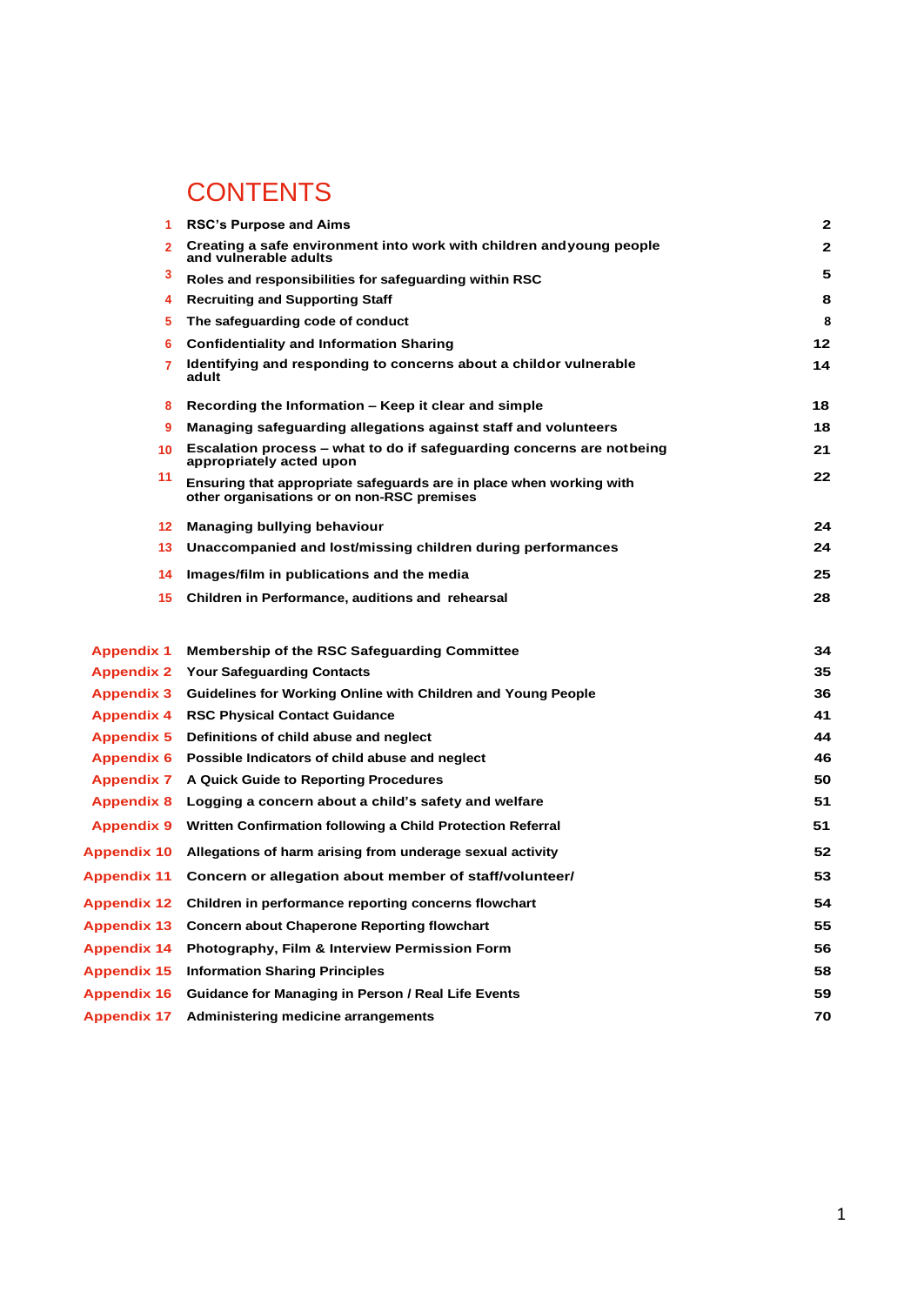# GUIDE TO ESSENTIAL READING OF THIS POLICY AND PROCEDURE

**The RSC safeguarding children policy and procedure, by necessity, covers a broad spectrum of issues to do with promoting the welfare of children and protecting them from harm. Your line managers/RSC contact will be able to explain which sections and related Appendices are essential for you to read, understand and put into practice.**

# **1 RSC's Vision, Mission and Aims**

- **1.1** The RSC's Vision is: For Shakespeare's plays to be enjoyed by a truly diverse audience, representative of the population of the UK and beyond, and to foster a culture which is confident that Shakespeare is relevant and resonant, and a society which recognises that we are all richer if everyone has access to great theatre.
- **1.2** The RSC's Mission is to: To inspire and captivate audiences and transform lives through amazing experiences of Shakespeare's plays and of great theatre. To be relevant, resonant, and accessible, made in Stratford-upon-Avon, shared across the UK and around the world.
- **1.3** Our strategy for work with children and young people aims: "To transform lives through vivid, new encounters with Shakespeare's work and theatre making". Given this, it is essential that we observe our duty of care towards children and young people which requires us to have a safeguarding policy, procedures and safer working practices.

# **2 Creating a safe environment in which to work with childrenand young people**

This section provides an introduction and overview of RSC's safeguarding policy.

**2.1** Children and young people have contact with the RSC in many ways. For example, they may perform with us, be members of our audiences, attend our events and workshops, log on to our website, complete work experience with us or have an advisory relationship to us (for example our Youth Advisory Board).

Whenever and however children and young people come into contact with us, we want them to be safe from harm. We recognise that the RSC is not a child protection agency; however, we are committed to working in a child-centred way, and more generally, where everyone we work with is safe, valued and respected, and has their views and concerns listened to.

All staff and volunteers should:

**treat children with respect listen to and take account of children's views take concern about children's welfare seriously**

All staff and volunteers should also:

**2.2** Uphold the principle that the welfare of children is paramount and that all children, whatever their age, culture, disability, gender, language, racial or ethnic origin, religious belief or sexual identity, have the right to protection from abuse.

Be aware that the word 'child' or 'children and young people' is used to refer to anyone under the age of 18, as defined by the Children Act 1989. The fact that a child has reached 16 years of age, is living independently or is in further education, is a member of the armed forces, is in hospital or in custody, does not change their status or entitlements to services or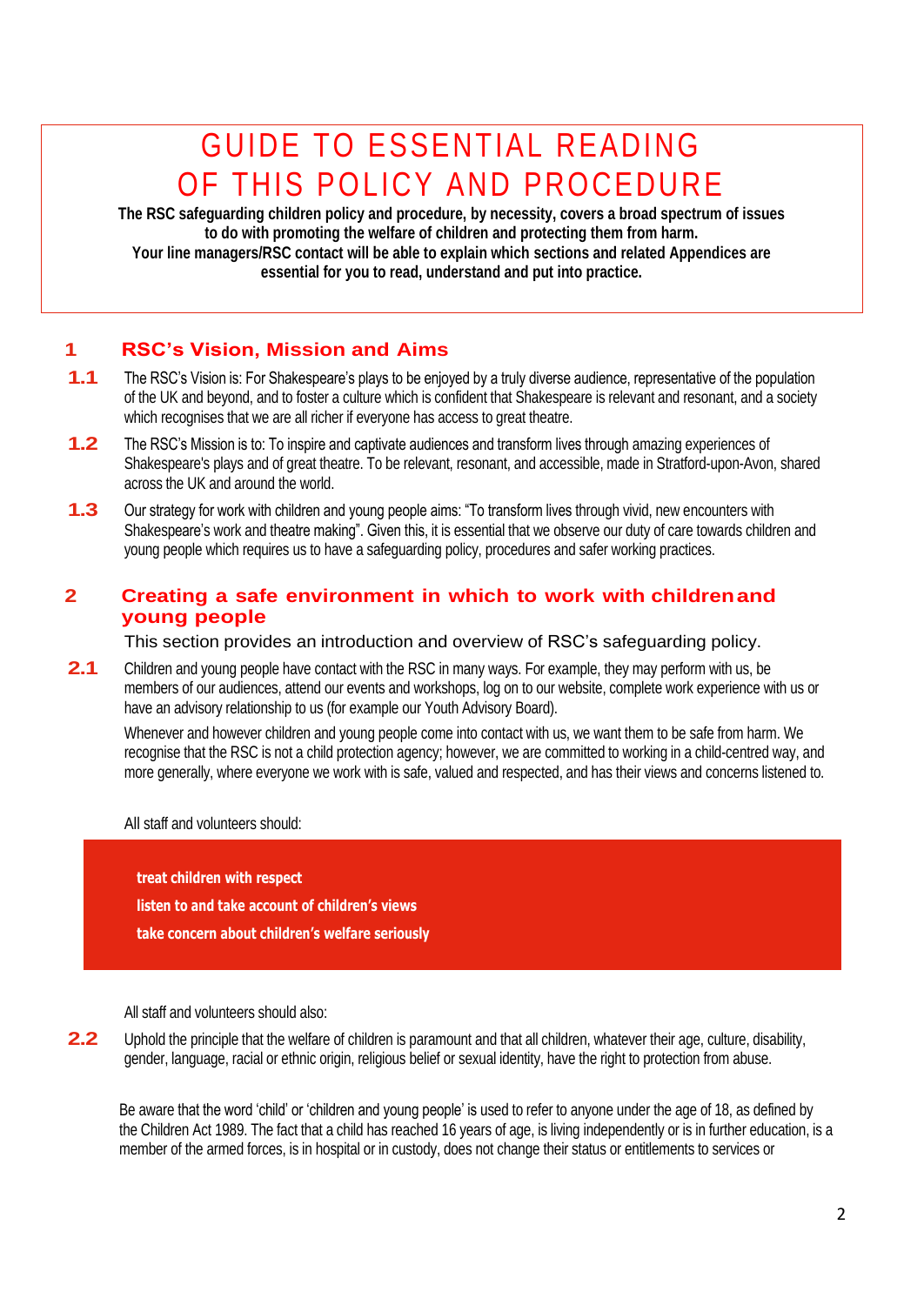protection.

**2.3** Safeguarding and promoting children and young people's welfare is defined as:

protecting children from maltreatment

preventing impairment of children's mental and physical health or development ensuring that children grow up with the provision of safe and effective care

taking action to enable all children to have the best outcomes.

**2.4** Child protection is part of the safeguarding process. It focuses on protecting individual children identified as suffering, or likely to suffer, significant harm. The RSC's safeguarding procedures are intended to:

Offer safeguards to the children with whom we work, and to our members of staff, volunteers (including trustees), chaperones, tutors and freelancers; and help to maintain professionalism and high standards of practice.

**2.5** The RSC recognises that any policy and procedure is only as effective as the ability and skill of those who operate it. We are therefore committed to:

> Recruiting staff and all those that work on our behalf, either paid or in a volunteer capacity, safely, ensuring all necessary steps are taken and checks are made, in line with our recruitment and vetting procedures as outlined in our recruitment and selection policy which can be accessed through the HR department or the RSC intranet. Training and supervising all staff (including freelancers and volunteers) to adopt best practice to safeguard and protect children against abuse, and themselves against allegations being made against them

Providing a code of conduct for all, ensuring it is understood (through training) and adhered to (through effective management and governance)

Ensuring staff and volunteers are made aware of the Safeguarding Policy at induction

Ensuring all RSC workshops, events and activities are planned and organised with child welfare and safety as a priority

Storing children and young people's contact information, images, records and correspondence securely Ensuring that all our partners and contractors adhere to best practice in safeguarding children and young people Taking all suspicions and/or allegations of abuse or risk to children seriously, and responding these swiftly and appropriately through the provision of child protection procedures

Sharing information about concerns with those relevant agencies which have a legal duty to act, and involving parents/carers and children where appropriate

Providing support to staff and volunteers, if and where appropriate, to children when situations and allegations are disclosed

Signposting to other agencies who can help concerned children, young people, parents/carers or professionals when we are unable to help and the matter is not one that requires a child protection referral.

**2.6** In addition to this policy and procedure there are other relevant RSC policies and procedures that have aspects which relate to safeguarding children and which should be read in conjunction with this document. These are:



**Risk Assessment Arrangement (found in the Health and Safety Policy)**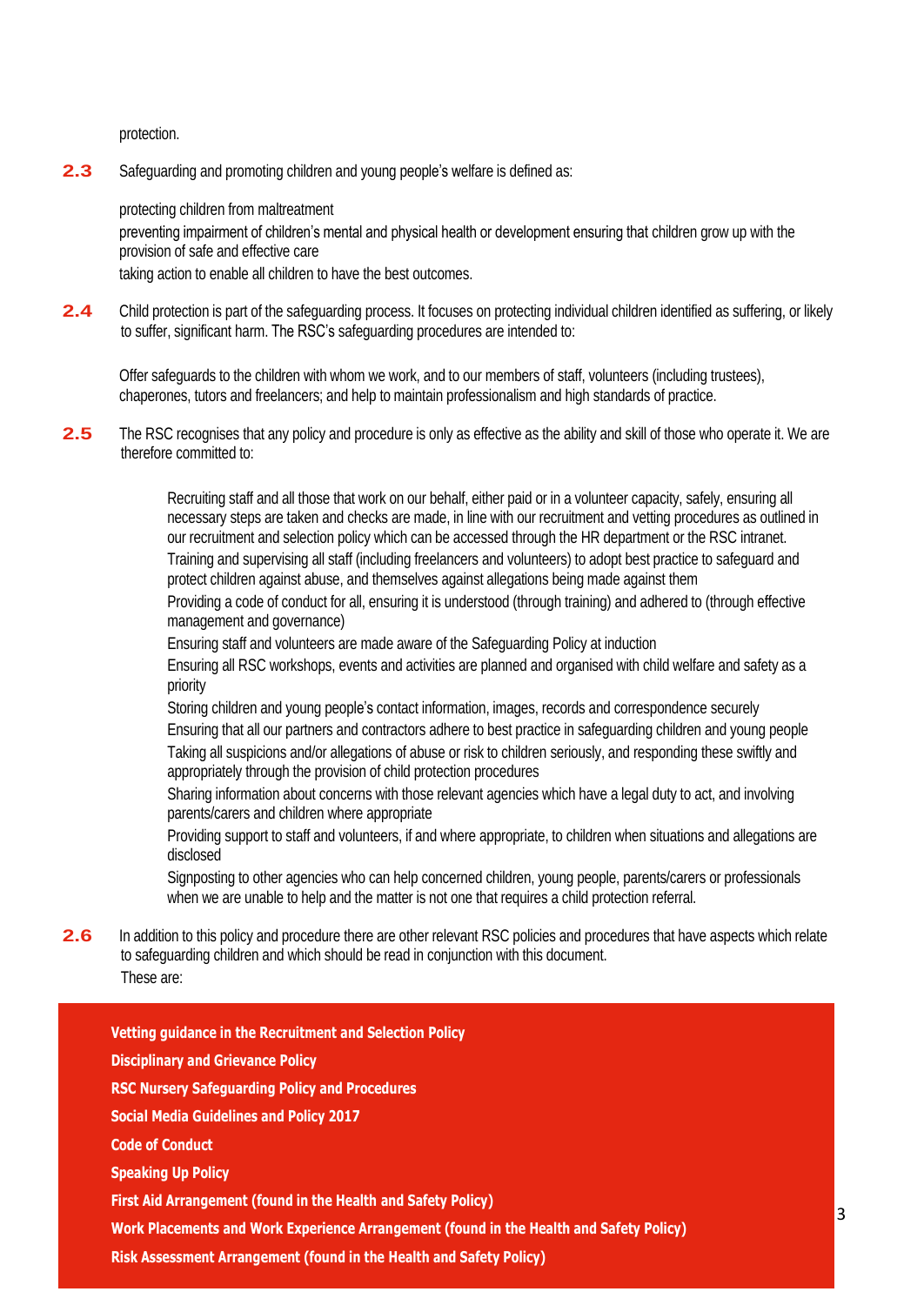Breaches of the safeguarding policy and procedure will be taken seriously and may require disciplinary processes to be applied and/or a referral to the police or social care services.

**2.7** The RSC safeguarding children policy and procedures were first adopted in June 2010.

It is reviewed and updated on an annual basis, or where there is a change in legislation or guidance or an incident that warrants immediate changes.

| <b>APPROVAL</b><br><b>DATE</b> | <b>NEXT REVIEW DATE</b> | <b>RESPONSIBLE PERSON</b>                      | <b>AUTHOR</b> |
|--------------------------------|-------------------------|------------------------------------------------|---------------|
| June 2010                      | June 2012               | Director of HR                                 | <b>NSPCC</b>  |
| March 2012                     | March 2014              | Director of HR                                 | <b>RSC</b>    |
| August 2017                    | August 2019             | Director of HR                                 | <b>RSC</b>    |
| November 2017                  | August 2019             | Director of HR                                 | <b>RSC</b>    |
| February 2018                  | <b>March 2019</b>       | Director of HR                                 | <b>RSC</b>    |
| <b>July 2021</b>               | June 2022               | Director of Learning and National Partnerships | <b>RSC</b>    |
| February 2022                  | February 2023           | Director of Learning and National Partnerships | <b>RSC</b>    |

# **3 Roles and responsibilities for safeguarding within RSC**

Responsibilities for the management of the Safeguarding of Children at the RSC are grouped into the following areas:

- Employees, Freelancers and volunteers
- Non-Executive Board
- **Executive Director and Artistic Director**
- Senior Leadership team
- Designated Senior Safeguarding Officer
- Designated Safeguarding Officers
- RSC Safeguarding Committee
- RSC line managers

#### **3.1 Employees, Freelancers and Volunteers**

All employees, freelancers and volunteers have a responsibility to:

- comply with the RSC Safeguarding Children Policy and statutory requirements;
- attend all relevant Child Safeguarding training required by the RSC;
- work in accordance with information and training provided and inform their Line Manager of
- any concerns regarding training or competence that affects the Safeguarding of Children;
- report all incidents in line with the incident reporting procedure;
- report to their Line Manager or the relevant Designated Safeguarding Officer;
- co-operate with Child Safeguarding audits and inspections.

#### **3.2 Non-Executive Board**

The Non-Executive Board are responsible for ensuring that: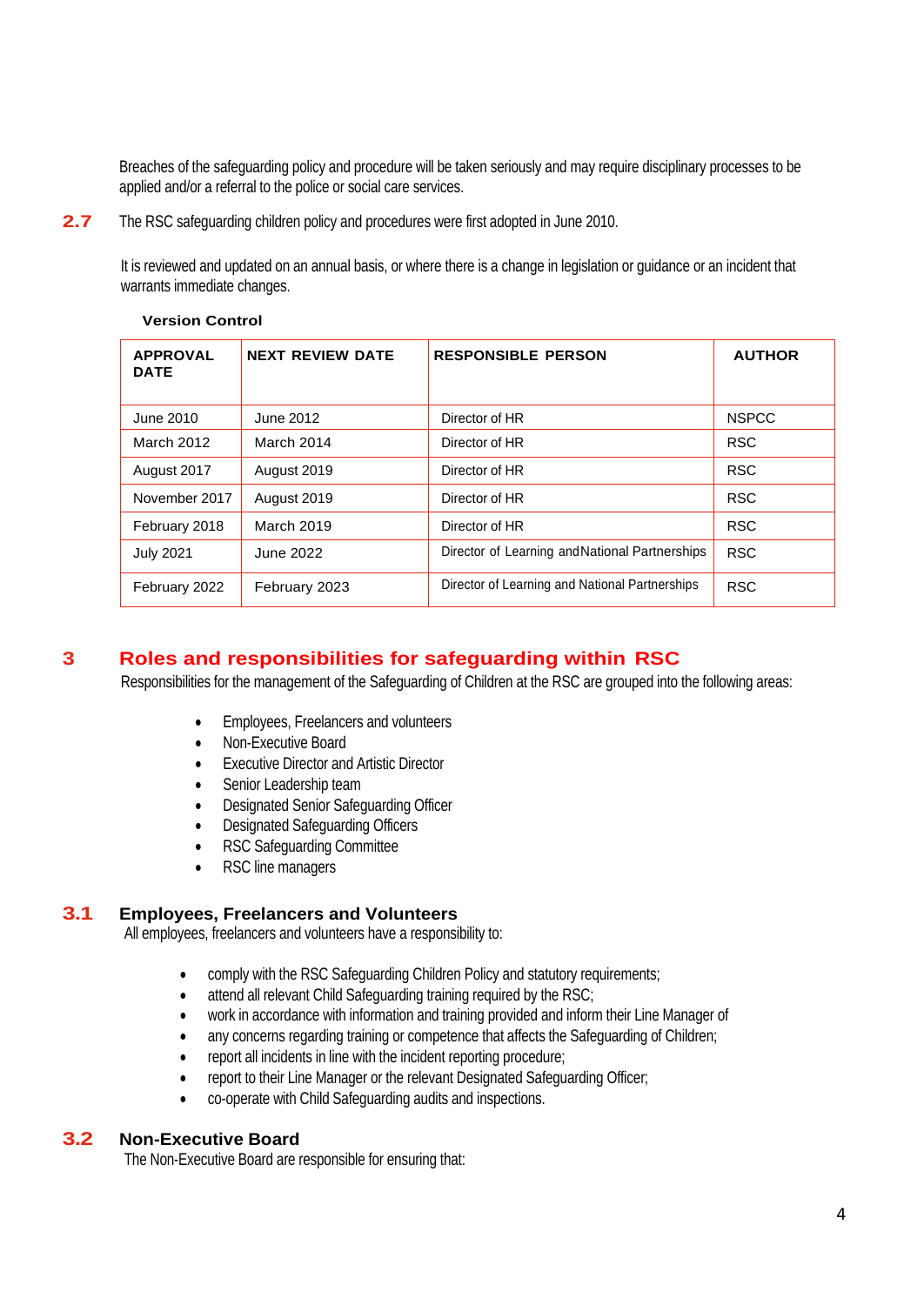- the RSC meets all statutory Child Safeguarding requirements.
- Child Safeguarding is incorporated into its meeting agenda and reporting;
- An annual report detailing the current Child Safeguarding status of the RSC and the improvements that have been made during the previous year is received and reviewed;
- Annual Company targets for Child Safeguarding management are set;
- Information regarding Child Safeguarding issues brought to them by RSC employees is investigated and followed up, as required; and
- A Board Child Safeguarding representative is identified (excluding the Executive Director and Artistic Director) as a point of contact for the Executive Director, Artistic Director, Chief Operating Officer, Designated Senior Safeguarding Officer, Safeguarding Committee and Senior Leadership Team.

# **3.3 Executive Director and Artistic Director**

The Executive Director and Artistic Director (or Deputy Artistic Director in the absence of the Artistic Director) are responsible for ensuring that:

- the RSC meets all statutory Child Safeguarding requirements;
- there is collaboration and co-ordination between all areas of the RSC on Child Safeguarding issues;
- suitable targets are set for improving Child Safeguarding in liaison with the Safeguarding Committee and Senior Leadership Team and ensure that they are achieved;
- the RSC Child Safeguarding Policy is reviewed and updated as required;
- the RSC Child Safeguarding Policy is communicated to all employees and appropriately implemented;
- the Child Safeguarding Committee operates effectively;
- an annual report is made to the Board on the Child Safeguarding performance of the RSC.

#### **3.4 Senior Leadership Team**

Senior managers who form the senior leadership team are responsible for:

- ensuring that Child Safeguarding issues are given the highest priority in all areas under their control;
- setting suitable targets for improving Child Safeguarding performance, in liaison with the Executive Director and Artistic Director and ensure that they are achieved;
- ensure that the Child Safeguarding Policy is effectively disseminated to and understood by all employees;
- ensuring that the RSC Child Safeguarding Policy is appropriately enforced, and any breaches of the Policy are dealt with in line with the RSC's disciplinary procedures, as necessary;
- participating in the regular review of the Child Safeguarding Policy and make recommendations for improvement;
- where they do not have relevant competence or knowledge, ensure that advice on matters with Child Safeguarding implications is sought from the membership of the Child Safeguarding Committee.

# **3.5 The Designated Senior Safeguarding Officer will:**

**C**hair Safeguarding Committee meetings

**P**romote the importance of safeguarding across the organisation

**E**nsure Safeguarding reports are stored appropriately and in line with Section 8 (Recording Information)

**m**anage complaints about poor practice of either staff or volunteers

**m**anage allegations or concerns about abuse against RSC staff

**m**ake decisions about appointing someone who has a criminal record in conjunction with the appropriate senior manager

**e**nsure that the RSC meets the requirements of its insurers regarding its safeguarding responsibilities **r**efer issues of safeguarding to the Safeguarding Committee for consideration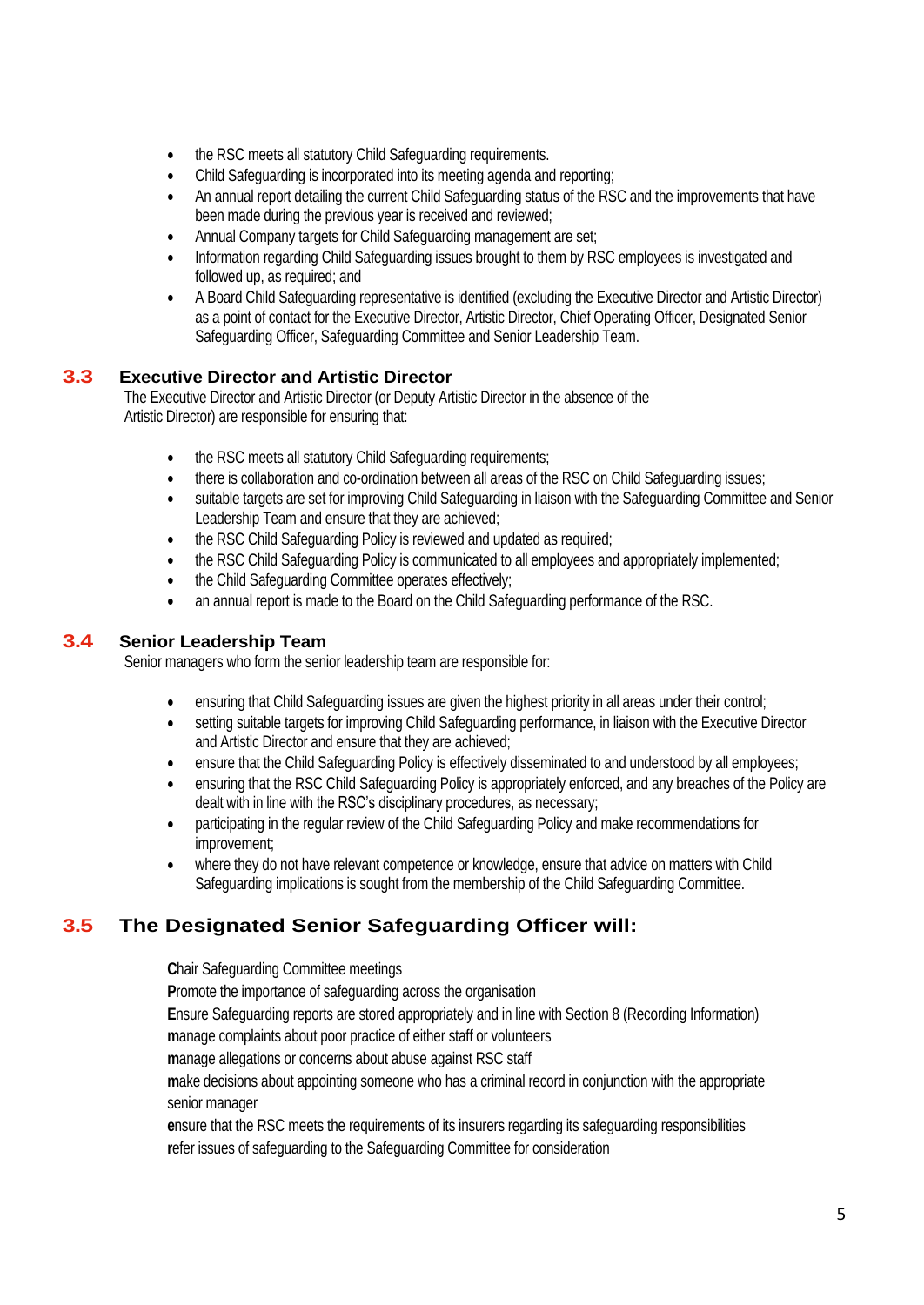**e**valuate the effectiveness of safeguarding within the organisation (including producing an annual report on Safeguarding for the RSC Board and Safeguarding Committee

**c**ollect monitoring data on all safeguarding concerns raised, their management and outcome to check compliance and note any lessons learnt

**r**eview the safeguarding policy and procedures on an annual basis and update the policy as necessary (at least annually and in line with any changes in Safeguarding legislation and best practice guidelines) **s**upport and advise the designated safeguarding officers

define the provision of mandatory Safeguarding training for all RSC staff in line with Safeguarding best practice

# **3.6 The Designated Safeguarding Officers (x6) will:**

**a**ct as the first or second point of contact for staff or volunteers concerned about the safety and welfare of a child **b**e responsible for contacting children's social care/police in cases where a child is at risk of harm **b**e familiar with Local Safeguarding Children Board (LSCB) procedures **b**e familiar with the RSC's Safeguarding Children policy and procedures **advise and provide guidance to staff concerned about a safeguarding issue s**upport staff/volunteers after they have shared their concerns about a child **s**hare information with Heads of Department/Directors as needed **k**eep accurate records of concerns about children and actions taken **l**iaise with appropriate local agencies for support and advice and keep a list of local contacts **c**ontribute to the review and update of the safe guarding policy and procedures and ensure parents, carers and children are aware of the RSC's safeguarding policy and procedures

# **3.7 The Safeguarding Committee will:**

**c**hampion and act as spokespeople for the importance of safeguarding children across the company **a**gree on, set and monitor annual objectives for safeguarding children **k**eep up to date with statutory requirements for safeguarding children **a**ttend annual training relating to safeguarding children for Designated Senior Safeguarding Officers **l**ead the implementation of the safeguarding children policy and procedures throughout the company **a**ct as an advisory group/point of reference for the wider company to draw on about Safeguarding issues **p**rovide support and advice to the designated safeguarding officers on safeguarding issues **r**eview all safeguarding issues dealt with by the designated safeguarding officers since the previous meeting and

consider any actions needed to improve practice, policy or procedures **c**ontribute and advise on the annual review of the safe guarding policy and procedures **s**hare best practice from partners and other organisations to ensure continuous learning **c**ontribute to and sign off the annual safeguarding report **m**eet at least four times a year

#### **3.8 Line managers will:**

**b**e familiar with the RSC safeguarding policy and procedures **a**ct as the first point of contact for staff or volunteers concerned about the safety and welfare of a child **e**nsure freelance or contracted staff are informed about the person to contact if they have a concern about the safety and welfare of a child

**e**nsure that all staff/volunteers know where they can find the safeguarding policy and procedures **c**ommunicate to staff/volunteers any changes in policy and procedures

**e**nsure that new staff/volunteers understand the safeguarding policy and procedures during their induction period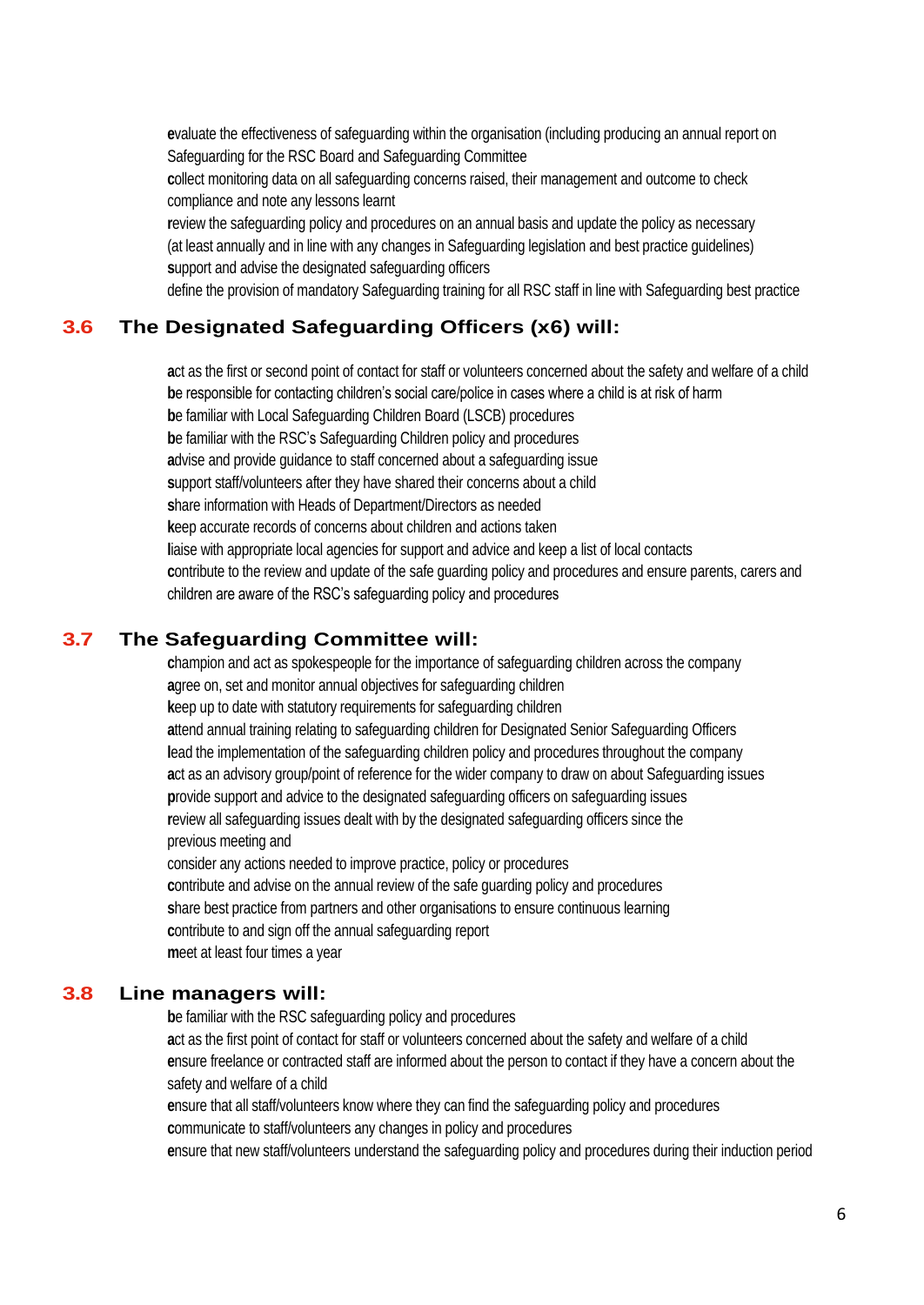# **3.9 RSC Safeguarding**



See **Appendix 2** for contact details of the designated safeguarding officers

# **4 Recruiting and Supporting Staff**

- **4.1** Most people who apply to work for the RSC will have the best motives for doing so. However, a small number of individuals who want to abuse children and do sometimes target certain organisations as a way of gaining access to them. Others, although they do not deliberately set out to harm children may hold unsuitable attitudes or behave in a way that harms children. Our recruitment processes have been designed to deter these people from applying and will also help to identify unsuitable people that might apply.
- **4.2** The RSC has a comprehensive recruitment and selection policy available for further information and guidance. This policy addresses the following areas:

The importance of a job description Robust advertising and selection processes Vetting guidance, **which includes DBS check guidelines and a description of regulated activity which recruiting managers should refer to.**

# **5 The safeguarding code of conduct**

*This section outlines the behaviour expected of RSC staff, volunteers andfreelancers in respect of their work and contact with children.*

- **5.1** This code will not only help to protect children but will also help all staff/volunteers and freelancers identify any practices which could be mistakenly interpreted and perhaps lead to false allegations of abuse being made. Safer working practices will protect the RSC by reducing the possibility of anyone using their role within the organisation to gain access to children in order to abuse them. This is because all members of staff, volunteers, freelancers etc. will be expected to report any breaches of this code by any others working for or on behalf of the RSC.
- **5.2** If in doubt, you should always consider how an action or activity may be perceived as opposed to how it is intended.
- **5.3** The safeguarding children code of conduct should guide all actions taken by RSC staff, volunteers and freelancers. If it is necessary to act contrary to it you should only do so after discussion and with the documented approval of, your line manager or the person that has contracted you to work for the RSC.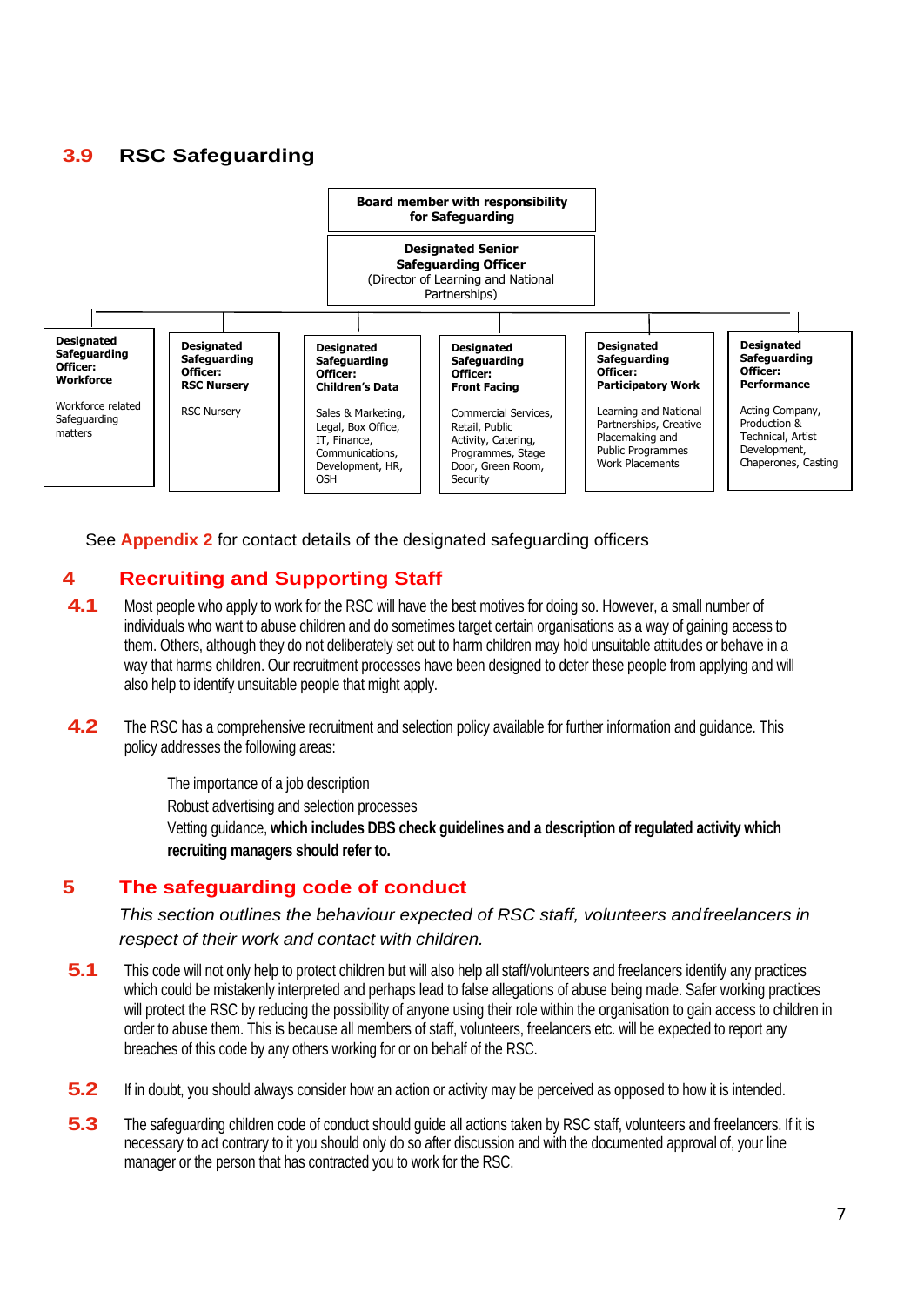**5.4** The safeguarding children code of conduct is in addition to the other requirements of behaviour detailed in: Alcohol and drugs in the workplace policy Respect policy The information technology policy and procedures

Disciplinary Policy

**5.5** The safeguarding code of conduct is divided into four sections:

Engaging directly with children Online-safety Handing children's data Positions of trust Speaking up policy

Where the term 'staff' is used below it is taken to mean paid staff/volunteers and freelancers.

# **5.6 Engaging directly with children**

#### **Staff should:**

**w**ork with children in an open and transparent way

**l**isten to and respect children at all times, regardless of their age, gender, ethnicity, disability or sexual orientation. **a**ctively involve children in planning activities for children, wherever possible. Ensure allegations by a child are reported, including any made against you.

**a**void unobserved situations of one-to-one contact with a child. If it is unavoidable, always ensure another adult knows where you are, with whom and why. The exception to this is chaperones whose role necessitates one-toone contact with children.

**f**ollow the procedures for reporting safeguarding concerns or allegations.

**n**ever agree to keep any information relating to the harm of a child confidential.

**e**nsure that their relationships with children and young people are appropriate to their age and gender and take care that their language or conduct does not give rise to comment or speculation. Attitudes, demeanour and language all require care and thought. The use of swear words in the presence of children, even if not directed at them, is never appropriate.

**e**nsure that if you need to comfort a child who has become distressed, you do so in a way which is both age appropriate and respectful of their personal space. Never act in a way which may be perceived as threatening or intrusive; ask children before you act.

**a**void favouritism, singling out 'troublemakers' and gossiping about children or their families.

**e**nsure that dangerous or otherwise unacceptable behaviour by a child is managed appropriately.

**b**e aware that children can and do develop both heterosexual and same sex infatuations towards adults working with them. If you become aware of this happening towards yourself, you should inform your manager and then **r**espond to the situation in a way which maintains the dignity of all concerned.

**e**nsure that if any kind of physical support is required during any activities, it is provided only when necessary, in relation to the activity or child's needs.

*(See Appendix 4 for Physical Contact Guidance)*

**e**nsure that the focus of your relationship with a child you have met through work is always on work. The aim should never be or become to develop the relationship into a long-term friendship.

**n**ever invite or allow a child you have met through work into your home or make contact with them outside of work. The exception to this is where your own child may be friends with a child that is or has been part of the company. In such instances, the Designated Senior Safeguarding Officer (Director Learning and National Partnerships) should be notified in writing.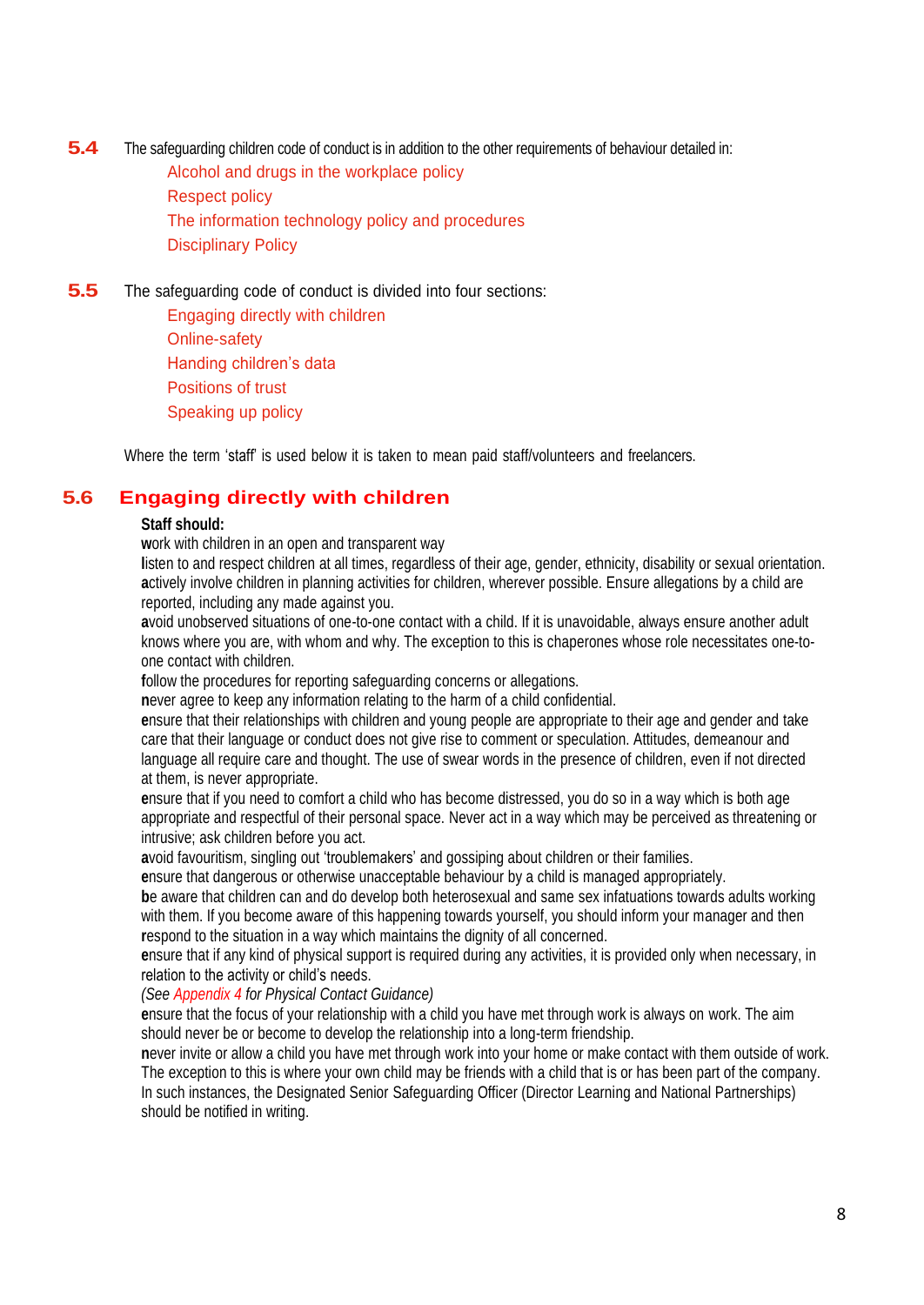### **5.7 Staff should not:**

**d**iscriminate or be prejudicial

**a**sk children to keep secrets

**t**rivialise the abuse of children or its effects

**c**onsume alcohol or take drugs whilst on duty, including any breaks or when in contact with children and young people (for further details see Alcohol and drugs at work policy)

**s**moke with or in front of children and young people

**s**teal, or condone someone else's stealing, regardless of the value of an item stolen

**m**ake sexually suggestive remarks or discriminatory comments to or in front of a child

**d**iscuss staff's own sexual/personal relationships in front of children

**o**ffer to transport a child alone in your car unless in an emergency and having notified your line manager or another senior member of staff/member of the Safeguarding Committee

**e**ngage in or allow any sexually provocative games involving or observed by children, whether based on talking or touching engage in or tolerate any in appropriate physical activity involving children, or any bullying of a child by an adult or another child

**u**se sarcasm, demeaning or insensitive comments to a child

**u**se any physical punishment as part of disciplining children

shouting at children should also be avoided or used very seldom and only if other alternative forms of discipline have failed

**h**ave contact with children by phone, letter or email unless it's for RSC work purposes. photograph or film children for which no prior consent from the parents/carers has been obtained.

# **5.8 Online Safety**

We apply the same principles, expectations and standards for interacting and communicating with children online as in other areas of practice, maintaining personal and professional boundaries in communications and contacts with children and their families and ensuring that appropriate protocols and processes are in place to ensure the safety of children online.

#### **Appendix 3 – Guidelines for working with children and young people online** – sets out the

protocols that should be put in place for online participatory activity and all 'as live' or live streamed engagement with children and young people.

The term online safety is defined as the process of limiting the risks to children and young people when using any internet, digital and mobile technology. To this end the RSC expects all staff to adhere to the following in respect of any child or young person met through work for or on behalf of RSC:

when communicating with children online observe the same rules of behaviour as if speaking with them in person; that is by being polite, respectful, not swearing or saying anything (using the written word, images or icons) that could be regarded as sexual innuendo, bullying or discrimination.

Always maintain professionalism in your communications online and on mobile devices.

RSC IT equipment (including computers, laptops, mobile phones, tablets, notebooks, etc) must not be used to view, download, create or share (with colleagues or children) illegal content including abusive images of children). contact with children online should only be with the knowledge and approval of your line manager and strictly for RSC work purposes only.

if staff, volunteers or freelancers identify online concerns – be they about illegal online content or suspicious behaviour by another adult online then they must follow the RSC procedures for reporting those concerns (see section 7.13 to 7.15).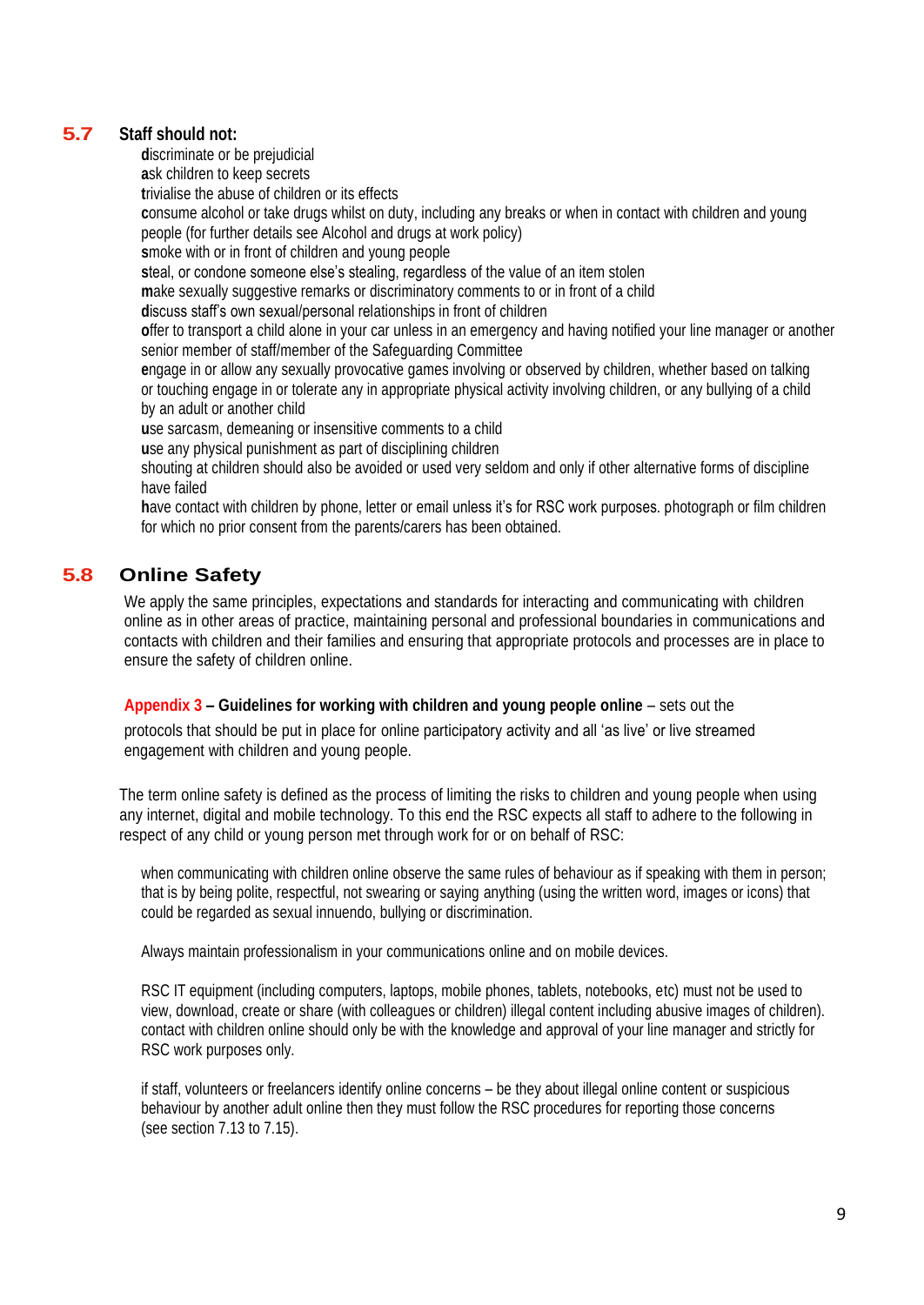#### **staff must not:**

**g**ive their personal contact details to any child. This includes personal mobile phone numbers, email address, home address, social networking accounts, personal website/blog URLs, online image storage sites, passwords etc.

communicate with children via any personal social networking sites (e.g. as Facebook, MSN and Twitter, WhatsApp)

**a**sk to become an online friend/contact of a child

**a**dd/allow a child to join their contacts/friends list on personal social networking profiles

**u**se the internet or web-based communication to send personal messages to children unless this is part of official RSC business using professional accounts and devices

**s**hare personal details with any child on a personal social network site

**u**se their work or personal digital camera/phone/video for work unless this is part of RSC official business and has been agreed and documented as part of their role or for specific projects by their line manager. N.B. all images should be uploaded to MAB and deleted from the device within 72 hours.

**p**lay online games with any child unless part of official RSC business using professional accounts and devices. send any illegal or inappropriate content (written, images or icons) including sexting<sup>1</sup> via mobile phones

**s**eek to befriend a child or their family online whom you have met through work for any purpose whatsoever including for the purpose of developing a personal and/or sexual relationship.

**u**se their work or personal mobile phone to communicate with children. This includes phone calls, texts, emails, social networking sites etc.

**u**se the internet or social media communication to send personal messages to any child unless this is part of official RSC business using professional accounts and devices

# **5.9 Handling Children's Data**

The RSC holds children's personal contact data or interacts with children over the phone for specific purposes such as ticket sales, mailing list, work placements, workshops and performance. The RSC restricts access to children's data to those staff that will specifically require it for the purpose of their job. Staff should be aware that:

**a**ll children's personal contact data must be securely stored, accessed and managed in line with the Data Protection Act 1998 and the GDPR Regulations

**a** limited number of approved RSC staff have access to the data and the process of approval will be managed through the Chief Information Officer and Head of IT Services

**o**ther staff members who require access to children's data must do so via nominated RSC staff and with approval from the Chief Information Officer or Head of IT Services.

**C**hildren's data must be used for RSC business purposes only

**C**hildren's data must not be printed off or shared with others (internal or external) unless it's for a clear work purpose and has formal documented line management approval for the role or specific project e.g. an email trail **T**hey should report any concerns about inappropriate use of children's data to their line manager in the first instance or the Chief Information Officer.

**T**hey should store and delete images of children as required by RSC (see section 14)

# **5.10 Position of Trust**

All staff should clearly understand the need to maintain appropriate boundaries in their dealings with children and young people. Staff should be aware that they may be seen as role models by children and must always act in an appropriate manner.

When you are working with children on behalf of the RSC you are acting in a position of trust. Broadly speaking, a relationship of trust can be described as one in which one party is in a position of power or

<sup>1</sup> *"Sexting" is the exchange of self-generated, sexually explicit images, through mobile picture messages or webcams over the internet.* 

*Sexting is illegal. By sending an explicit picture, an individual is producing and distributing child abuse images and risks being prosecuted, even if the picture is taken and shared with their permission.*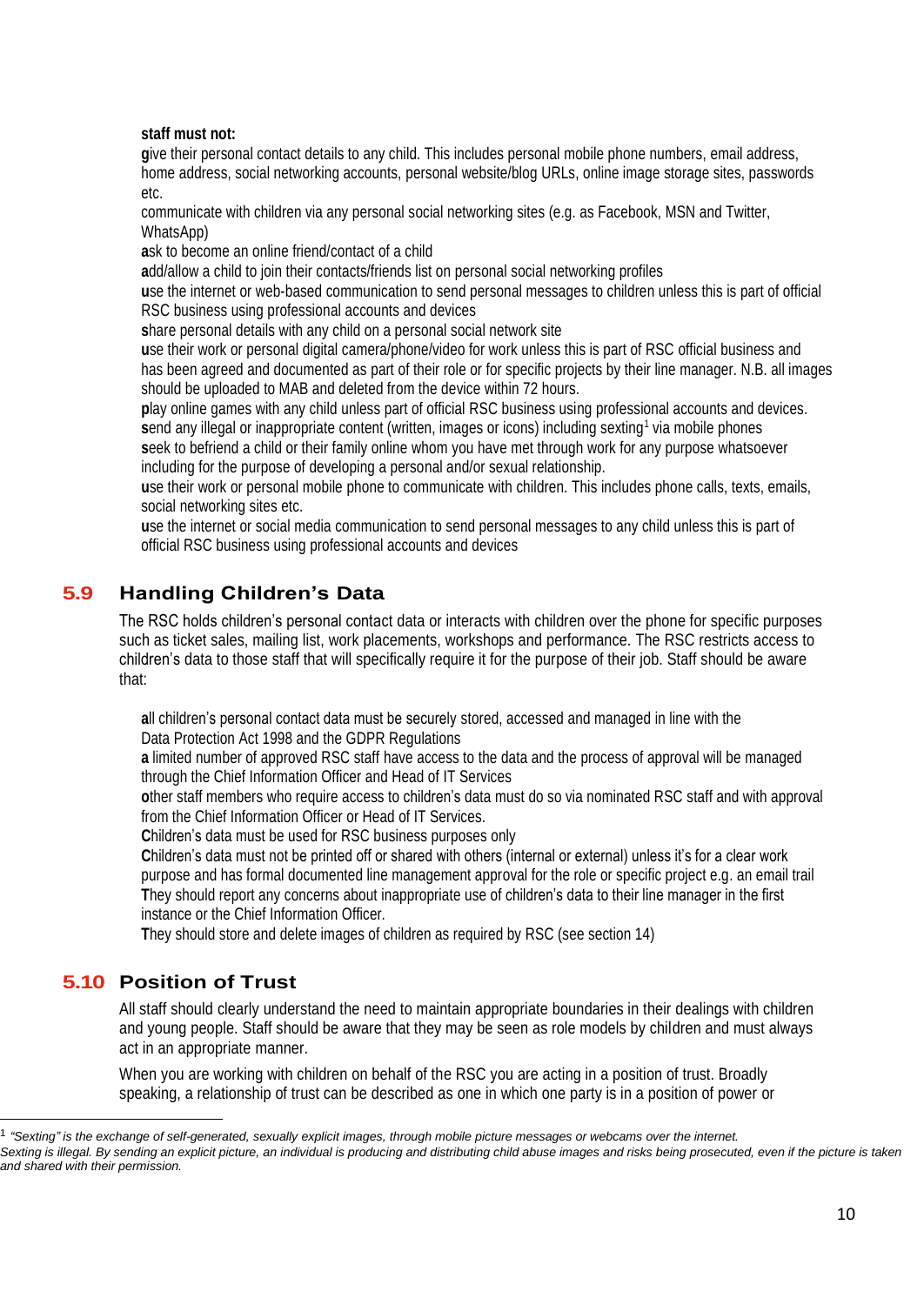influence over the other by virtue of their work or the nature of their activity. It is vital for all those in positions of trust to understand the power this can give them over those they care for and the responsibility they must exercise as a consequence of this relationship.

Young people of 16 or 17 can legally consent to some types of sexual activity but they may still be relatively immature emotionally. It is essential that those who may be in a position of responsibility and trust recognise this vulnerability and ensure that it is not exploited.

Where a person aged 18 or over is in a specified position of trust<sup>2</sup> with a child under 18, it is an offence for that person to engage in sexual activity with or in the presence of that child, or to cause or incite that child to engage in or watch sexual activity even if the young person is ostensibly consenting.

**A**ny behaviour, which might allow a sexual relationship to develop between the person in a position of trust and the children in their care, must be avoided.

**A**ny sexual relationship within a position of trust relationship is unacceptable so long as the relationship of trust continues

**A**ll those in RSC have a duty to raise concerns about behaviour of staff, volunteers, managers and others, which may be harmful to those in their care, without prejudice to their own position.

**A**llegationsrelatingtoabreachofthiscodemaybereportedtothepoliceandsocial services and may also be investigated in line with RSC disciplinary procedures.

# **6 Confidentiality and Information Sharing**

- **6.1** Sharing information appropriately and in a timely fashion is a very important part of keeping a child safe from harm. Care must also be taken to ensure that both adults and children's confidentiality is maintained, and that information is handled and disseminated on a need to know basis only. Individuals must be confident that information held about them by the RSC will only be disclosed to others either with their consent or when there is a legal duty to do so.
- **6.2** The principles of the Data Protection Act 1998 and the GDPR Regulations must be adhered to when handling personal information, that is: personal information is obtained and processed fairly and lawfully; only disclosed in appropriate circumstances; accurate, relevant, and not held for longer than necessary; and kept securely.

The Act allows for the disclosure (in other words, sharing) of personal information without consent of the subject in certain conditions, including for the purposes of the prevention and detection of a crime, for example where there is a child protection concern.

- **6.3** It is best practice to gain verbal or written consent, from a child or parent/carer before any personal contact data relating to them is shared with another organisation (such as social care). However, you may not need to seek consent to share information if it might be unsafe to seek (e.g. seeking consent might increase the risk to the child) or causes an unjustified delay or if it would prejudice the prevention, detection or prosecution of a serious crime. The most important consideration is whether the child needs to be protected. If in doubt about whether to share information with parents about this, advice should be sought from children's social care or the NSPCC Helpline.
- **6.4** The principles for information sharing are that it is necessary and proportionate; relevant; adequate; accurate; timely; secure; and that a record is kept of having shared the information.

#### See **Appendix 15** Information Sharing Principles

**6.5** In situations where a request is made by another organisation for information about an individual(s), the relevant manager and designated safeguarding officer must be informed, and their decision (including the reasoning for this decision) should be recorded and stored electronically by the designated senior safeguarding officer.

<sup>2</sup> *Sexual offences Act 2003, Sect 16-19 re-enacts and amends the offence of abuse of position of trust.*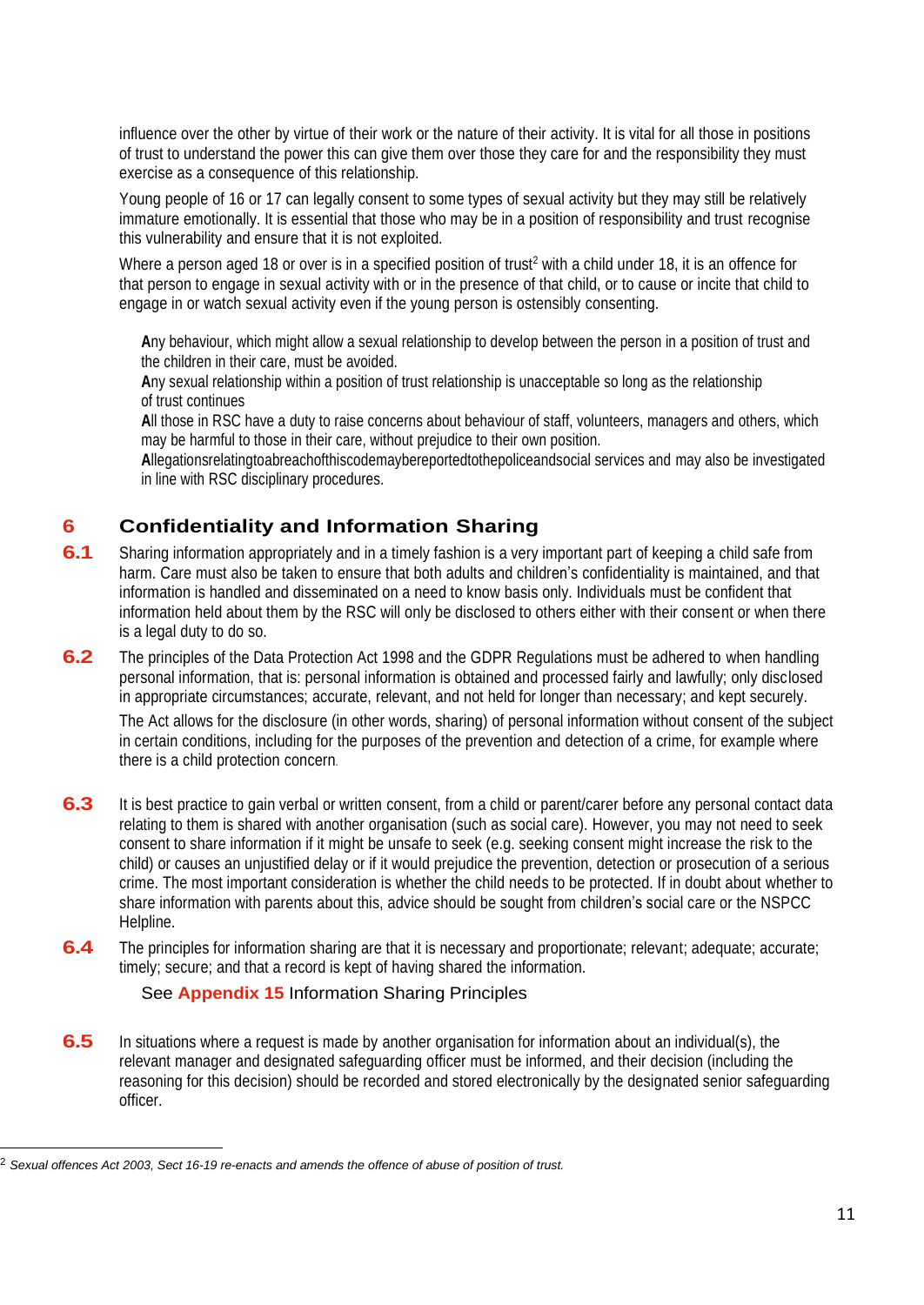**6.6** In all cases where personal contact data is shared the following information should be recorded in writing and passed to the designated senior safeguarding officer for safe storage:

> **d**ate and time **s**ummary of information shared with whom the information was shared **w**hether you are sharing with or without consent **if sharing without consent, whether the child or family were informed h**ow the information was shared and any receipt of it having been received

# **6.7 Sharing and storing incident report forms**

Once completed, the incident report will be copied to the Designated Senior Safeguarding Officer who will take action as appropriate and update the form to reflect those actions.

**6.8** The Designated Safeguarding Officer will take responsibility for the following:

sharing the report with the Designated Senior Safeguarding Officer (always) escalating the incident report form as appropriate through the relevant local authority through a secure email channel, creating a secure, electronic case file – as set out in Appendix 7, Appendix 8 and Appendix 9

- **6.9** Permissions to access case files will be limited to the relevant Designated Safeguarding Officer and the Designated Senior Safeguarding Officer.
- **6.10** Once the case is closed by the RSC only one version of any case files will be held
- **6.11** All other versions will be disposed of either as confidential waste or electronically deleted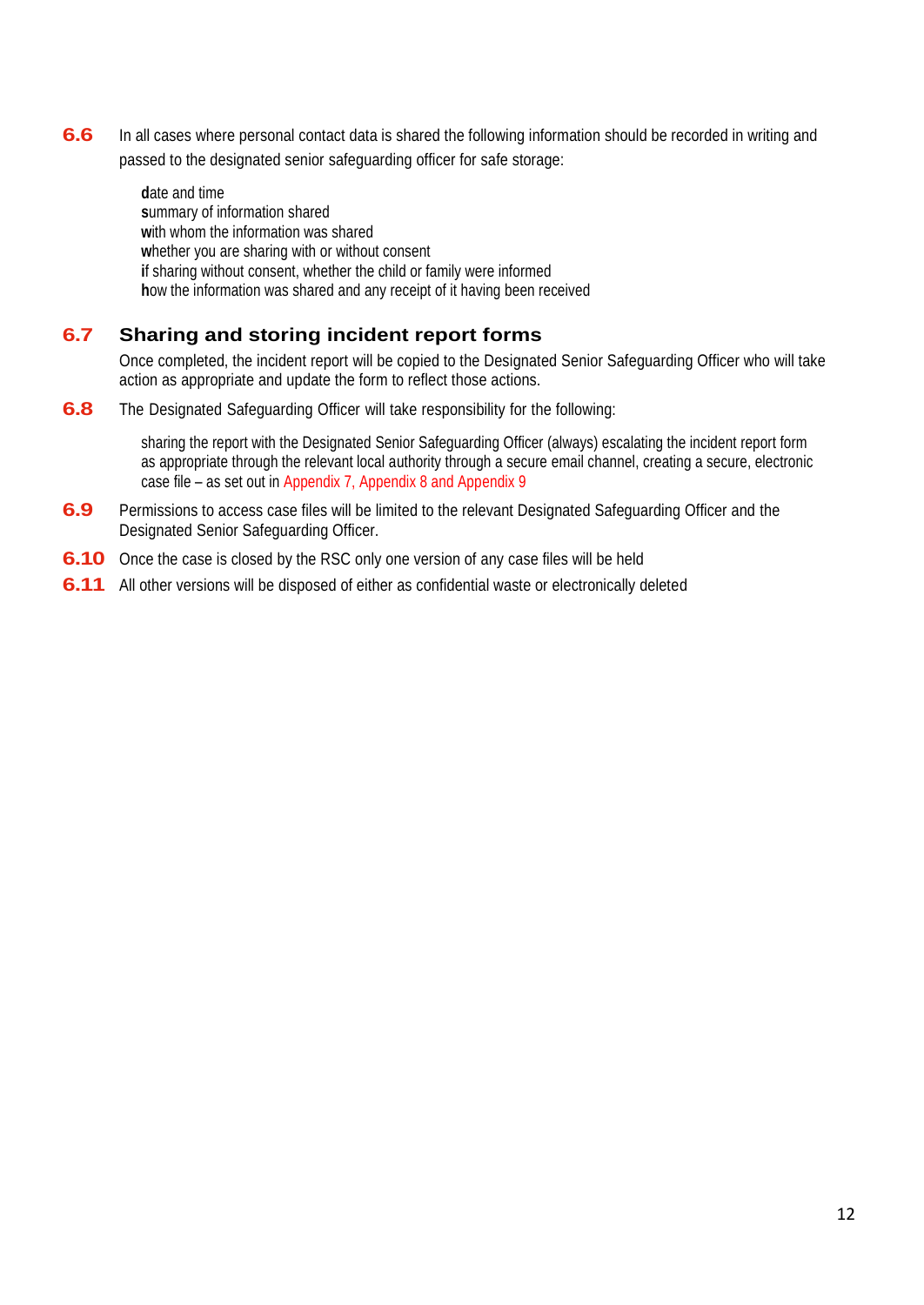# **7 Identifying and responding to safeguarding concerns about a child**

RSC staff may, at times, have to respond to concerns about the welfare and safety of children and young people. This could include actual or alleged harm of a child. Alternatively, a child we are working with may tell someone of their abuse directly. This section tells you what you must do in the event of having a concern about a child.

- **7.1** Essentially there are <sup>4</sup> key steps to be followed:
	- **1 Being alert to signs of abuse and neglect**
	- **2 Questioning behaviours and listening to the child**
	- **3 Ask for help**
	- **4 Referring to social care and/or the police**

# **7.2 Being alert to signs of abuse or neglect**

Welfare concerns about a child may arise in many different contexts and can vary greatly in terms of their nature and seriousness. Children may be abused in a family or in an institutional or community setting, by those known to them or by a stranger, including via the internet. In the case of female genital mutilation, children may be taken out of the country to be abused. They may be abused by an adult or adults, or another child or children. An abused child will often experience more than one type of abuse, as well as other difficulties in their lives. Abuse and neglect can happen over a period of time but can also be a one-off event. Abuse and neglect can have major long-term impacts on all aspects of a child's health, development and well-being.

**7.3** You can become aware of the actual or alleged harm to, or abuse of, a child in a variety of ways:

a child tells you the child's play or behaviour the child's appearance, including injuries the child's interaction with the parent/carer someone else tells you that they suspect a child is being abused the behaviour of another adult towards a child you may observe harmful behaviour between a child and adult or between children

**7.4** There are four broad categories of abuse and neglect:

Physical abuse **Neglect** Emotional abuse

- Sexual abuse
- **7.5** It is important to be mindful that some children are particularly vulnerable to abuse because of their age or their living circumstances or characteristics. Disabled children are at greater risk of abuse that non-disabled children. Children living in adverse parental circumstances may also be more at risk, in particular, children living in homes where there is domestic violence, substance misuse and /or severe parental mental illness. Children from particularly isolated or new communities may also be at increased risk of abuse as well as those children who display challenging behaviour. Parental behaviour may also indicate abuse or neglect, so you should be alert to parent-child interactions which are concerning.
- **7.6** All staff, volunteers and freelancers should be familiar with the definitions and indicators of abuse and neglect.

See Appendix 5 for the definitions of abuse and neglect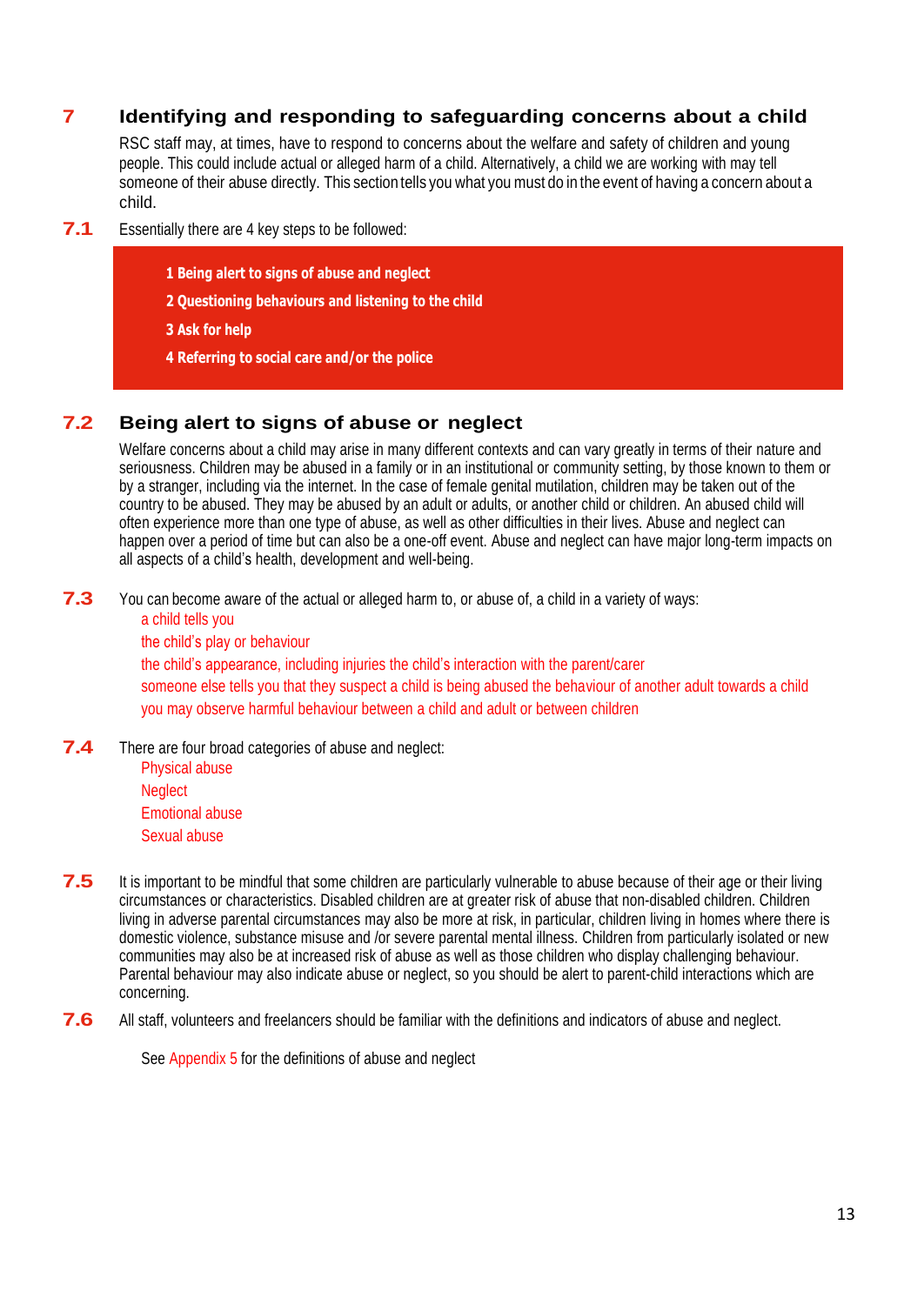See Appendix 6 for the signs which might indicate abuse or neglect

# **7.7 Questioning behaviours and listening to the children**

The signs of abuse might not always be obvious and a child might not tell anyone what is happening to them. Sometimes a child will tell you directly what is happening as a means of getting help. Therefore, you should question behaviours if something seems unusual and try to speak to the child, alone, if appropriate, to seek further information.

**7.8** If a child says or indicates that they are being abused, or information is obtained which gives concern that a child is or maybe being abused, the person receiving this information should:

Stay calm

Listen to the child

Take what the child says seriously, recognising the difficulties inherent in interpreting what is said by a child who has a speech disability and/or differences in language;

Keep questions to the absolute minimum necessary to ensure a clear and accurate understanding of what has been said;

Reassure the child that you will act to keep them safe, but do not promise that you won't tell anyone, as you may need to do so to protect them

Make a record of what has been said, heard and/or seen using the form: Logging a concern about a child's safety and welfare

See Appendix 7 Logging a concern about a child's safety and welfare

# **7.9 Asking for help**

Concerns about the welfare of a child can vary in terms of their nature and seriousness, how they are identified and over what duration they have arisen. Sometimes the nature of the concern is unclear or you may have doubts about what to do next.

In such instances, you should ask for help by speaking with your line manager, the relevant designated safeguarding officer or the NSPCC Helpline.

See Appendix 2 for contact details of designated safeguarding officers

#### **7.10 Referring to social care and/or the police**

It is not the responsibility of anyone working at the RSC in a paid or voluntary capacity to decide whether a child is being abused or neglected. However, it is your job to pass on the information to those who are qualified to do so.

If you become aware of any concern relating to the welfare of a child you should speak to your line manager or instances within one working day, using the incident report form to log your concerns. The concern will then be discussed, and a decision made by the line manager in conjunction with the relevant designated safeguarding officer as to whether to refer the concern to social care and/or the police.

Children's social care has a statutory duty under the Children Act 1989 to ensure the welfare of each child. When it receives a child protection referral it has a legal responsibility to make enquiries to protect the child. This may involve talking to the child and family and gathering information from other people who know the child. The enquiries may also be carried out jointly with the police. In some circumstances there will be a child protection conference and possibly court proceedings, but this is rare. In most cases the local authority will seek to offer the child and the family help and support (often referred to as 'early help').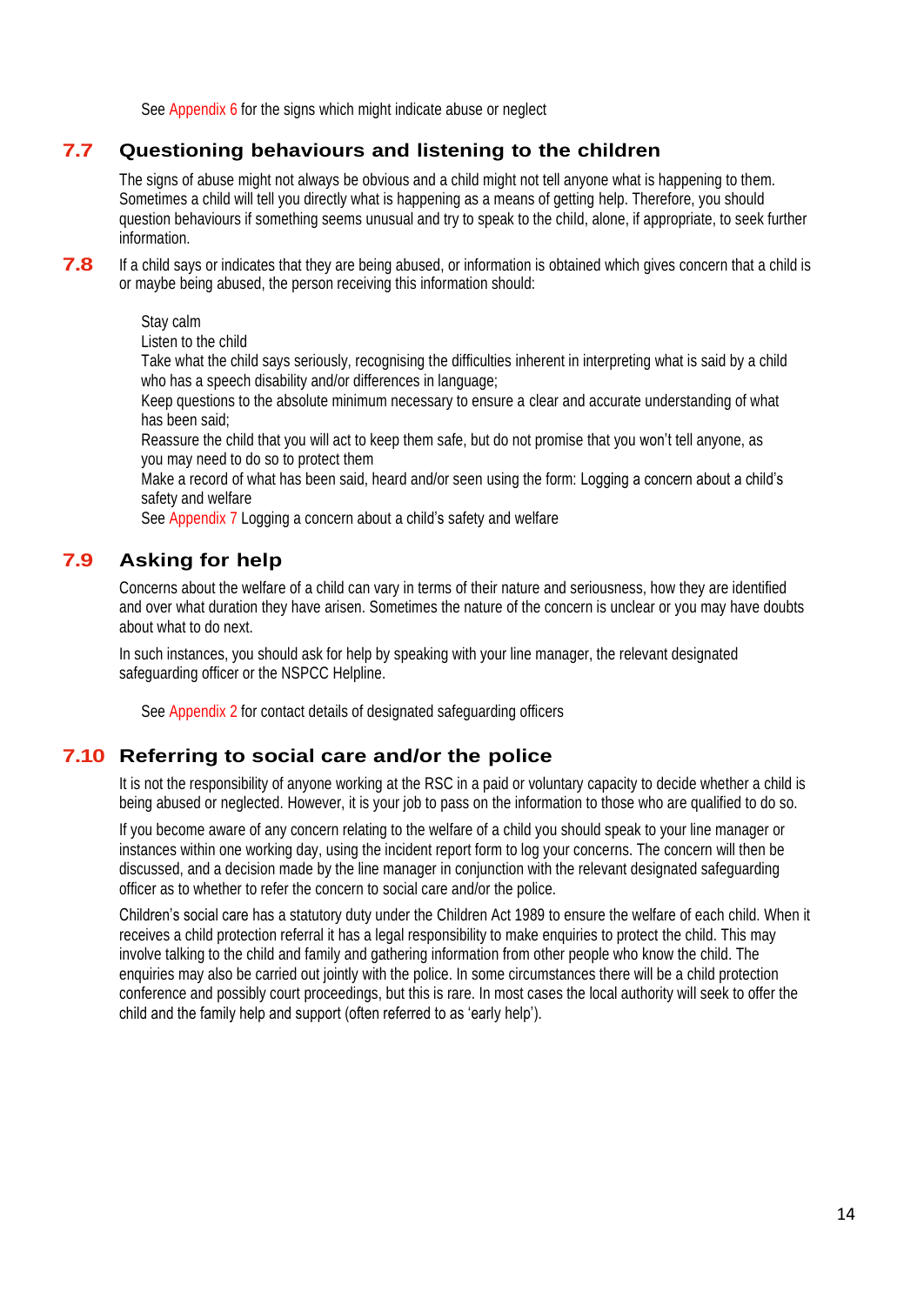# **7.11 How to make a referral**

1. It is RSC policy that all concerns about children are reported as soon as possible and within one working day, to your line manager in the first instance (or the relevant safeguarding officer if the line manage is absent).

2. The person who identifies the concern should record the details of the concern in Part 1 of the Logging a concern about the welfare or safety of a child form (Appendix 7)

3. It is the line mangers responsibility to then inform the relevant safeguarding officer (see Appendix 2).

4. The safe guarding officer will decide if it is appropriate to make a referral to social care or the police. The safeguarding officer must complete Part 2 of the Logging a concern about the welfare or safety of a child form (Appendix 7). As part of making this decision the designated safeguarding officer may consult with the Designated Senior Safeguarding Officer, social care or the NSPCC Helpline. All referrals must be made within 24 hours of the concern or disclosure coming to light.

5. The Multi-Agency Contact Form (MACF) should always be completed when making a referral (see Appendix 8 for details). All urgent referrals (where there is an immediate concern) should be made by telephone and then written details of the referral must be sent to social care within 48 hours of contacting them by phone.

The designated safeguarding officer must ensure this is done.

6. If it is decided that a referral to social care or the police is not required, the relevant designated safe quarding officer should still keep complete Part 2 of the form (Appendix 7) indicating the reason for not making a referral. This information may become relevant later if further concerns emerge. This information should be forwarded to the designated senior safeguarding officer for information and secure storage.

7. The person who raised the concern in the first place will need feedback and possibly support from either the safeguarding officer or line manager.

8. Once a referral has been made to social care the social worker has a day to decide what further action is necessary to take and should inform the referrer of this. If the designated safeguarding officer has not heard anything back from the social worker within three working days s/he should follow this up and note the outcome to the designated senior safeguarding officer.

**9.** If further signs of potential abuse and neglect are identified again, then report and refer again as per this procedure.

# **7.12 Medical emergency with suspicion of abuse**

A child requiring urgent medical attention should be escorted to the nearest accident and emergency department by two staff from the RSC. Where possible the child should be accompanied by a parent or carer. If a parent or carer unreasonably refuses to allow necessary medical treatment, the police should be contacted immediately. Whoever is escorting the child must remain with them until their safety is assured. The relevant designated safeguarding officer should be contacted as soon as is practical and they should complete an incident report form, making any necessary referral to social care immediately and follow steps outlined in 7.11.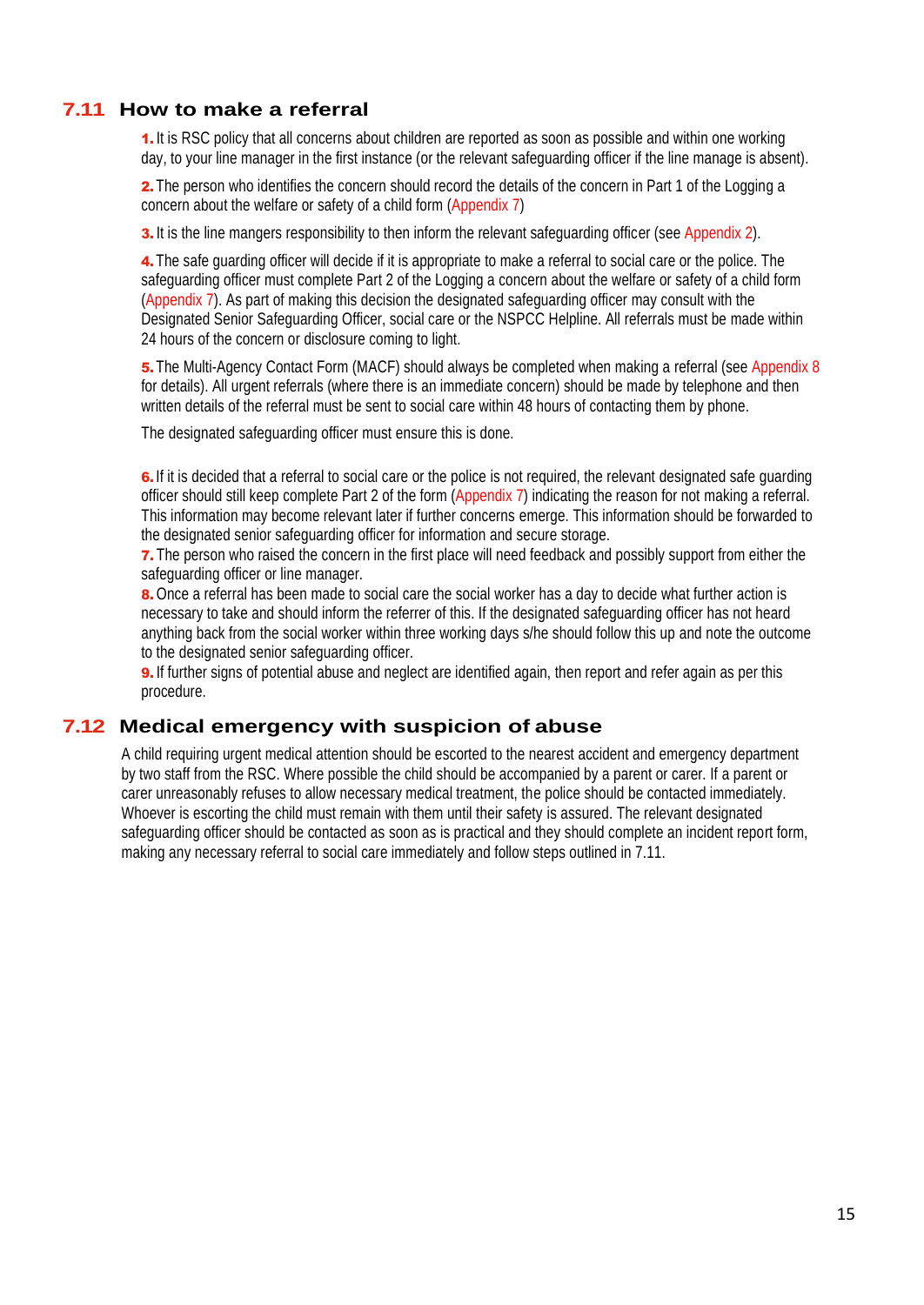# **7.13 Action to take regarding indecent/obscene images of children**

What to do if a member of staff is inadvertently exposed to indecent images of children whilst using the internet:

#### Inform your line-manager

The URLs (webpage addresses) which contain the suspect images should be reported to the National Crime Agency's Child Exploitation and Online Protection Command (CEOP) – the member of staff/volunteer/freelancer should do this and immediately inform the designated safeguarding officer (children's data) and the IT Helpdesk of having done so. You must avoid sending copies of the actual images to CEOP. Any copies that exist of the image, for example in emails, should be deleted.

**7.14** What to do if indecent images of children are found on RSC electronic devices:

Inform your line manager and the designated safeguarding officer (children's data) immediately The police should be informed immediately and advice sought The URLs (webpage addresses) which contain the suspect images should be reported to CEOP. You must avoid sending copies of the images to CEOP

#### See Appendix 2 Contacts for Safeguarding

If any copies need to be stored at the request of the police, they should be stored securely where no one else has access to them.

All other copies must be deleted.

**7.15** What to do if a member of staff is found in possession of indecent images of children on their electronic device:

> **I**nform your line manager and agree who will report the matter to the designated safeguarding officer (children's data) or the designated senior safeguarding officer if they are unavailable.

**T**he designated safeguarding officer (children's data) should:

**C**ontact the police regarding the images. If there is doubt about whether the

images are criminal, then discuss with the police the best way for them to receive copies to determine whether they are criminal or not;

**D**iscuss with the police what to do about the device that the images are on;

**Q**uarantine the device in question and discuss with the police about checking for any other images on that device;

**S**uspend the person's access to their RSC network account but do not explain the reason for this until clarified with the police;

**I**nitiate the procedure for managing safeguarding allegations against staff/volunteers (See Section 9).

# **8 Recording information – keep it clear and simple**

**8.1** Information may need to be passed to the social care or the police.

It should be recorded on Part 1 of the form in Appendix 7: Logging a concern about a child's safety and welfare. The form can be completed by the person reporting the concern, the line manager or the designated person. However, it is the designated safeguarding officer's responsibility to ensure it has been completed and a referral made to social care and the designated senior safeguarding officer using the Multi-Agency Referral Form detailed in Appendix 8.

**8.2** To be as helpful as possible the information should include: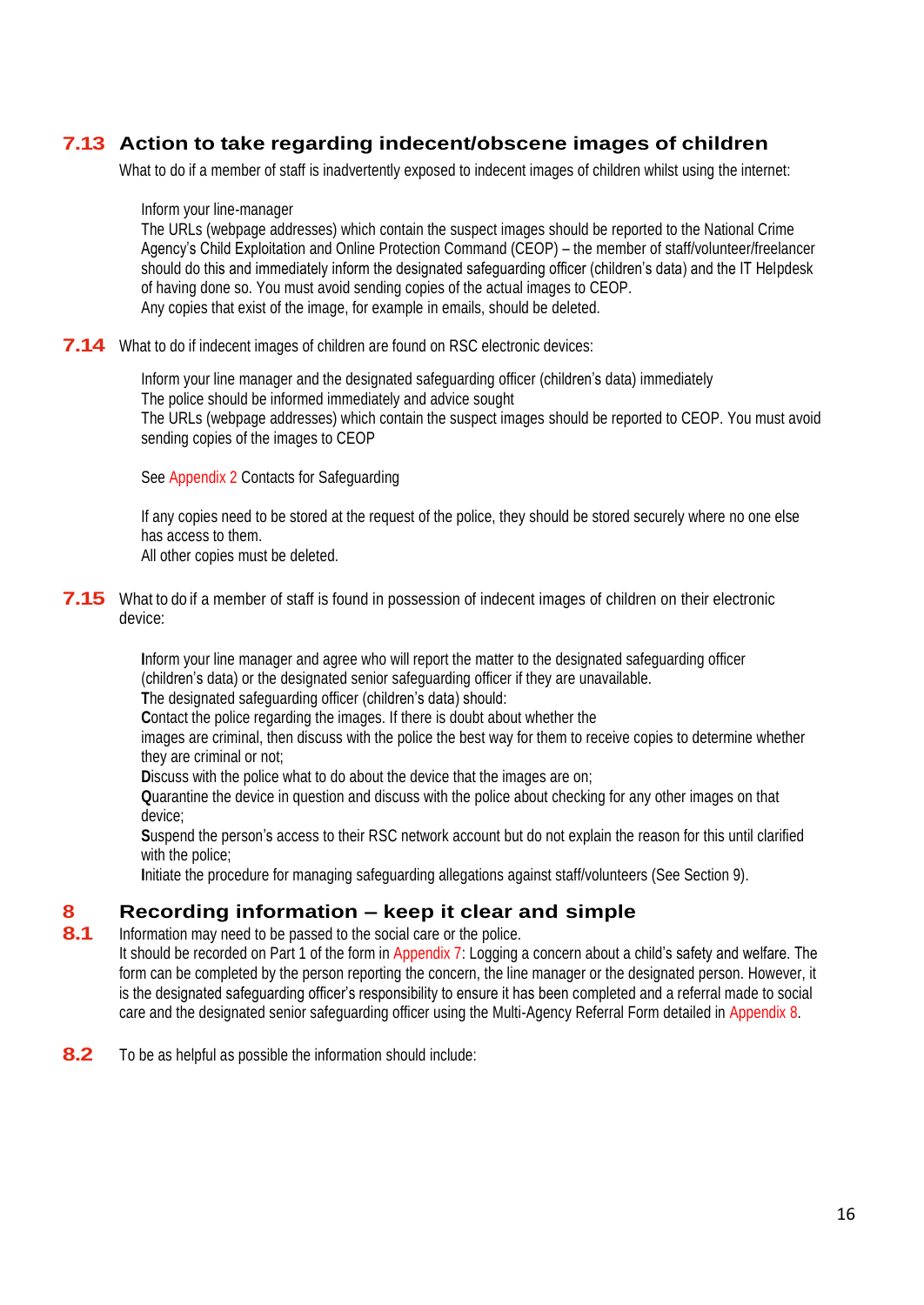The nature of the allegation or concern;

A description of any visible bruising or other injuries;

The children's account, if they can give it, of what has happened and how any bruising or other injuries occurred; Any times, dates, or other relevant information;

Whether the parent, carer or child is aware of the referral having been made. The physical appearance/behaviour of the child

Observations about the parent/carer/family circumstances A clear distinction between what is fact, opinion, or hearsay

However, do not delay reporting the matter by trying to obtain more information.

8.3 All records safeguarding concerns and referrals should be stored securely in a locked file for 25 years with officer (children's data).

# **9 Managing safeguarding allegations against staff and volunteers**

- **9.1** Abuse can and does occur outside the family setting. Although it is a sensitive and difficult issue, abuse also Occurs within organisations as well as in other settings. This could involve anyone working with children in a paid or voluntary capacity.
- **9.2** Evidence indicates that abuse which takes place within an organisation is rarely a one- off event. It is crucial those involved in the RSC are aware of this possibility and that all allegations are taken seriously and appropriate action taken.
- **9.3** The procedures should be followed in all cases in which it is alleged that a member of RSC staff/volunteer has:
	- **1.** Behaved in a way that has harmed a child, or may have harmed a child;
	- 2. Possibly committed a criminal offence against or related to a child; or
	- **3.** Behaved towards a child in a way that indicates they are unsuitable to work with children.
- **9.4** The procedures are:

**I**f a staff member has a concern about the behaviour of another member of staff/volunteer they should discuss it with their line manager in the first instance.

**T**he line manager will consider the concern and if necessary report it to the Designated Senior Safeguarding Officer (Director of Learning and National Partnerships) or one of the HR Managers within the same working day. **I**f the concern is about the behaviour of the line manager, then you can report the matter directly to the Designated Senior Safeguarding Officer (Director of Learning and National Partnerships) or one of the HR Managers.

**I**f the concern is about the behaviour of the Director of Learning and National Partnerships (who is the Designated Senior Safeguarding Officer), the concerns should be reported to the Chief Operating Officer or Executive Director.

**T**he Designated Senior Safeguarding Officer should be informed of situations even if it is unclear if the allegation constitutes abuse or not, and the action to be taken is not obvious. The Designated Senior Safeguarding Officer will need to consider who else needs to be informed bearing in mind the need to maintain confidentiality. **T**he Designated Senior Safeguarding Officer will require a written account from the member of staff/manager about the allegation and a summary of any available additional information including the names and addresses of any potential witnesses. Both documents should be signed and dated.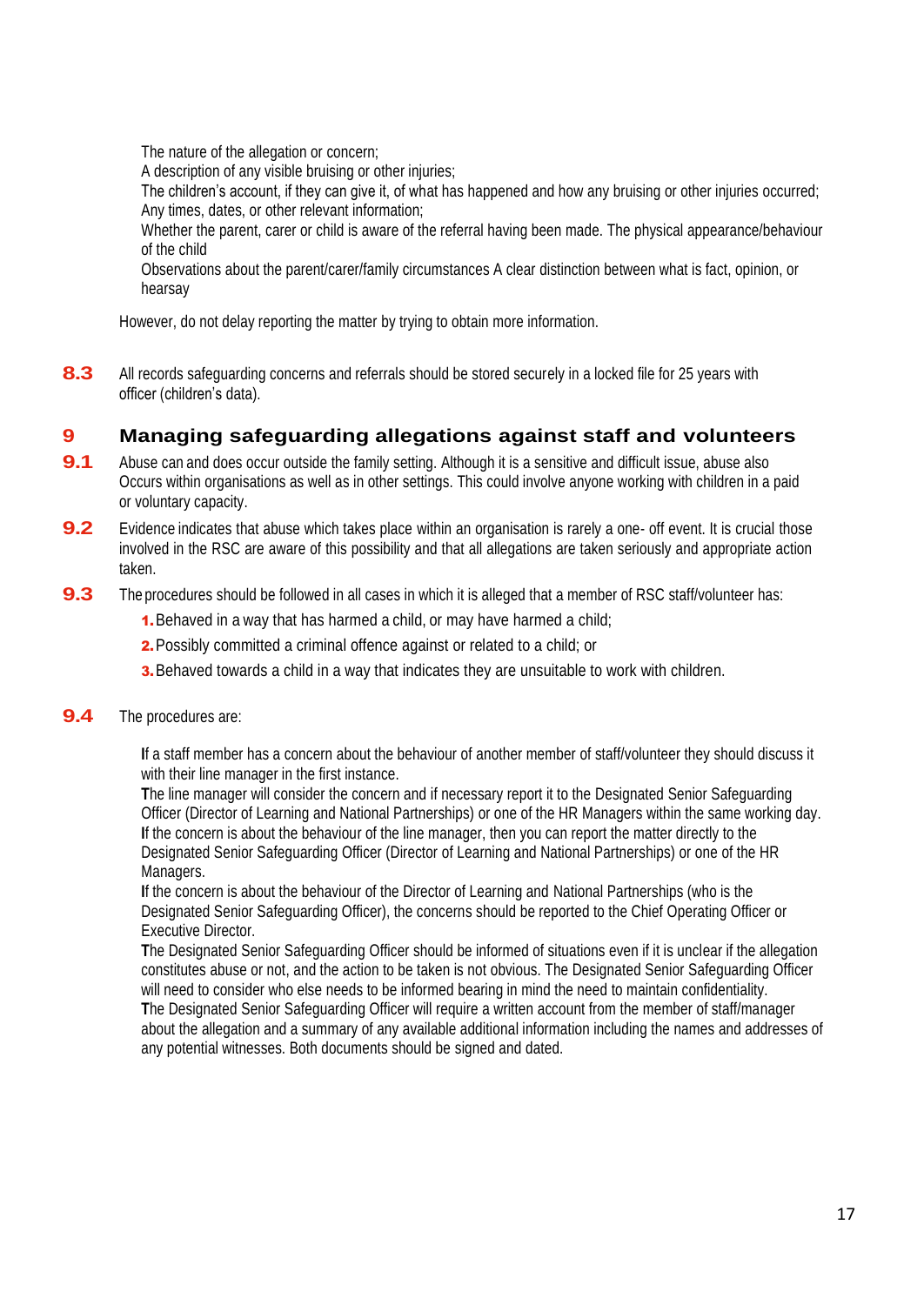**I**f the concern is in respect of a named child, the parents or carers of the child should be contacted, as soon as possible, following advice from social care.

**I**f a concern is raised about the behaviour of a member of staff/freelancer/volunteer by a third party (e.g. another organisation or by a member of the public), the concern should be immediately passed to the Designated Senior Safeguarding Officer for investigation. If the concern raised by a third is about the Designated Senior Safeguarding Officer, it should be immediately passed to the Chief Operating Officer or Executive Director.

**9.5** The fact that a member of staff tenders their resignation or ceases to provide their services will not prevent an allegation/concern from being followed up in accordance with these procedures and a conclusion reached.

#### **9.6 Settlement Agreements**

A 'settlement agreement' by which an individual agrees to resign, and an employer agrees not to pursue disciplinary action, and both agree to a form of words to be used in future references will never be used by the RSC in situations where there are concerns about their behaviour towards children.

- **9.7** There may be circumstances where allegations are about poor practice rather than abuse but, where there is any doubt, the Designated Senior Safeguarding Officer should seek advice from the designated officer(s)<sup>3</sup> in the local authority. The Multi Agency Contact form (see Appendix 8) must be completed by the Designated Senior Safeguarding Officer when making a referral or seeking advice from the designated officer regarding a Person in a Position of Trust with children.
- **9.8** Every effort should be made to ensure that confidentiality is maintained for all concerned and to protect the integrity of the investigation process.
- **9.9** It is acknowledged that feelings generated by the discovery that a member of staff or volunteer is, or may be abusing a child, will raise concerns among other staff or volunteers, including the difficulties inherent in reporting such matters. However, it is important that any concerns for the welfare of the child should be reported and acted upon immediately.
- **9.10** The RSC will fully support and protect any member of staff or volunteer who, in good faith, reports his or her concern that a colleague is, or may be abusing a child.

#### **9.11 What happens next?**

Where there is a complaint of abuse against a member of staff, there may be three types of investigation:

- 1.A criminal investigation
- 2. A child protection investigation or enquiry
- **3.** A disciplinary investigation or enquiry by the RSC
- **9.12** The RSC will decide if an individual accused of abuse should be suspended from work pending enquiries by the police and/or social care. Advice and support to the person who has been suspended from work will be provided by a member of the HR Department or an appropriate line manager.
- **9.13** Investigations will be dealt with quickly, fairly and impartially. The member of staff/volunteer should be informed about the allegation or concern as soon as possible (but not before consultation with the designated officer in the local authority and social care/police where necessary, in respect of timing and content).
- **9.14** The police and social care investigation will normally need to take place prior to any RSC disciplinary process.

<sup>3</sup> *This role was previously referred to as the LADO. Different Local Authorities may refer to it differently.*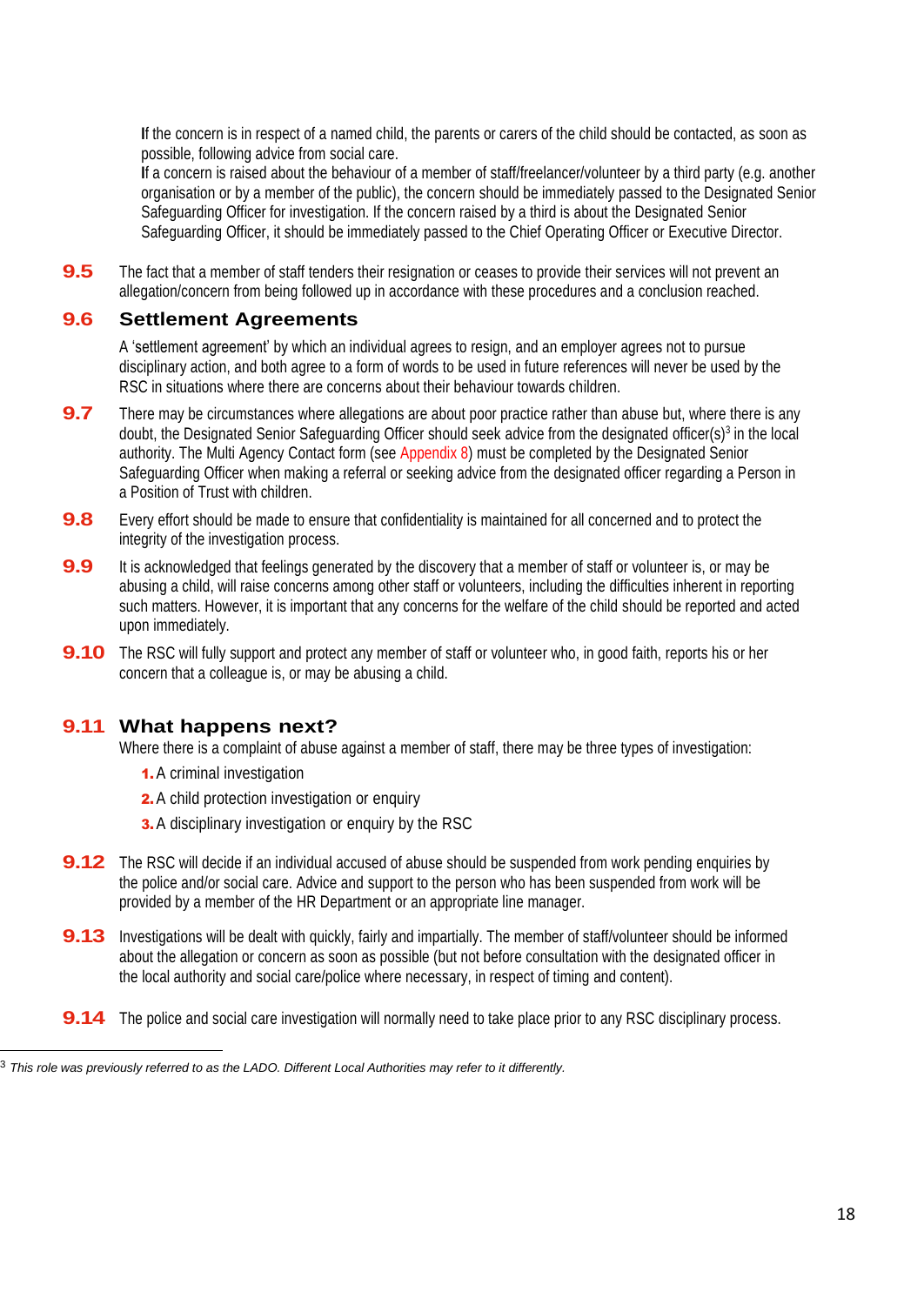- **9.15** If the investigation shows that the allegation is clearly about poor practice the RSC will consider whether performance management or the need to instigate its disciplinary procedure is required.
- **9.16** Irrespective of the findings of police or social care, the RSC will assess all individual cases under the appropriate disciplinary procedure to decide if a member of staff can be reinstated or a volunteer's services resumed and how this can be sensitively handled. This may be a difficult decision, particularly where there is insufficient evidence to uphold any action by the police. In such cases, the RSC must reach a decision based upon the information that is available.
- **9.17** The welfare of the children should always remain paramount. Consideration should be given to what support may be appropriate to children, parents and members of staff.

#### **9.18 Referral to DBS for consideration to bar**

If the RSC removes an individual (paid worker or unpaid volunteer) from work with children (or would have, had the person not left first) because that person poses a risk of harm to children, the RSC must make a referral the Disclosure and Barring Service so that they can consider if the individual should be barred from, or have conditions imposed, in respect of working with children. It is an offence to fail to make a referral without a good reason.

The Designated Senior Safeguarding Officer is responsible for making the referral to the DBS. The referral form can be found on the DBS website.

The RSC may seek advice about this from the designated officer in the local authority.

A decision about making a 'referral to bar' has to be made within 30 days of the final outcome of the investigation/inquiries.

#### **9.19 Referral to the Charities Commission**

The Charities Commission require notification of suspicions, allegations and incidents of abuse or mistreatment of 'vulnerable beneficiaries'. Therefore, the designated senior safeguarding officer in conjunction with the chair of the trustees and Executive Director would need to consider the issue of notification to the Charities Commission of such an incident.

### **9.20 Referral to a professional regulatory body**

If a member of staff/volunteer is registered with a professional regulatory body there may be a requirement to notify that body if the RSC removes an individual (paid worker or unpaid volunteer) from working with children (or would have, had the person not left first) because that person poses a risk of harm to children. It is the responsibility of the designated senior safeguarding officer to make such a referral.

# **9.21 Contracted and sub-contracted (freelance) staff**

In the event that a member of staff has, or is aware of, concerns raised about the behaviour of a contractor, a member of their staff, a sub-contractor or a freelancer this must be raised with your line manager and/or the designated senior safeguarding officer who will then decide who else needs to be informed and what action needs to be taken and by whom.

#### **9.22 Secure storage of concern/referral information**

If, as a result of the discussion, a referral is made using the procedures set out above, a copy of the referral form must be kept together with this record. It should include the name and role of the person to whom the referral was made, their telephone number and the time and date. Where the concern related to an allegation or concern about a member of staff the record should be kept until the person reaches normal retirement age or for 10 years if that is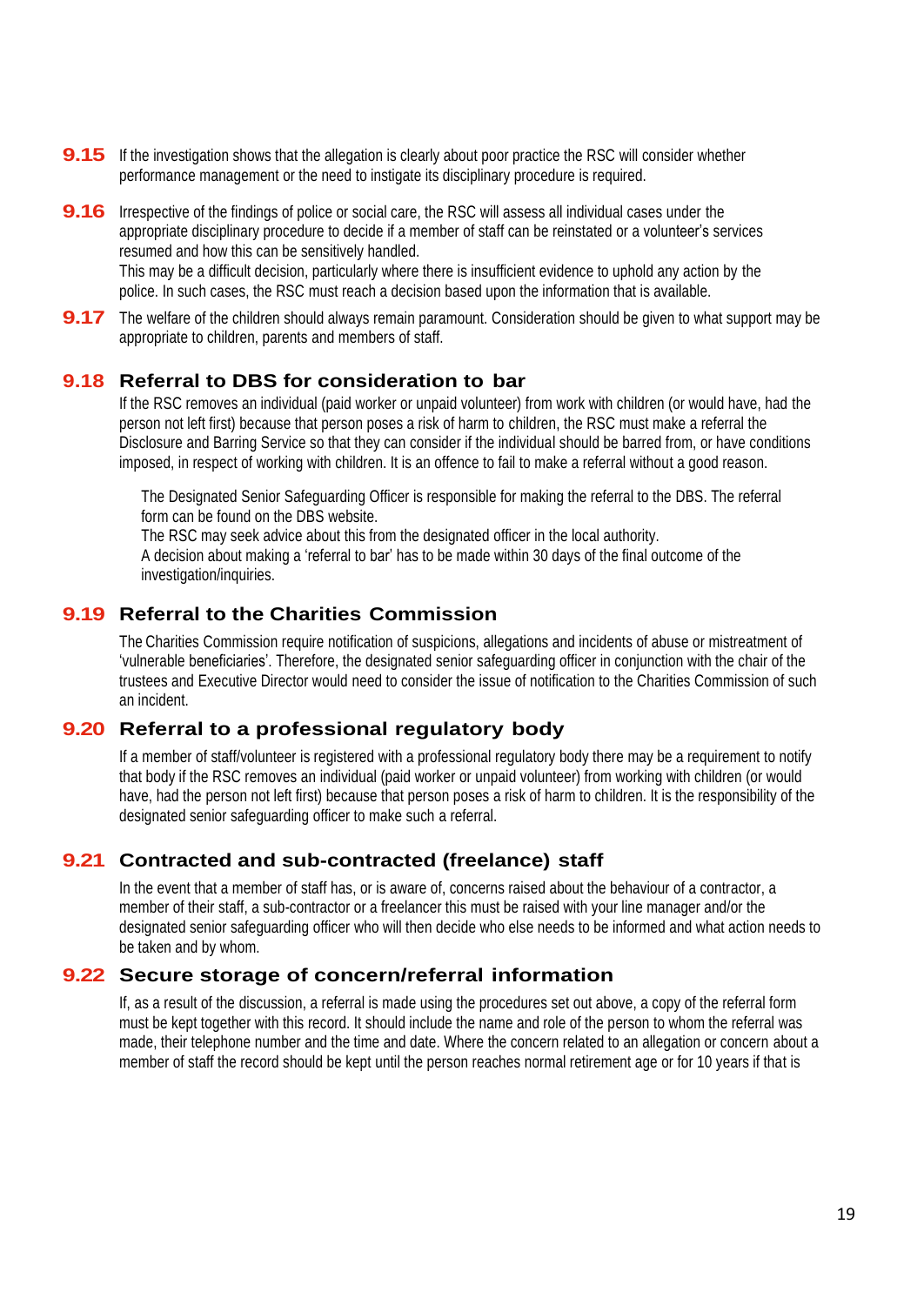longer.

It is also important that all records are stored securely:

Compile and label hard copy files carefully.

Files containing sensitive or confidential data should be locked away and access to the keys strictly controlled. Keep a key log so that it is possible to see who has accessed the cabinet, when, and the titles of the files they have used.

Access to records needs to be limited to people in named roles who either need to know about the information in those records and/or who manage the records/files. If files are to be stored long term arrangements need to be made for the keys to be passed from outgoing staff to their successors.

Electronic records must be password-protected and stored via secure SharePoint accessible by limited staff (designated senior safeguarding officer and the most senior member of the Human Resources department). Arrangements must be in place for ongoing management of the records including the review and disposal of records.

# **10 Escalation process – what to do if safeguarding concerns are not beingappropriately acted upon**

- **10.1** Escalation is the course of action that should be taken where there are concerns that the safety of a child is compromised and the current action of either the RSC or other external agencies does not support effective safeguarding of a child.
- **10.2** If you have concerns about the safety or welfare of <sup>a</sup> child and feel they are not being acted upon by your manager or relevant designated safeguarding officer you can make the referral directly to social care yourself, contact the NSPCC Helpline or use the RSC Speaking Up Policy.
- **10.3** If the RSC has concerns that an external agency is not acting upon their safeguarding concerns appropriately:

the designated safeguarding officer in conjunction with the Designated Senior Safeguarding Officer will determine if the matter requires escalation. In the first instance, the aim should be to resolve the disagreement at the lowest level between the individuals involved.

If this fails, the matter should be raised with a more senior manager in the other agency. If this approach fails, each local safeguarding children board (LSCB) will have a process for escalating a concern so the procedure to be followed will depend on the area in which the concern arose. The procedures for each LSCB can be found on their website. A record of all conversations and actions must be kept using the incident report form.

#### **10.4 Remember that:**

**p**roblem resolution is an integral part of professional cooperation and joint working to safeguard children; **p**rofessional disagreement requires resolution in a constructive and timely fashion; **a**t no time must professional disagreement distract from ensuring the child is safe. **t**he aim must be to resolve a professional disagreement at the earliest possible stage

#### **11 Ensuring that appropriate safeguards are in place when working with other organisations or working at non-RSC premises**

This section provides advice for safeguarding arrangements where there is partnership working and/or when working in or delivering activities/events at non-RSC premises.

The RSC engages with a range of different organisations such as schools, other voluntary organisations, private companies, contractors supplying services as well as hiring venues.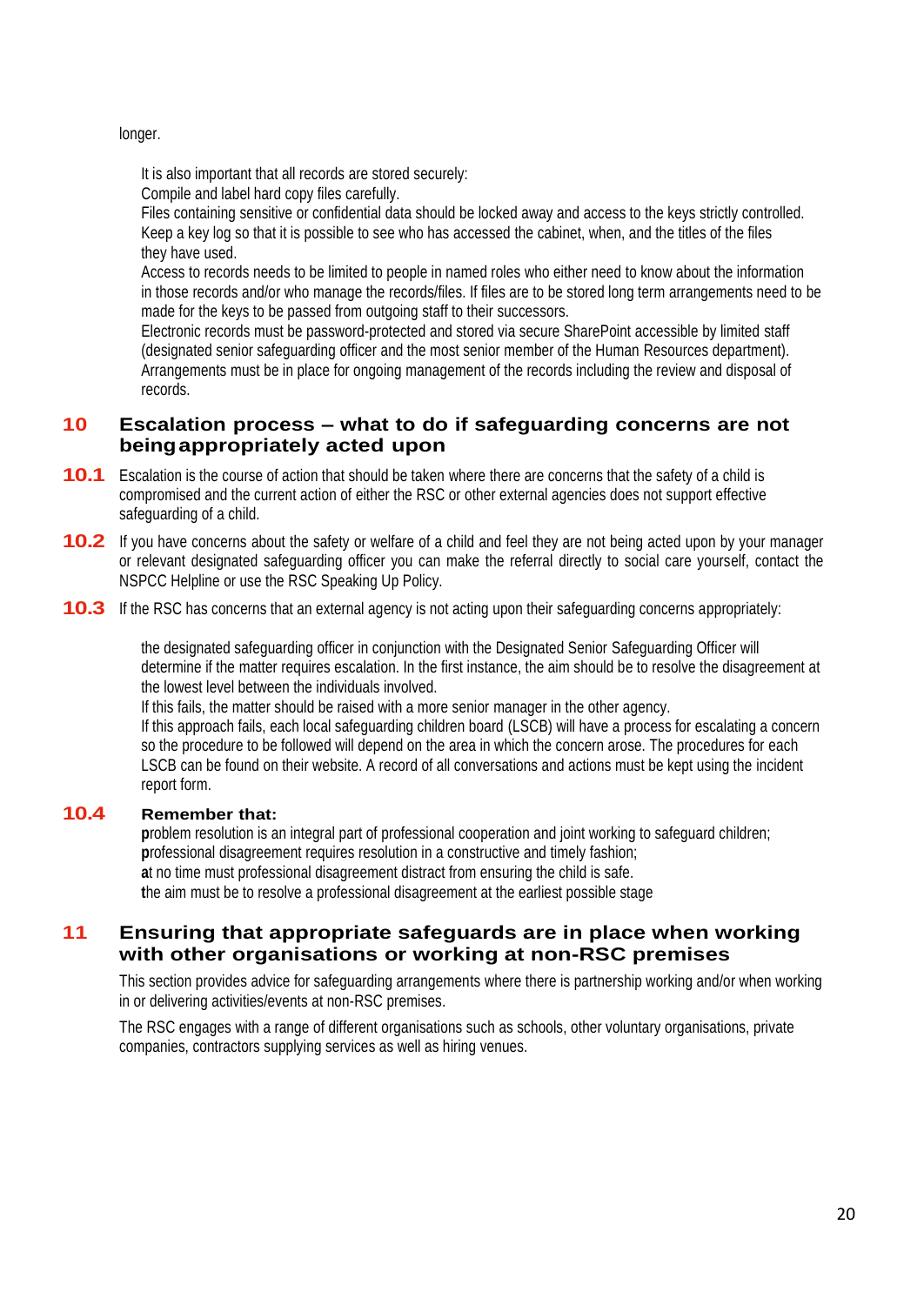**11.1** There are several different arrangements in place:

**j**oint working (where there is a voluntary agreement between two or more organisations to work together for a period)

**p**erformance – where the RSC is hiring a theatre or other premises for the purpose of delivering a performance **e**vents or activities which might be delivered in non-RSC premises or in public spaces

**11.2** Whenever the RSC is considering working with another organisation or in non-RSC premises, whether for a longterm relationship or for a one-off event, the responsible manager must ensure that the issue of safeguarding children is addressed as an essential part of the planning and contracting process.

#### **11.3 Safeguarding and working in partnership with other organisations**

When working with other organisations the RSC needs to be assured that the partner organisation appreciates the importance of safeguarding children and has the appropriate measures in place to do this. The minimum requirements of such other organisations are that they have:

- **a.**A safeguarding policy and procedure
- **b.**Safer recruitment and vetting processes for those positions that involve regulated activity with children
- **11.4** Therefore, the appropriate responsible manager must seek reassurance that these are in place at the contracting phase of the relationship by examining the policies for a-b listed above to assess their suitability and robustness.
- **11.5** In the event they are not sufficient the RSC will discuss concerns and agree which sections of the RSC safeguarding policy will apply. Advice should be sought from the Designated Senior Safeguarding Officer if adequate vetting procedures are not in place.
- **11.6** In the event of the partner organisation having none in place the RSC will seek agreement to apply its policy and practices after discussion with the senior designated safeguarding officer.
- **11.7** The responsible manager must share the RSC safeguarding policy and procedure with the other organisation. Agreement must be reached at the contractual stage on whose procedures will be followed and how the other partner organisation(s) will be informed when a safeguarding concern or allegation arises.

# **11.8 Working in or with schools**

By law, all schools have a duty to safeguard and promote the welfare of their pupils.

They will have their own safeguarding policy and procedures. If any RSC member of staff, freelancer or volunteer is working in a school setting and has a concern about a child or the behaviour of a member of the school they must:

**p**ass this information to the school's Designated Senior Safeguarding Officer or head teacher and inform their line manager

**r**ecord the concern on Part 1 of the logging a concern about the welfare or safety of a child form (Appendix 7)

**t**he line manager should inform the relevant RSC designated safeguarding officer **t**he relevant designated safeguarding officer should follow up the concern with the school within 24 hours to confirm what action has been taken. If no action has been taken and the safeguarding officer remains concerned, then s/he should follow the procedure for escalation of a concern (See section 10) **t**he safeguarding officer should complete Part 2 of the logging a concern about the welfare or safety of a child form (Appendix 7)

# **11.9 RSC Nursery**

Our RSC nursery has its own safeguarding policy and safeguarding arrangements. For members of the public, details can be found at<https://www.rsc.org.uk/nursery/nursery-safeguarding-policy> and on the intranet for staff.

#### **11.10 Hiring out a venue**

The RSC hires out space to other individuals or organisations who wish to run groups or activities. It is important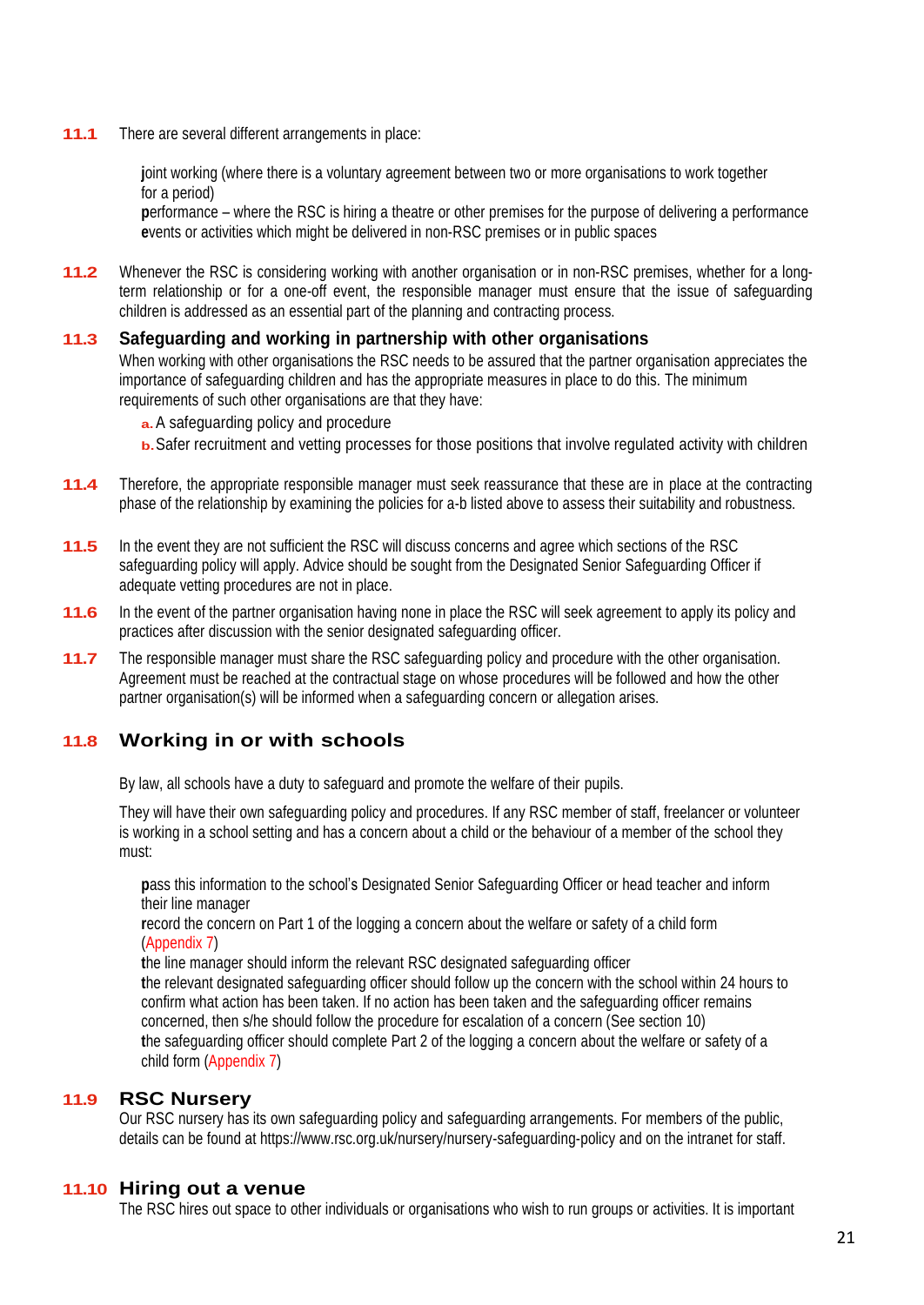that the RSC is clear about its expectations of these individuals or organisations regarding the safeguarding of children. In such circumstances, the RSC has no direct responsibility for the care, supervision or welfare of any children attending these groups or activities. However, as part of the contractual arrangements it is important that the RSC satisfies itself that the individual or organisation are taking reasonable steps to ensure the safety and welfare of any children using their premises. The RSC will ask hirers to complete a booking form which asks for details of:

the nature of the activity they intend to provide and for whom; confirmation that they have minimum safeguards in place if the activities are for children, that is: a process for safer recruitment and vetting; a process for reporting safeguarding concerns about a child or about the behaviour of an adult; a first aider if required; appropriate insurance The individual or organisation must also be informed as part of the terms of conditions of hiring that they must report any concerns about the behaviour of others using the venue to one of the designated safeguarding officers if they identify any safeguarding concerns without delay.

# **11.11 Contractors and sub-contractors (freelance)**

Contractors provide valuable services to and on behalf of the RSC. These contractors in turn may employ people or sub-contract to others. To protect children and the reputation of the RSC it is important that, where appropriate, any such contracts for services/terms of engagement reflect the need for them to be aware of and to follow the child safeguarding policy and procedures; this includes ensuring that they are made aware of the process for reporting concerns to one of the designated safeguarding officers or an appropriate manager. The RSC has template contracts for service/terms of engagement that provide the necessary wording. They can be found on the intranet.

**11.12** The responsibility for employees of contractors, and sub-contractors remains with the main contractor who must ensure that they are informed about their responsibility to report any concerns directly to them in the first instance and/or to an identified RSC designated safeguarding officer in line with this policy and procedure.

# **12 Managing bullying behaviour**

#### **12.1 Definition**

Bullying may be defined as deliberately hurtful behaviour, usually repeated over a period of time, where it is difficult for those bullied to defend themselves. It can take many forms, but the three main types are physical (e.g. hitting, kicking, theft), verbal (e.g. racist or homophobic remarks, threats, name calling) and emotional (e.g. isolating an individual from the activities and social acceptance of their peer group).

The damage inflicted by bullying (including bullying via the internet) can frequently be underestimated. It can cause considerable distress to children, to the extent that it affects their health and development or, at the extreme, causes them significant harm (including self-harm).

- **12.2** The RSC will not condone bullying inflicted on or by children.
- **12.3** Any physical violence by children on their peers during activities at the RSC should be stopped immediately. Any sexist, racist or other derogatory remarks will be highlighted as unacceptable. In addition, and where other forms of bullying are present, the RSC staff member will raise their concerns with the supporting adult(s) (teacher, youth worker or parent) who will in turn address the issue directly with the children.
- **12.4** Where bullying outside the activity is highlighted by <sup>a</sup> child as an issue, the RSC staff member will discuss the issue with the supporting adult(s) to explore possible action. This may include discussing the issue with your line manager and notifying the parent or carer of the issue.
- **12.5** RSC staff have a responsibility to take the necessary steps to stop and report all incidents of harm against children witnessed on our premises. Staff should report any concerns to their line manager and one of the designated safeguarding officers to agree appropriate action to take.

#### **13 Unaccompanied & lost/missing children during performances or using other RSC premises**

**13.1** Children are the legal responsibility of their parents and guardians, and they should always accompany children under the age of 14to RSC performances, workshops and events, unless otherwise agreed. A notice to this effect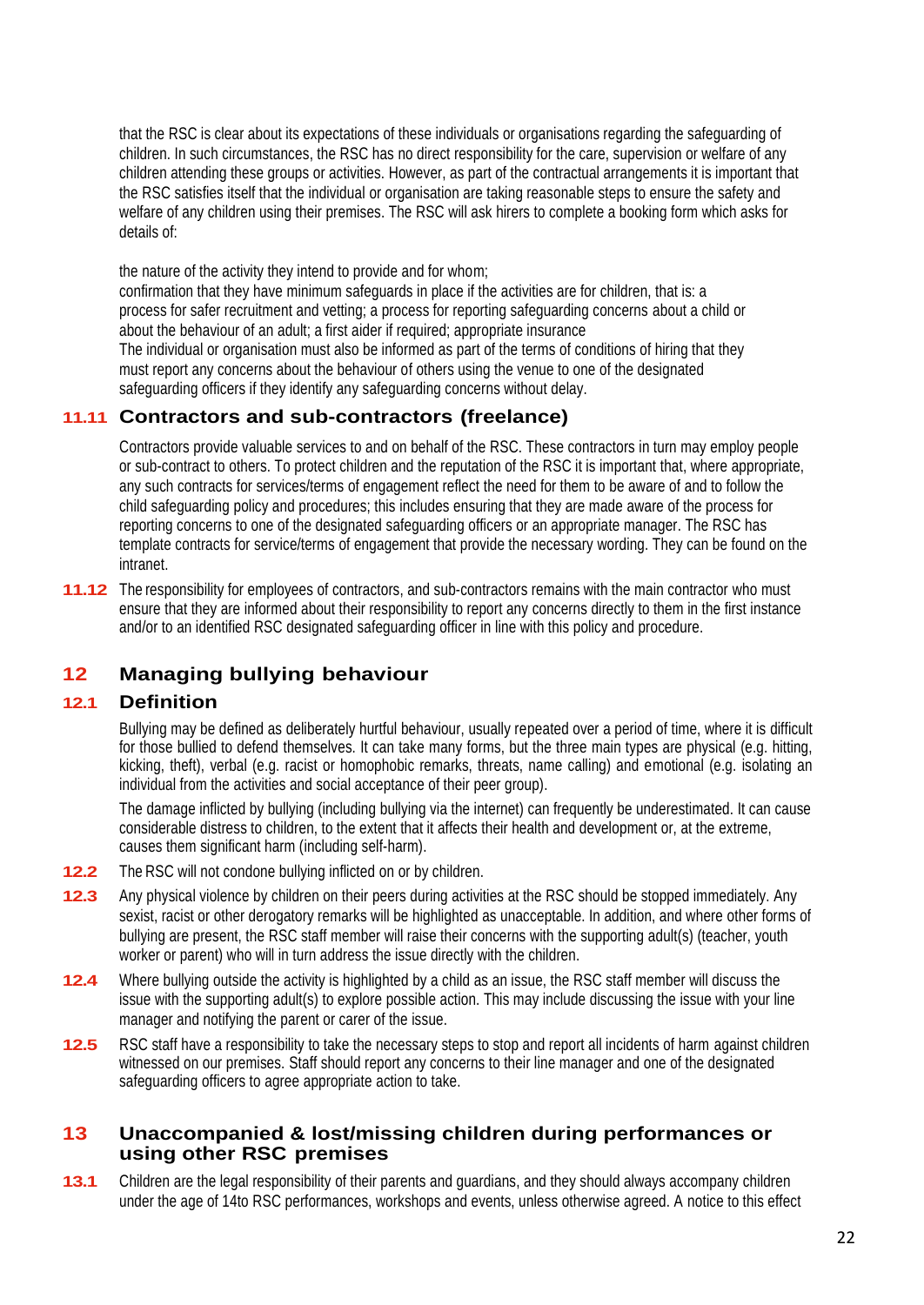should be displayed prominently to remind parents and guardians of their responsibility.

**13.2** If <sup>a</sup> member of staff discovers an unaccompanied child who appears to be under the age of 14 and who appears to be lost or distressed on RSC premises s/he should take the following steps. These are also outlined in the RSC's Major Incident Plan:

> **I**f possible, approach the child with a colleague. Call fora colleague to join you if you are alone. Preferably, ensure that at least one of you have a uniform to identify you as staff. **R**eassure them, introducing yourself and your intention to help. **S**eek to establish identifying details – name, age, address, school, carer's name etc. **R**emain in a public area, especially if you approached/were approached by the child alone. **E**stablish the reason for their visit and determine the appropriate adult to contact – teacher/parent/carer **A**lert the Duty Manager, Person in Charge (PIC) or HOD immediately with details and other information that might help reunite the child with its parent/carer/school group **R**emain with the child until the Duty Manager/PIC/HOD arrives. **T**he Duty Manager/PIC/HOD will then follow the detailed procedure outlined in section 2.15 of the Major Incident Plan.

**13.3** What to do at the end of a performance or at closing time:

**F**ollow the same steps as above.

**T**he Duty Manager/PIC/HOD will find out if they are waiting for a parent/carer to collect them and then ring the child's home to clarify the situation. Two members of staff should wait for the parent/carer to arrive. **I**f the Duty Manager/PIC/HOD cannot contact the parent/carer they must ring the local police and follow the procedure set out in section 2.15 of the Major Incident Plan.

# **13.4 Lost/missing child**

If a child is reported missing during a performance or while visiting RSC premises inform the Duty Manager, Person in Charge or HOD immediately with the following information, giving as full details as possible:

- **n**ame of child **a**ge of child **a**ddress/name of school/group **p**hysical description of child (height, colour of hair, clothing etc.) **w**here the child was last seen **t**he time the child was last seen **n**ature of any disabilities **f**irst language of child
- **13.5** The Duty Manager/PIC/HOD will then follow the detailed procedure set out in the Major Incident Plan section 2.15
- **13.6** Once a sufficient check is made, if the child is not found, the line manager or relevant designated safeguarding officer should inform the police. The member of staff who took the initial report should reassure the parent/carer/teacher/group leader that action is being taken to locate the child and explain that contact will be maintained with them until the child is found.
- **13.7** If a member of staff is approached by a child who is lost they should:

**R**eassure the child **E**nlist the support of a colleague to establish identifying details - name, age, school etc. **C**ontact the Duty Manager/PIC/HOD with identifying details and other information that might help reunite the child with its parent/carers.

**T**he Duty Manager/PIC will follow the procedure set out in the Major Incident Plan section 2.15

#### **14 Images/film of children in publications and the media**

**14.1** This section provides an overview of the safeguarding measures that need to be in place when children work with us. As photographic images can be misused through modification or distribution via the internet a number of issues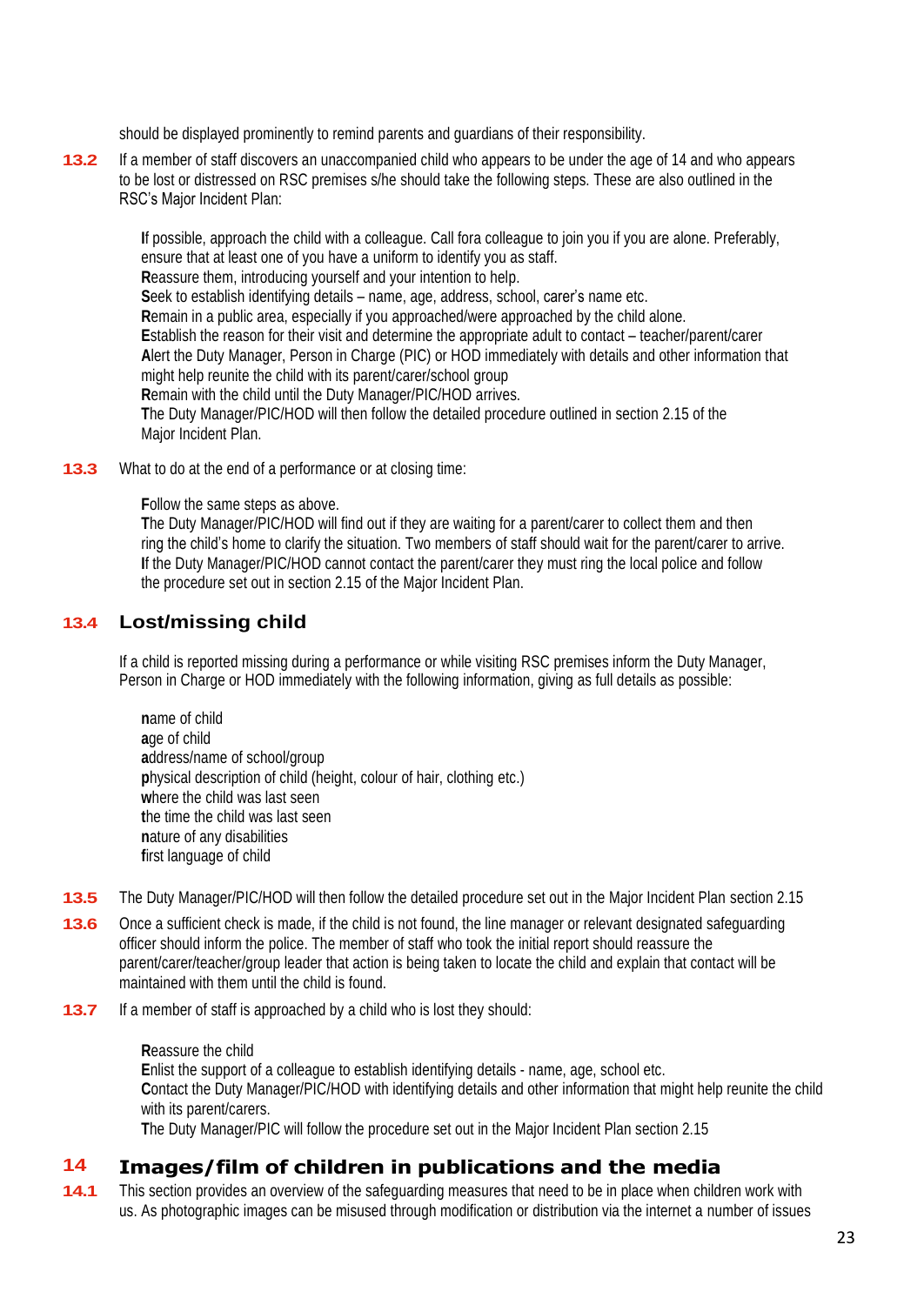must be considered before decisions are made to take such images and how to use them. Images of people are defined as personal data so that the Data Protection Act 1998 and Data Protection regulations applies to the processing of images. This includes capturing images, holding images, storing images, sharing images and destroying images

# **14.2 Gaining consent for taking and using images**

Any images of children under the age of 18 taken and used by the RSC require prior permission from a parent/carer or teacher using the form 'Photography, Film & Interview Permission Form' in Appendix 13.

- **14.3** Parents of children in RSC productions are required to sign <sup>a</sup> specific parental consent form giving express permission for the use of images for press and marketing purposes. A copy is available from Press and Communications Department or from the lead Chaperone.
- **14.4** Images could be held on video tape, CDs, DVDs and other forms of digital media/device. They may be used in promotional material such as advertisements, leaflets, information packs, flyers, on the website or social media. Once given, consent lasts indefinitely, but people should always be given the option to withdraw their consent at any time.
- **14.5** The RSC uses images for many years and some of these may also be archived. Consequently, there is potential for a child's image to be used many times for many years. It is important that parents and children are aware that the RSC may want to securely store and use the images indefinitely.

#### **14.6 Storage, retention and destruction of children's images and data**

Images or video recordings of children must be kept securely. Images should not be stored on unencrypted equipment such as unencrypted laptops, computers, memory sticks and mobile phones.

#### **14.7 Long term use**

For long term use, all images must be stored securely by the commissioner in AssetBank (also known as MAB), along with essential data such as consent information, clearly flagged within the metadata. Images should be used responsibly and will only be shared with other organisations with the appropriate documented consent. Completed permission forms must be uploaded to MAB by the commissioner, within the appropriate departmental legal access level. Images without permission forms should not be uploaded to MAB and cannot be used by the RSC.

#### **14.8 Short term use**

For short term use of images within a department or team the images can be stored on the department H:drive or a team S:drive, Sharepoint or Teams. Here images are securely held and accessible to the department or team. No consent information is stored here and images must not be shared. At the end of the period of use the images must be deleted.

- **14.9** It is the responsibility of the designated safeguarding officer children's data, to ensure images of children are securely stored and in line with the Data Protection Act 1986 and the GDPR regulations<sup>4</sup>. However, given the nature of current and possible future technology it is not possible to guarantee that images will not be used outside of the RSC at some point in the future, particularly if uploaded onto a webpage. This is not a situation unique to the RSC, but a reality of the environment in which we all live. However, it is important that parents and/or children are made aware of these factors and the possible implications so that they can give informed consent from the outset.
- **14.10** If staff choose to store photos of their own children on a work device or use them as a screen saver, they should take responsibility for ensuring the security of these images, for example storing in their personal drive and using a password to protect files.
- **14.11** When working with schools at the planning stage of any project it is important to discuss these issues with the school and ask them to ensure that parents/carers and children where appropriate are aware of the RSC principles and standards (including practical limitations) prior to the event taking place. The RSC will require confirmation

<sup>4</sup> *Principle 7 of the Data Protection Act would apply to images in that:…"appropriate technical and organisational measures shall be taken against unauthorised or unlawful processing of personal data and against accidental loss or destruction of, or damage to, personal data.*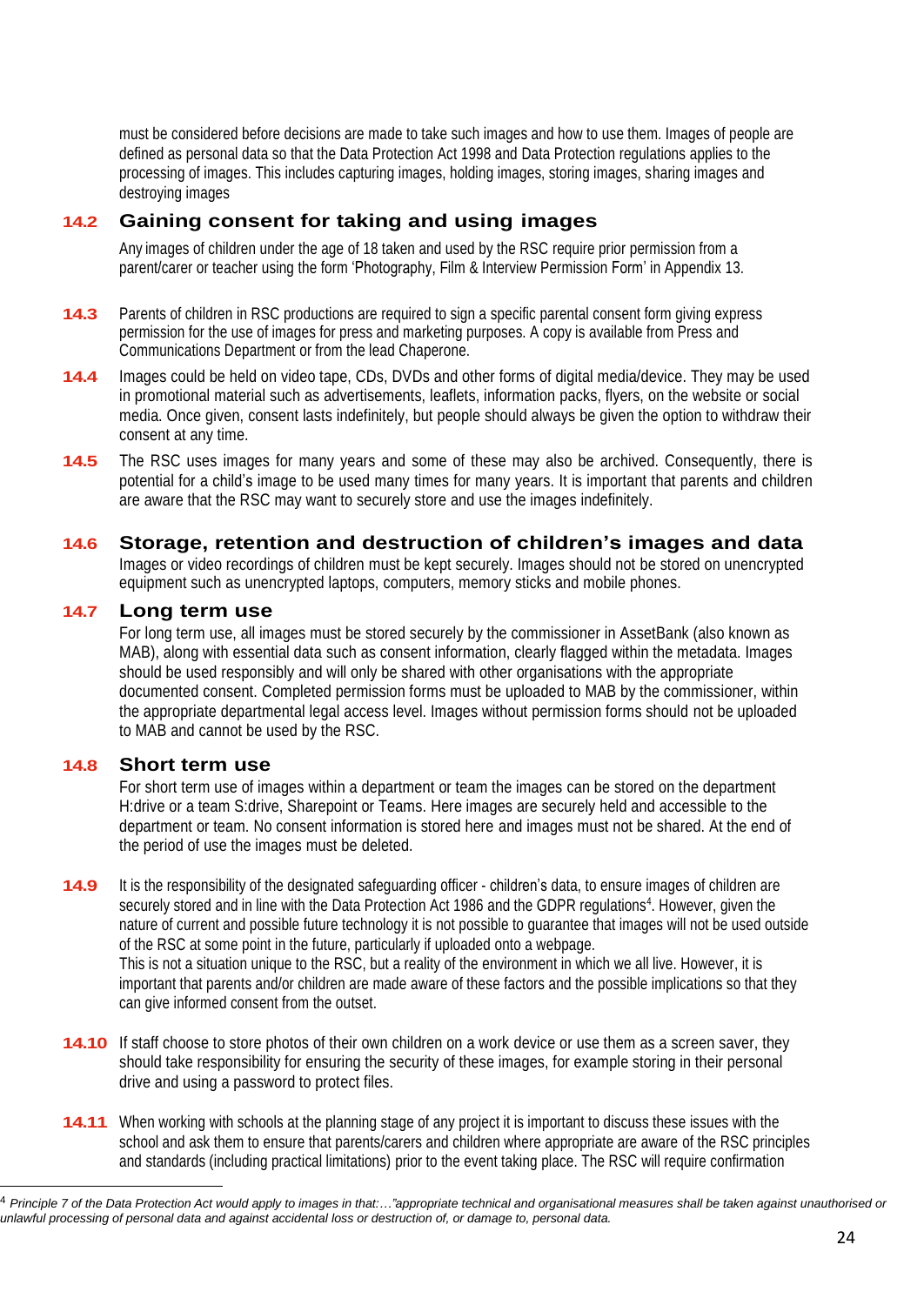from the school that they have addressed this issue with parents/children.

- **14.12** Images and personal contact data of children should not be stored on computer or laptop hard drives. They must be stored on the H:drive, S:drive, on Teams or Sharepoint or within MAB depending on the purpose and duration of storage(see14.3above),except for temporary purposes such as presentations, in which case they must be stored on encrypted devices. Images in the public domain or those used for identification purposes, such as head shot documents, may be stored and shared on computers but these should be password protected and deleted when no longer required or within six months, whichever is the sooner.
- **14.13** If staff take images of children on work or personal phones or other devices these must be transferred to MAB and then deleted from the individual device

 $-$  see also  $5.9$ .

**14.14** Where informal images of a child are taken (e.g. a head shot for use by Costume or company managers) these images must be deleted within six months after the child's contract of employment has ceased.

# **14.15 Identifying children and young people in media work and publications**

Do not use the surnames of children in any media work or publications without the consent of parents, carers or school and in consultation with the Department involved in commissioning. Without that, first names and surnames should not be published alongside photos or any other information that could aid in locating the child or young person. There will be exceptions to this rule where surnames are required for programmes, online cast photo galleries, legal or credibility purposes.

Avoid using a child's first name and specific location (village, area of town/city or school) alongside their photograph whether this is in hard copy or on a website.

Where it is desirable or unavoidable to name the child and the location (for example, where school uniforms are clearly visible or competition winners from a school or local project need to be acknowledged) ensure that only their first name is used, and limit any additional information that could be used for grooming purposes (interests and hobbies etc.).

If possible, use group photographs where it may not be obvious which child is being referred to. Combinations of information that are acceptable to publish in interviews, alongside a photo, quote or piece of work include:

**f**irst name (e.g. Joe took part in a Shakespeare workshop) **f**irst name and city/regional location (e.g. Joe from Coventry or Susie from the North East) **L**ocation only (e.g. children/young people from the 'link' project in Hackney,London) **a**ny of the above alongside the age/s.

There may be occasions when the full names for child actors are displayed alongside their photographs in RSC programmes or in marketing and promotional material in print or online. On such occasions, the Casting Department are responsible for advising parents/responsible adult how these details will be used and explain to them that it is not normal practice to display full names in accordance with our Safeguarding policy and therefore we require their express permission to do so.

# **14.16 Existing photographs of children stored on MAB**

If existing photographs are to be used for another purpose than that which they were originally taken for, as defined in metadata on MAB, or if original uses granted are unknown, the user is responsible for confirming permissions with the commissioning department. The commissioning department will check the existing permissions and confirm usage. Without this, the photos must not be used. Where original permissions cannot be traced, the image must be flagged to the RSC Image Manager so it can be marked appropriately on MAB.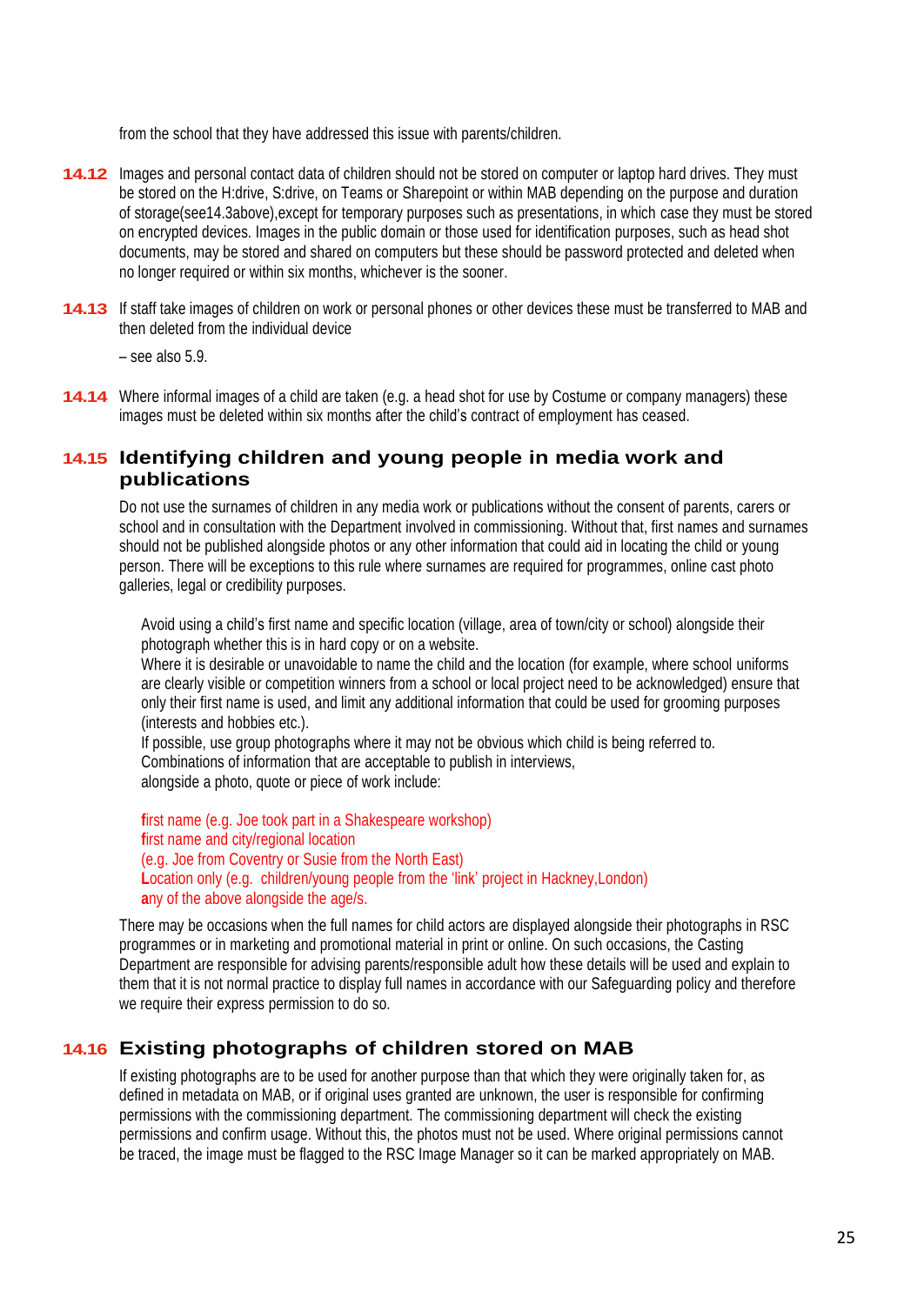#### **14.17 Images of large crowds**

When taking images at an event attended by large crowds, this is regarded as a public area. Consequently, permission is not required from everyone in a crowd shot.

#### **14.18 Competitions for children**

There are times when the RSC run competitions for children; there are usually 2 types of competitions:

competitions for individuals competitions for schools

#### **14.19 Competitions for individual children**

When running a competition for individual children a minimum entry age of 12 is normally required and the entry form must state that the consent of parent or guardian is required prior to entry. It is also important to contact the Legal Department for advice in relation to the terms and conditions as there are legal requirements that need to be addressed.

There are circumstances where the RSC wishes to run a competition for children under the age of 12, for example around a family show. In these circumstances, the Director of Audiences and Marketing and Head of Legal must be informed and their approval obtained.

# **14.20 Competitions for schools**

Sometimes the RSC wants to consider running a competition for children at school rather than targeting individual children. This may also make it easier for involving younger children. In these circumstances, the Director of Audiences and Marketing and Head of Legal must be informed and their approval obtained.

For legal reasons, it is only possible for the RSC to accept entries from children resident in the UK, unless we take external legal advice in any other countries of interest (for example, a country to which we are touring). The law relating to competitions varies from country to country and even within the European Union.

- **14.21** It is also important to ensure that any prizes are appropriate for children and, where this involves attending an RSC performance or event, you should make it clear that they will need to be accompanied by an adult.
- **14.22** All entry forms should make clear how the child's contact details will be used and the consent of parent or guardian is required for this. For example, it may be that contact details will only be used for administering the competition, however if personal contact details are used to contact the child or parent/guardian about other RSC activities consent for this will need to be specific.
- **14.23** All data needs to be held securely and separately on Tessitura with restricted access. Please refer to the designated safeguarding officer: children's data for further guidance.

#### **15 Children in Performance, auditions and rehearsal**

These guidelines have been developed to help staff and freelance artists to ensure the safety of all the children they work with. They apply to all staff whether on permanent, temporary or freelance contracts or working as volunteers.

In addition to these guidelines, chaperones and licence holders must also refer to the statutory regulations and guidance documents issued in February 2015<sup>5</sup> . The health and safety considerations and requirements for risk assessments are not included here but are in addition to the safeguarding requirements –please refer to the health and safety policy on risk assessments.

Where the child in performance, auditions or rehearsals is 16 or 17 year of age, they are still classified as a child. Risk assessments will be developed by the relevant Producer or Company Manager, in consultation with the young person and their parents/guardians, to ensure appropriate safeguarding measures are in

<sup>5</sup> *For performances in Stratford upon Avon this is The Children in Entertainment booklet, Warwickshire County Council. As defined in section 3 (1) Children's Act 1989, 'parental responsibility means all of the rights, duties, powers, responsibilities and authority which by law a parent of a child has in relation to child and their property.'*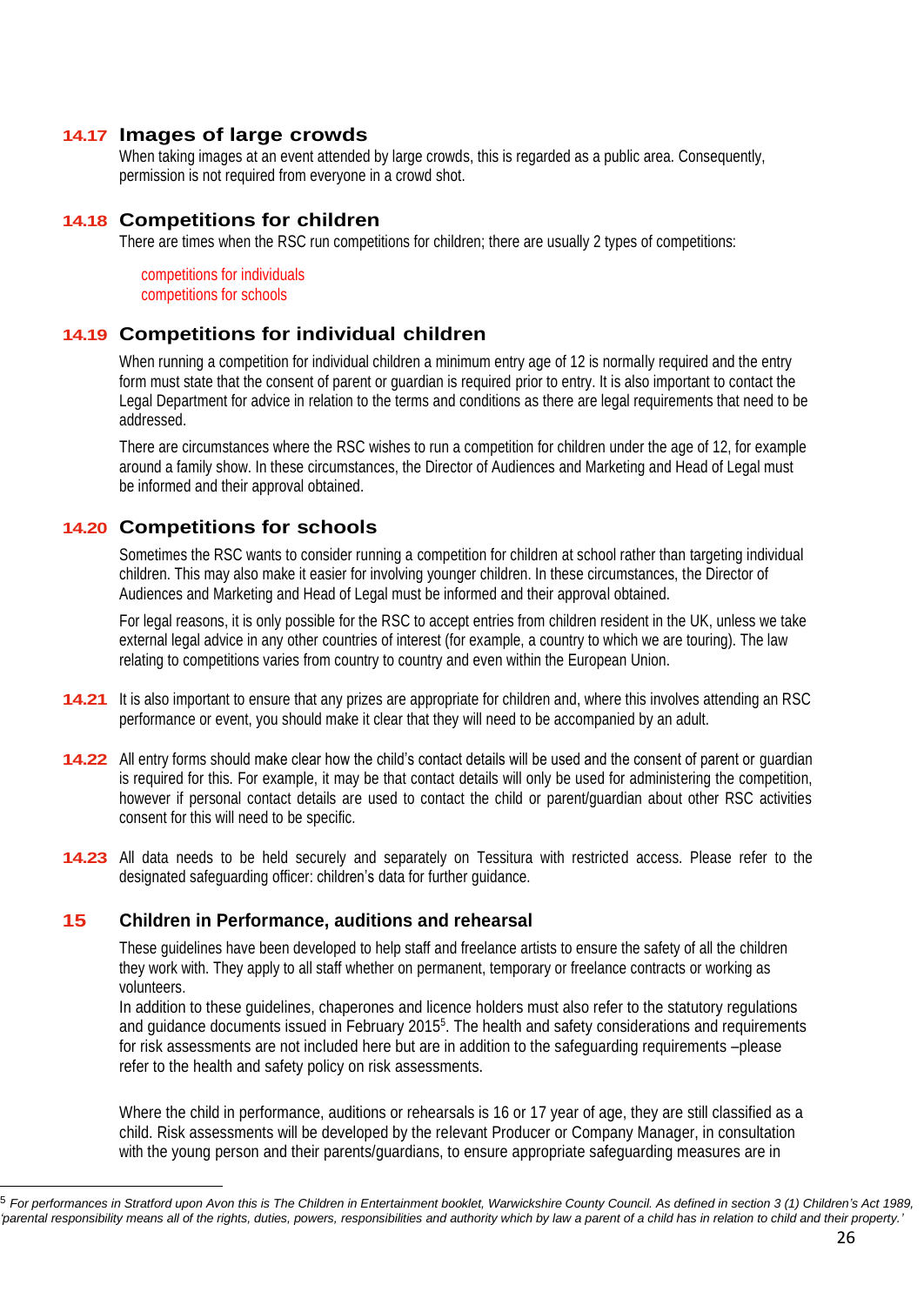place.

# **15.1 Children attending performances**

Children can attend performances as part of a group or with their family and friends. The responsibility for their safety and wellbeing while they are attending a performance remains with the adult always accompanying them.

It is important to ensure that there is an adequate level of supervision appropriate to the age group and needs of the children attending; the minimum staffing ratios for performances should be 1:10. The adult to child ratios for events run by the RSC will differ depending on the specific nature of the activity. For further information please refer to **Appendix 16**, Guidance for Managing In Person Workshops.

The RSC reserves the right to request any ticket holder to leave the theatre in cases of unsuitable or dangerous behaviour. Where a child or children are attending a performance as part of a school group then any concern about their behaviour or safety should be reported to the teacher accompanying them in the first instance and followed up with the Head Teacher of the relevant school(s).

# **15.2 Chaperone's**

All children performing in professional productions with the RSC should be accompanied by a licensed and local authority approved chaperone during all fittings, rehearsals, break periods within call time and performances. It is important to be aware of and follow the local authority guidance for license holders and chaperones. A chaperone's first priority is always to the child's best interests and wellbeing. An approved chaperone will be responsible for a child performer at al times for the duration of the licence except when the child is in the charge of their parent or a person who has parental responsibility for them or when the child is performing.

Where children are working on non-licenses performances as part of Learning activities, including talent development projects, approved chaperone's will be employed as necessary and in line with risk assessments relating to numbers of children and the length / duration of the activity they are undertaking.

# **15.3 Ratio of Chaperones to Children**

The legal maximum number of children a chaperone can take care of at any one time is twelve; or where the person approved to act as a chaperone is the private teacher of the child in question, three. The RSC does not consider the legal maximum is appropriate and therefore, ratios will be based on individual risk assessments, but will generally use a ratio of one chaperone to five or six children.

Guidance for chaperones states that "Approved Chaperones must accompany children at all times …the only exception to this rule is when the child is under direct supervision of either their parent/carer or the teacher from their school or home tutor.

This must be taken into account by those responsible for scheduling to ensure this is possible otherwise additional chaperones will be required. Only in an emergency may a chaperone leave a child with anyone else - in such circumstances the chaperone must ensure the child is adequately supervised and cared for by two suitability qualified members of RSC staff, at least one of whom has a current DBS check.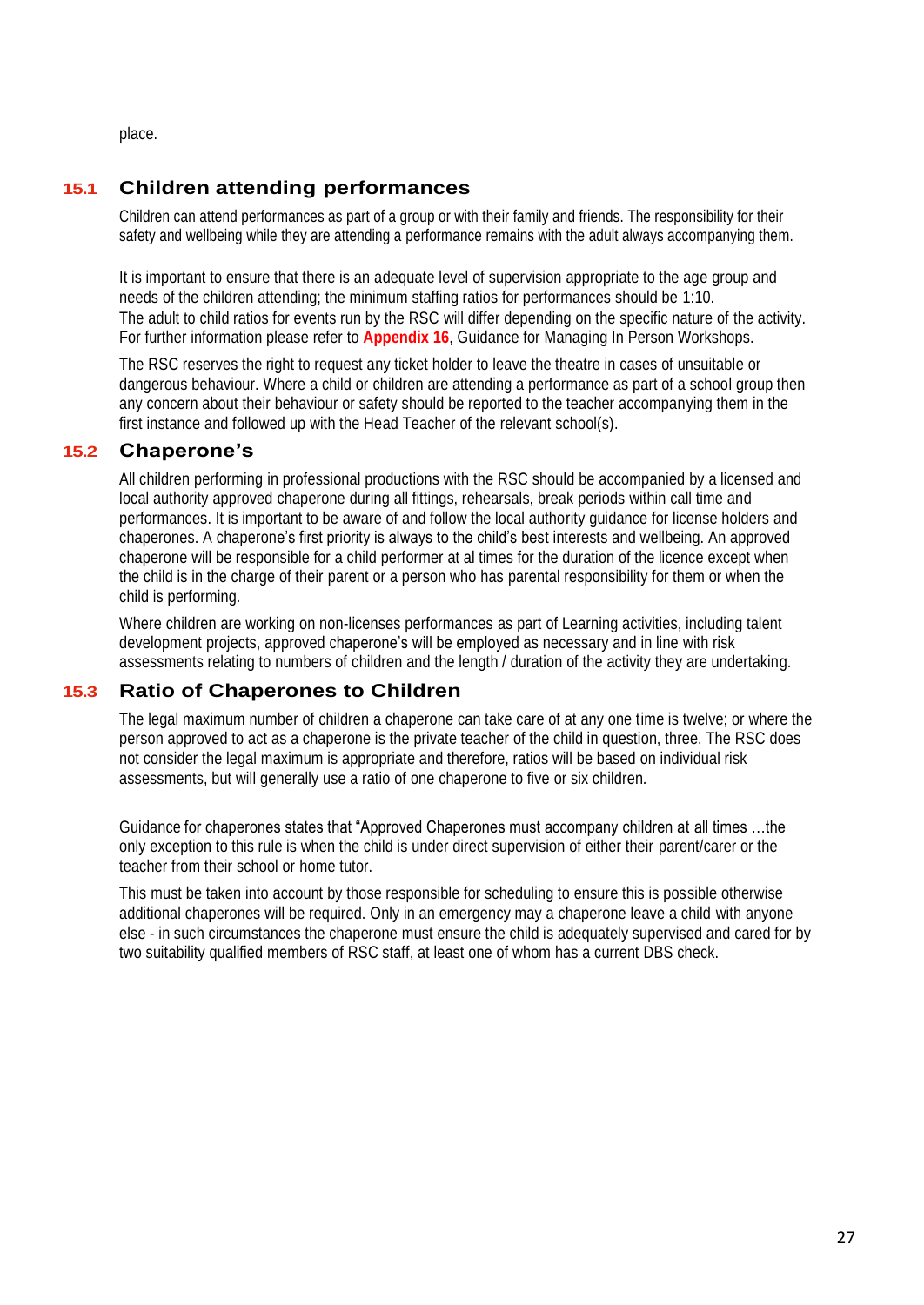# **15.4 Licences**

The legislation requires that all children; from babies until they cease to be of compulsory school age, be licensed by the local authority in which they live, prior to taking part in a performance. The definition of compulsory school age is: a child whose 16th birthday falls between 1st September and 31st August remains of compulsory school age until the last Friday in June of the academic year of their 16th birthday. Each child has to be licensed to perform with the RSC by the appropriate local authority; the licences are acquired by the company manage for the production. The licence holder (usually the company manager) is responsible for observing the conditions of the licence and should be familiar with all the responsibilities of this role<sup>6</sup>, including the logging, storage and follow up on any licensing inspections and actions.

### **15.5 Concerns about a child performer**

It is the licence holder's responsibility to report any concerns they become aware of about a child's welfare. Any concerns would need to be discussed with the chaperone and the designated safeguarding officer and together they would decide if the concern necessitates a referral to children's social care as outlined in section 7 of these procedures. The referral should be made by the designated safeguarding officer and followed up if no response has been received from children's social care within 3 days.

- **15.6** If there are concerns about the behaviour of a chaperone, the licence holder will need to report them to the designated safeguarding officer – performance, and to the Designated Senior Safeguarding Officer. Together they will determine if a referral should be made to the relevant child employment officer within the local authority and also to the designated officer within children's social care. Records of such a referral will be kept as per section 9 of this guidance.
- **15.7** Parents will be informed of who they can speak with should they have concerns about the behaviour of a chaperone or anyone else involved in a production towards their child.
- **15.8** If a chaperone or any member of the team identifies concerns about a child, they should discuss these with the relevant designated safeguarding officer or another member of the Safeguarding Committee. All chaperones will know who the licence holder is for the production, and in addition the RSC will ensure that all chaperones have the contact details of the designated safeguarding officer – performance, and the other designated safeguarding officers in their absence. Chaperones will be informed by the RSC who to contact out of office hours and at the weekends. If the chaperone has concerns about a child or the behaviour of another adult towards a child and is unable to speak with the relevant individuals within the RSC s/he should contact the child employment officer and/or the local children's social care for advice. The NSPCC Helpline can also provide advice and is a 24 hour service: Tel 0808 800 500
- **15.9** For chaperones employed by Warwickshire County Council the contact details for the child employment officer for Warwickshire County Council tel. 01926 742201/ [childentertainment@warwickshire.gov.uk](mailto:childentertainment@warwickshire.gov.uk)

# **15.10 Auditions**

Children do not have to be licensed to attend an audition.

Children arriving for an audition must always be met by a member of RSC staff.

At least one member of staff, present at the audition must be a registered chaperone, even if that is not their central role for the purpose of that audition. At an audition it is always best practice for there to be more than one adult present with a group of children. It is not permissible to have a single member of staff present with one child during an audition unless the adult is a registered chaperone.

<sup>6</sup> *DfE (2015) Child Performance and activities licensing legislation in England the Children (Performance and Activities) Regluations 2014 et al (2015) Examples of best practice – child performance and activities licensing by local authorities in England.*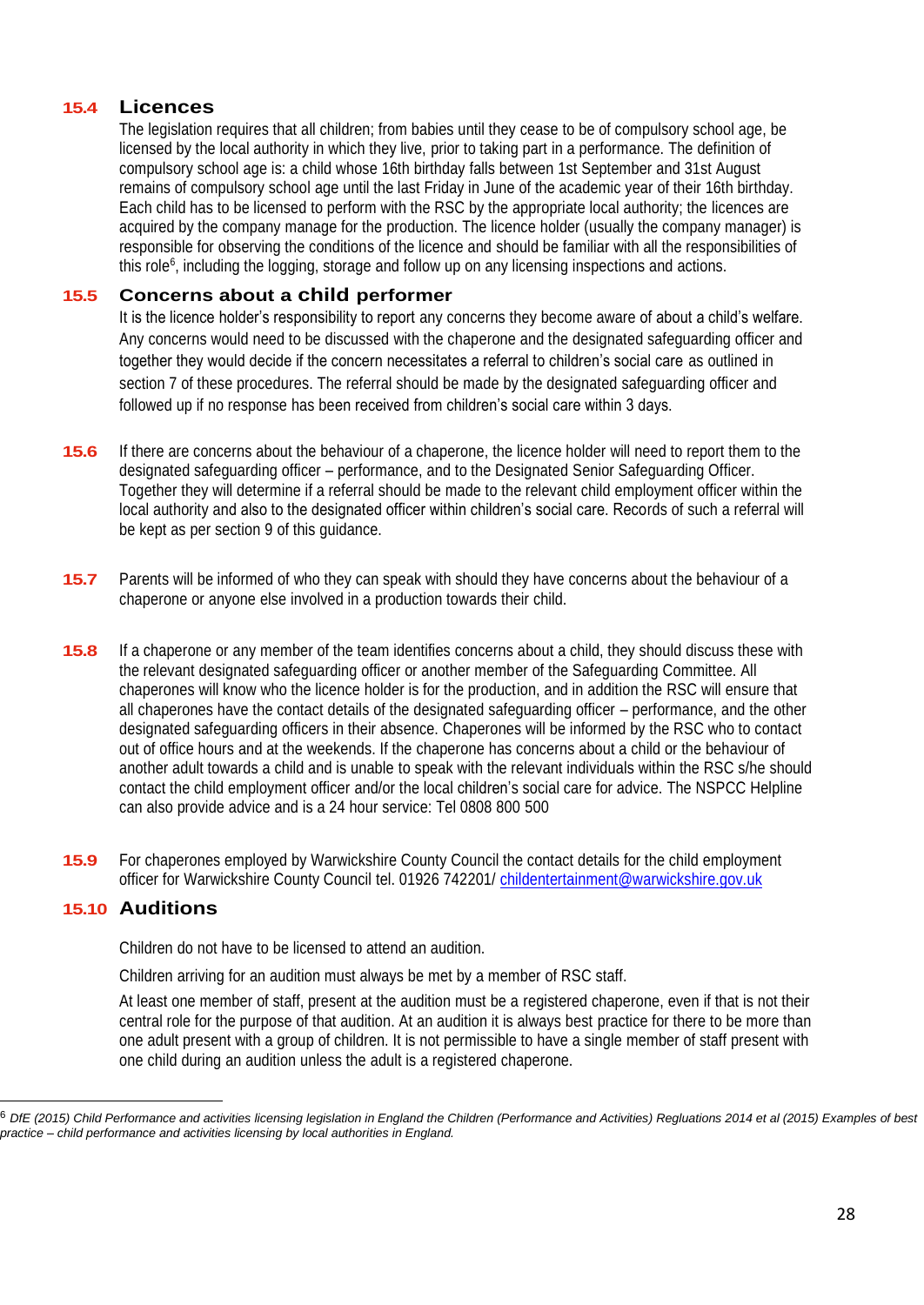# **15.11 Stage Rehearsals, Performances and Dressing Rooms**

While on stage all children remain the responsibility of the chaperones and they must have them in view at all times. Chaperones/staff should check that it is safe and appropriate before bringing children onstage. Separate children's dressing rooms which are gender specific must be provided for children. If possible, these dressing rooms should have their own toilet facilities, and if this is not possible toilets within the theatre should be assigned for children's use only. It is recognised that facilities will differ across venues and that it may not be possible to follow this best practice guidance at all times.

**15.11.1** Where 'quick change' spaces are used, mixed-sex spaces are permitted if the child actors have an appropriate base layer of clothing (for example vest and cycling shorts). Risk assessments will be undertaken in these situations and advice sought from local authority safeguarding teams.

# **15.12 Accommodation and travel during performances**

Children required to travel with the RSC for performances will travel with a registered chaperone at all times, with the exception of when they are travelling with a parent/ carer or teacher.

A child may only stay in a place approved by the local authority for the area in which they are to perform. The local authority will determine if it wishes to vet the accommodation or not. Responsibility for informing the local authority of the plans for accommodating child performers lies with the licensee.

Rented property: Up to three children may share a room in a rented property provided by the RSC.

#### **15.13 Hotels**

In the event that children need overnight accommodation, a hotel room will be booked by the RSC. The producer or relevant Project Manager is responsible for conducting a risk assessment of the hotel. Hotel bedrooms should have ensuite facilities with the chaperone sleeping in a room that is adjacent to or opposite the children's bedrooms.

If there is only one child on tour then a suitable hotel should be sought that allows for the chaperone to sleep in a room with an interconnecting door. If this is not feasible a risk assessment should be completed and approved by the licensee and senior designated safeguarding officer.

Up to two children of the same gender may be expected to share a hotel room. There may be occasions when this is not possible, and more than two children are required to share a hotel room. On these occasions, a risk assessment should be used to highlight any issues and how these may be addressed. The most important consideration is to ensure that children are appropriately supervised, in line with their age and understanding.

#### **15.14 Images taken during performances** – refer to section 14

#### **15.15 Children of performers**

The nature of productions can mean that rehearsals are scheduled at very short notice. In these instances, an actor may have had no chance to make child-care arrangements for his/her own child and may bring them to rehearsal. Similarly, a rehearsal may have been arranged well in advance, but the actor's own childcare arrangements have fallen through. In both these instances it can mean actors bring their children to rehearsal and this has implications for the RSC.

**15.16** Wherever possible, short notice rehearsals should be avoided. Parents should be aware prior to employment that it is their responsibility to make adequate childcare provision for their child.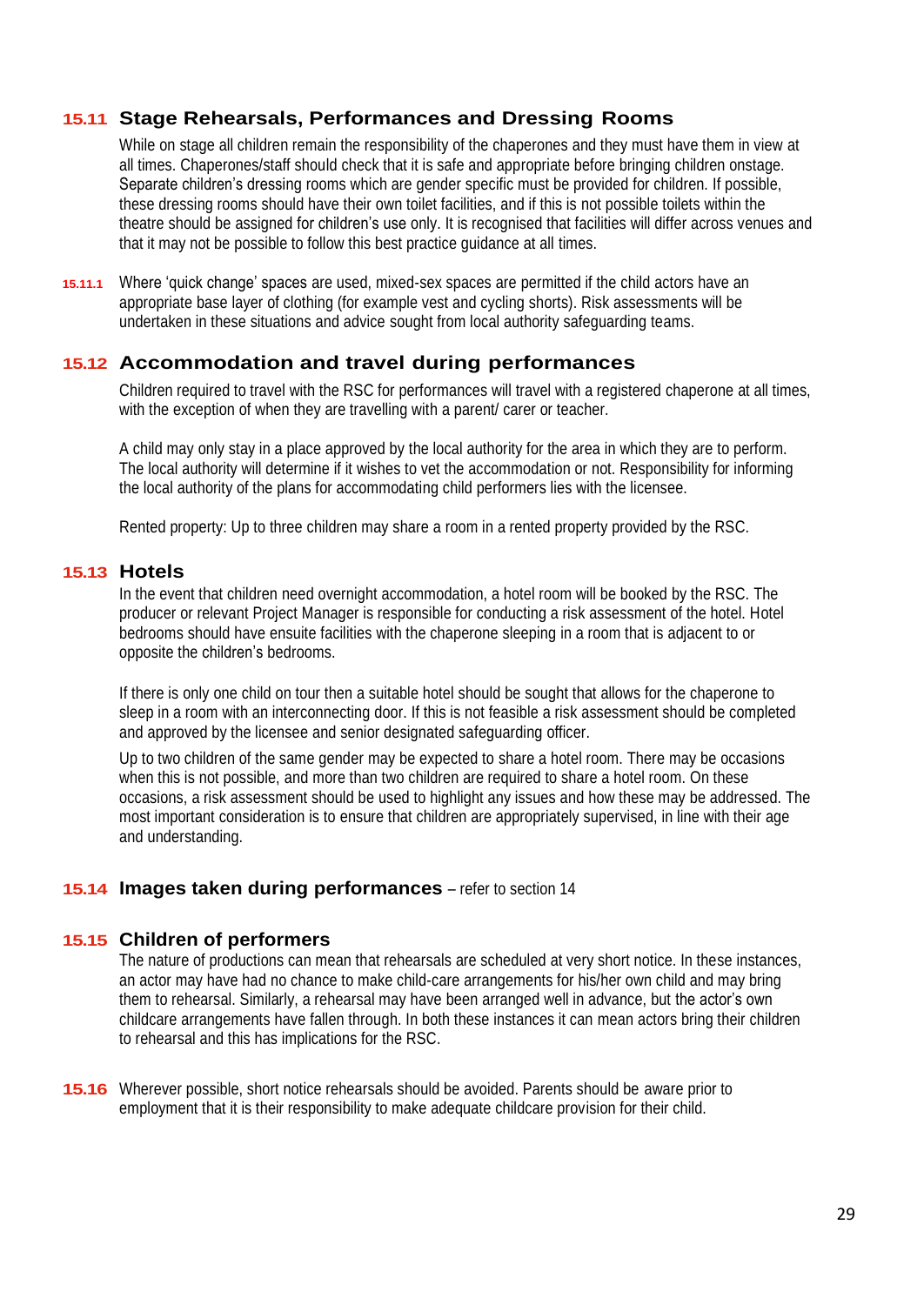In exceptional circumstances where these arrangements breakdown (e.g. illness of carer etc.) and the parents cannot make an alternative arrangement, the RSC may employ a chaperone or make arrangements with the RSC nursery to care for the child. This will ensure that an appropriate and vetted adult is 'babysitting' and enable other production staff to carry out their duties. This arrangement will of course depend on the child's age and maturity as teenagers could reasonably be left to occupy themselves in RSC public areas (but not backstage) with minimal or no adult supervision, whereas children under 12 would require adult supervision.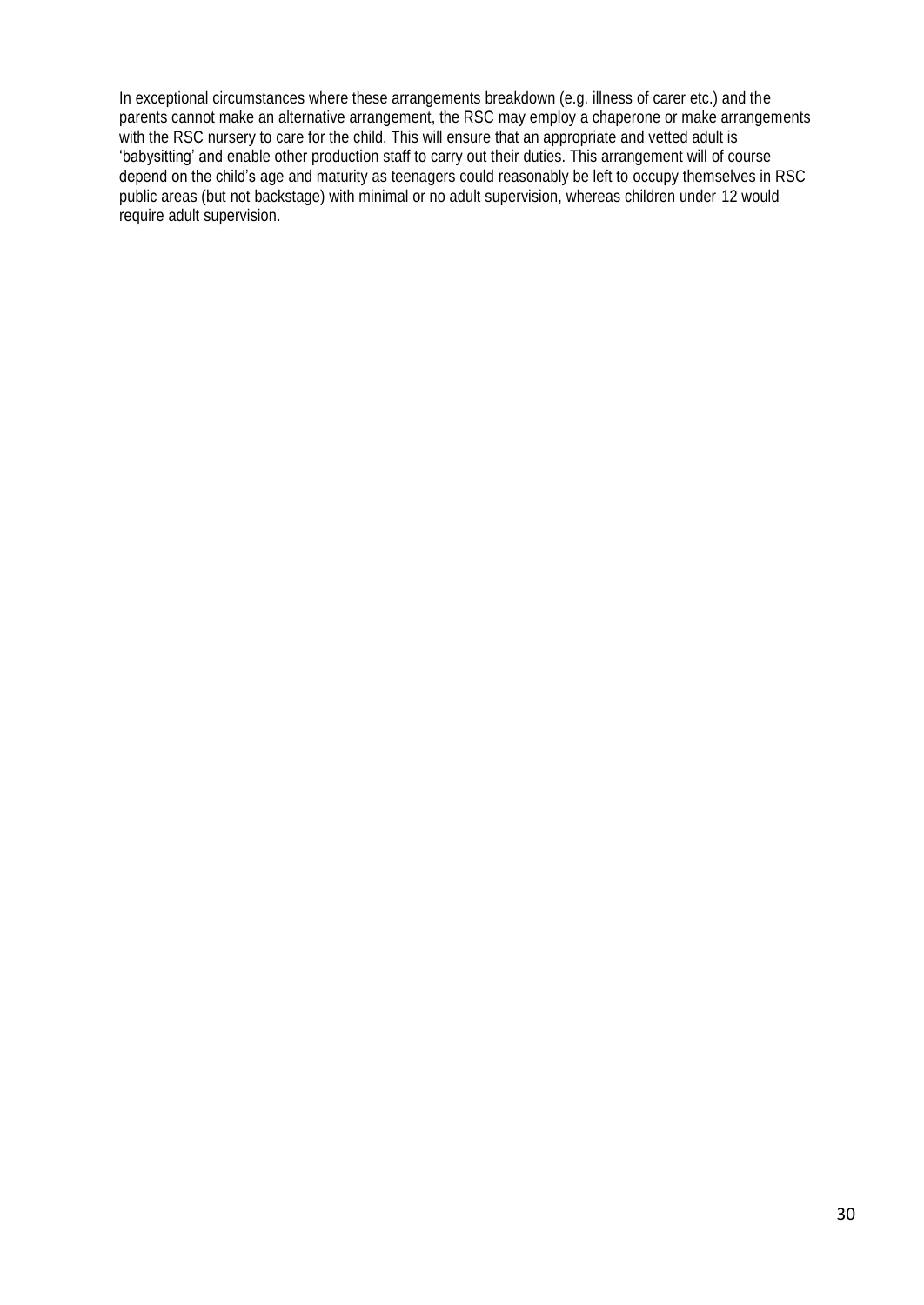# APPENDICES

- **Membership of the RSC Safeguarding Committee**
- **Your Safeguarding Contacts**
- **RSC Online Safeguarding Guidance**
- **RSC Physical Contact Guidance**
- **Definitions of abuse and neglect**
- **Possible Indicators of abuse and neglect**
- **A quick guide to Reporting Procedures.**
- **Logging a concern about the welfare or safety of a child**
- **Written confirmation following a Safeguarding Referral being made**
- **Allegations of harm arising from underage sexual activity**
- **Concern or allegation about member of staff/volunteer/contractor,flowchart**
- **Children in performance reporting concerns, flowchart**
- **Concern about Chaperone Reporting, flowchart**
- **Photography, Film and Interview Permission Form.**
- **Information Sharing Principles**
- **Guidance for Managing in person / real life Events**
- **Administering Medicine arrangements**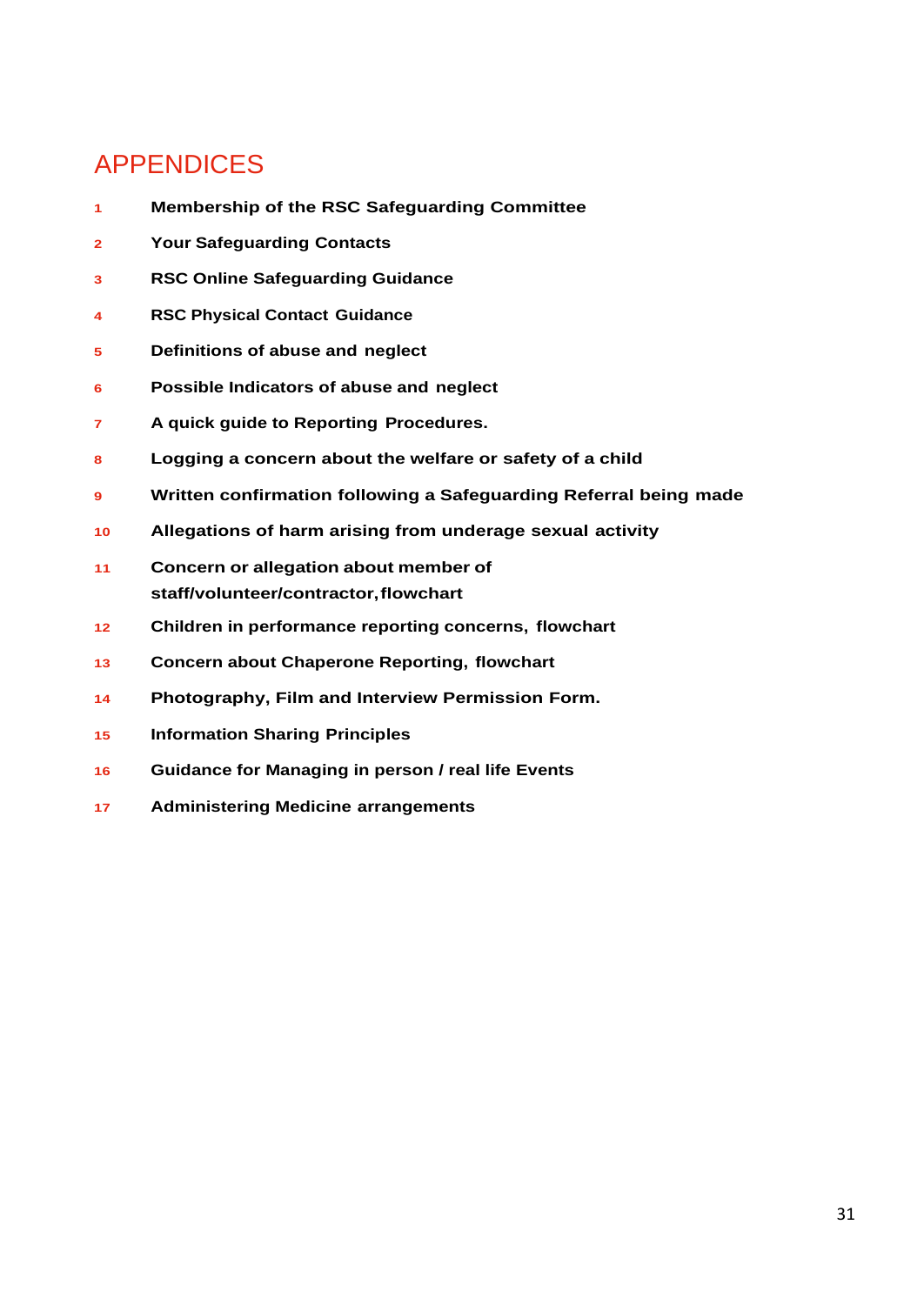# **Appendix 1**

#### **MEMBERSHIP OF THE RSC SAFEGUARDING COMMITTEE**

| Director of Learning and National partnerships (committee<br>chair and Designated Senior Safeguarding Officer) | Jacqui O'Hanlon                  |
|----------------------------------------------------------------------------------------------------------------|----------------------------------|
| Director of Audiences and Marketing                                                                            | Chris Hill                       |
| <b>Executive Producer</b>                                                                                      | Griselda Yorke                   |
| Head of Occupational Safety and Health                                                                         | <b>Hayley Seddon</b>             |
| Director of Creative Placemaking and Public Programmes                                                         | <b>Geraldine Collinge</b>        |
| Designated Safeguarding Officer - RSC Nursery                                                                  | Kate Robinson                    |
| Designated Safeguarding Officer - Children's Data                                                              | Chris O'Brien                    |
| Designated Safeguarding Officer - Participatory Work                                                           | Fiona Ingram                     |
| Designated Safeguarding Officer - Front Facing                                                                 | <b>Bobbie Stokes</b>             |
| Designated Safeguarding Office - Workforce                                                                     | <b>Kate Sirdifield</b>           |
| Designated Safeguarding Officer - Performance                                                                  | Pip Horobin and<br>Roger Penhale |
| UK and Ireland Tour                                                                                            | <b>Sally Hoskins</b>             |
| Company Manager, Matilda The Musical                                                                           | Roger Penhale                    |
| <b>Board Representative</b>                                                                                    | <b>TBC</b>                       |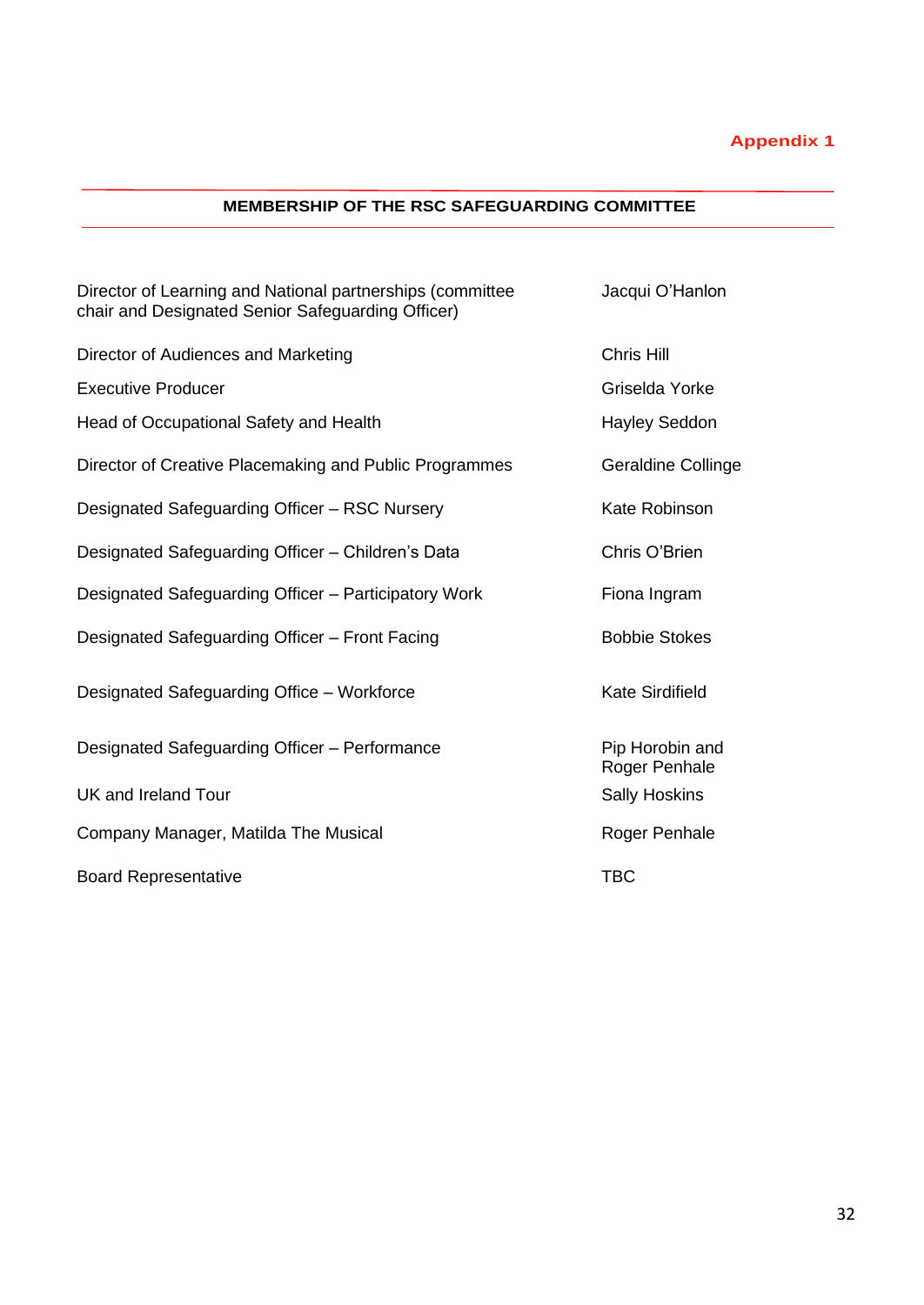#### **Appendix 2**

#### **YOUR SAFEGUARDING CONTACTS**

| RSC Designated Senior Safeguarding Officer               |                      |                            |              |
|----------------------------------------------------------|----------------------|----------------------------|--------------|
| Director of Learning and<br><b>National Partnerships</b> | Jacqui O'Hanlon      | jacqui.ohanlon@rsc.org.uk  | 07747876788  |
| RSC Designated Safeguarding Officers                     |                      |                            |              |
| <b>RSC Nursery</b>                                       | Kate Robinson        | kate.robinson@rsc.org.uk   | 07796 337809 |
| Children's Data                                          | Chris O'Brien        | chris.obrien@rsc.org.uk    | 07980 272419 |
| Front Facing                                             | <b>Bobbie Stokes</b> | Bobbie.stokes@rsc.org.uk   | 07557 486797 |
| Workforce                                                | Kate Sirdifield      | Kate.sirdifield@rsc.org.uk | 07884 547737 |
| <b>Frequent Contact</b>                                  | Fiona Ingram         | fiona.ingram@rsc.org.uk    | 07919 276379 |
| Company Managers                                         | Pip Horobin          | pip.horobin@rsc.org.uk     | 07889 646518 |
|                                                          | Roger Penhale        | roger.penhale@rsc.org.uk   | 07976 274978 |

#### **Making a safeguarding referral**

When making a safeguarding referral this should always be directed to the relevant local authority of the child's domestic residence. The relevant contact details will be found on the website for the local authority and on the website for the local safeguarding children board for the area. For Warwickshire refer to: [www.safeguardingwarwickshire.co.uk](http://www.safeguardingwarwickshire.co.uk/)

#### **For concerns about the behaviour of a staff member, volunteer or someone who works on behalf of RSC call the local authority designated officer (LADO)**

| 01926 743433 / lado@warwickshire.gov.uk<br>(LADO) in Stratford-upon-Avon |  |
|--------------------------------------------------------------------------|--|
|--------------------------------------------------------------------------|--|

#### **Making a safeguarding referral in the Borough of Camden (Matilda the Musical)**

| <b>Child Exploitation and Online Protection Command</b>                                                                                               | 0870 000 3344 |
|-------------------------------------------------------------------------------------------------------------------------------------------------------|---------------|
| <b>Disclosure and Barring Services</b>                                                                                                                | 01325 953795  |
| For a child/young person to speak confidentially about their concerns and<br>Worries advise that they call Childline on 0800 1111 or childline.org.uk |               |
| For free 24-hour advice on safeguarding concerns call NSPCC Helpline                                                                                  | 0808 800 5000 |
| 020 7974 3317/6600/4094 (9am to5pm)<br>Out of hours 020 7974 4444                                                                                     |               |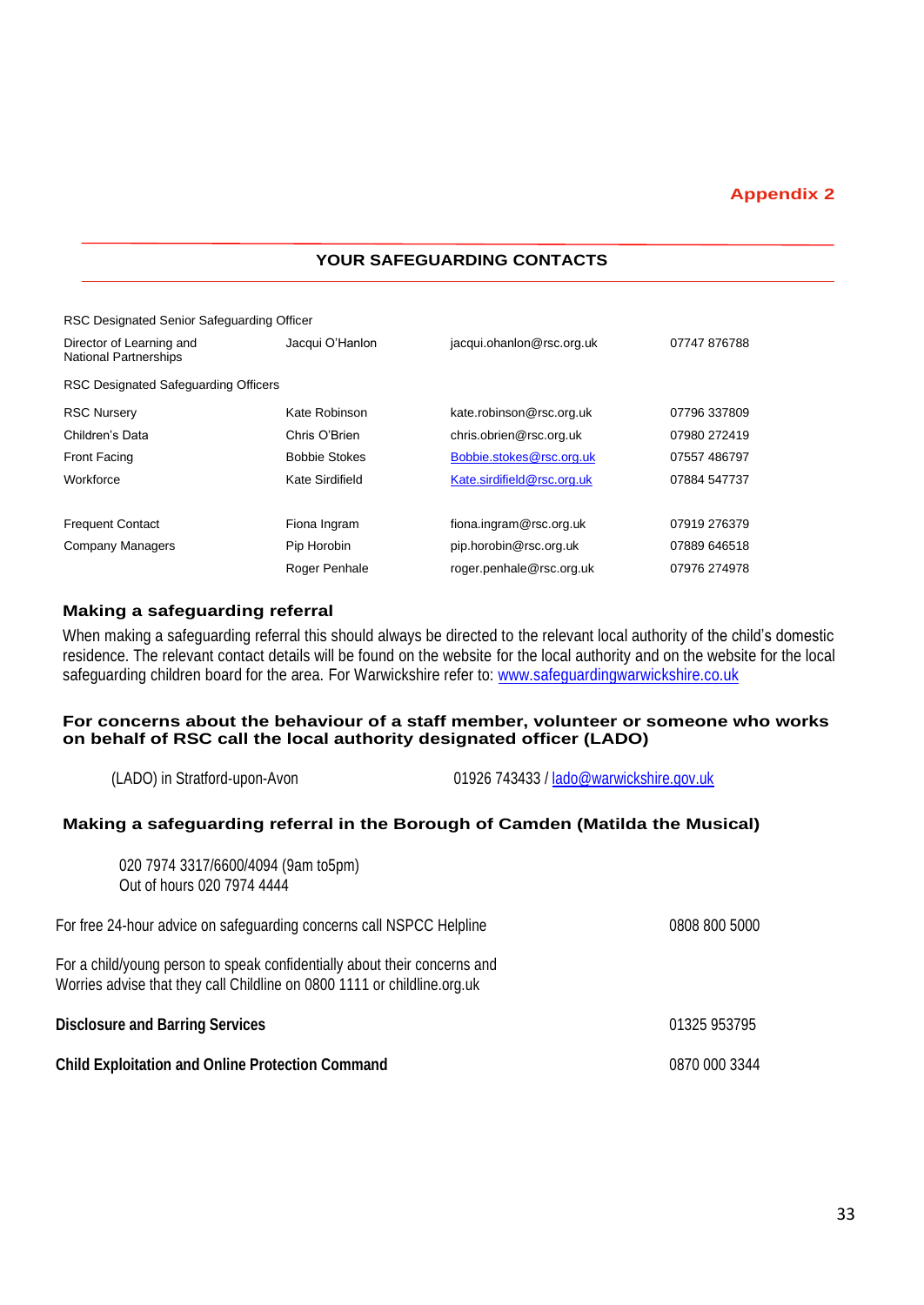[www.ceop-police.uk](http://www.ceop-police.uk/)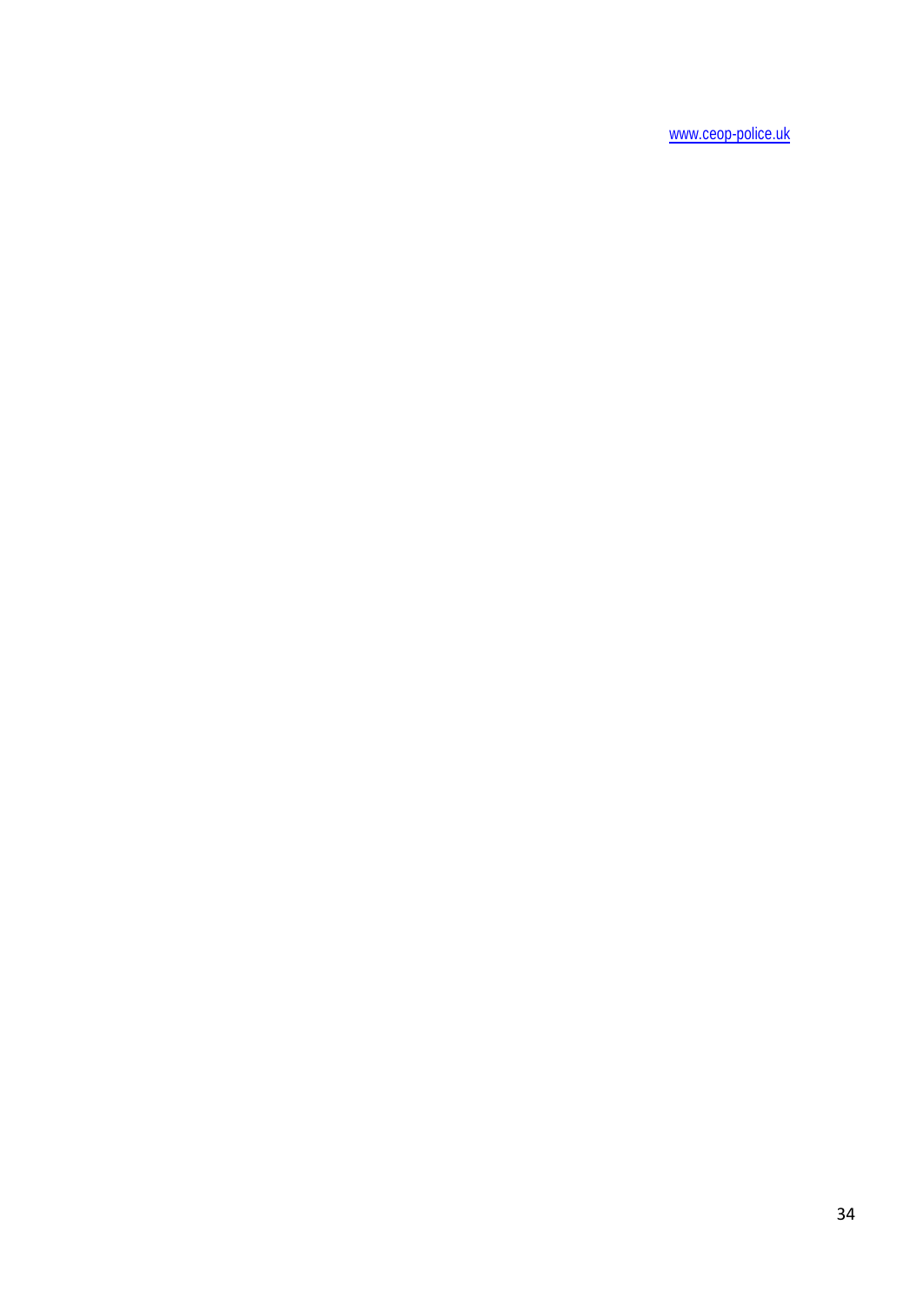#### **GUIDELINES FOR ONLINE SAFEGUARDING WITH CHILDREN AND YOUNG PEOPLE**

Covid-19 has brought an even greater surge of interest in delivering activities online. These activities might include training and rehearsals, live streaming, or facilitated activities.

It is important to note that 7% of households have no internet access, and many people – often those with existing vulnerabilities – are unable to access or are unfamiliar with digital technologies. We also recognise that social media can have positive and negative impacts on mental health.

In planning online and engagement with children and young people, we encourage colleagues to consider how online work might connect with 'real world' activity and relationships as they read the guidelines below.

#### **Contents**

- 1. **Hosting and Participating in Online Meetings with children**
- 2. **Video content including children and young people**
- 3. **Sharing work made by young people online**
- 4. **Protocols for streaming live or as live content**
- 5. **Wellbeing and content choices**
- 6. **Receiving and dealing with a disclosure made online**
- 7. **Useful websites and further information**

#### **1. Hosting and Participating in Online Meetings with Children**

RST staff running live online sessions with children and young people will adopt and maintain the following safeguarding measures.

Written permission (including via email) from parents/carers is gained for all online participatory sessions. Where permission is not given by the parent/carer, the child cannot participate in the online sessions.

All parents/carers will be informed of the platform/s to be used in the session along with the dates and times of sessions and the names of the authorised adults who will be participating in these sessions.

RSC staff, artists and authorised personnel will be the only adults present during RSC online sessions with young people.

When communicating with young people via online platforms RSC staff will only use RSC accounts.

Where RSC staff are leading projects with direct, regular and ongoing online contact with young people, a project email address will be set up (e.g. [project name]@rsc.org.uk] and used for all communication with children and parents/guardians.

A project specific email signature will also be used that excludes personal mobile numbers, email addresses or social media account details.

Members of staff requiring access to one of the project email accounts must follow the guidelines set out in 5.10 (Handling children's data)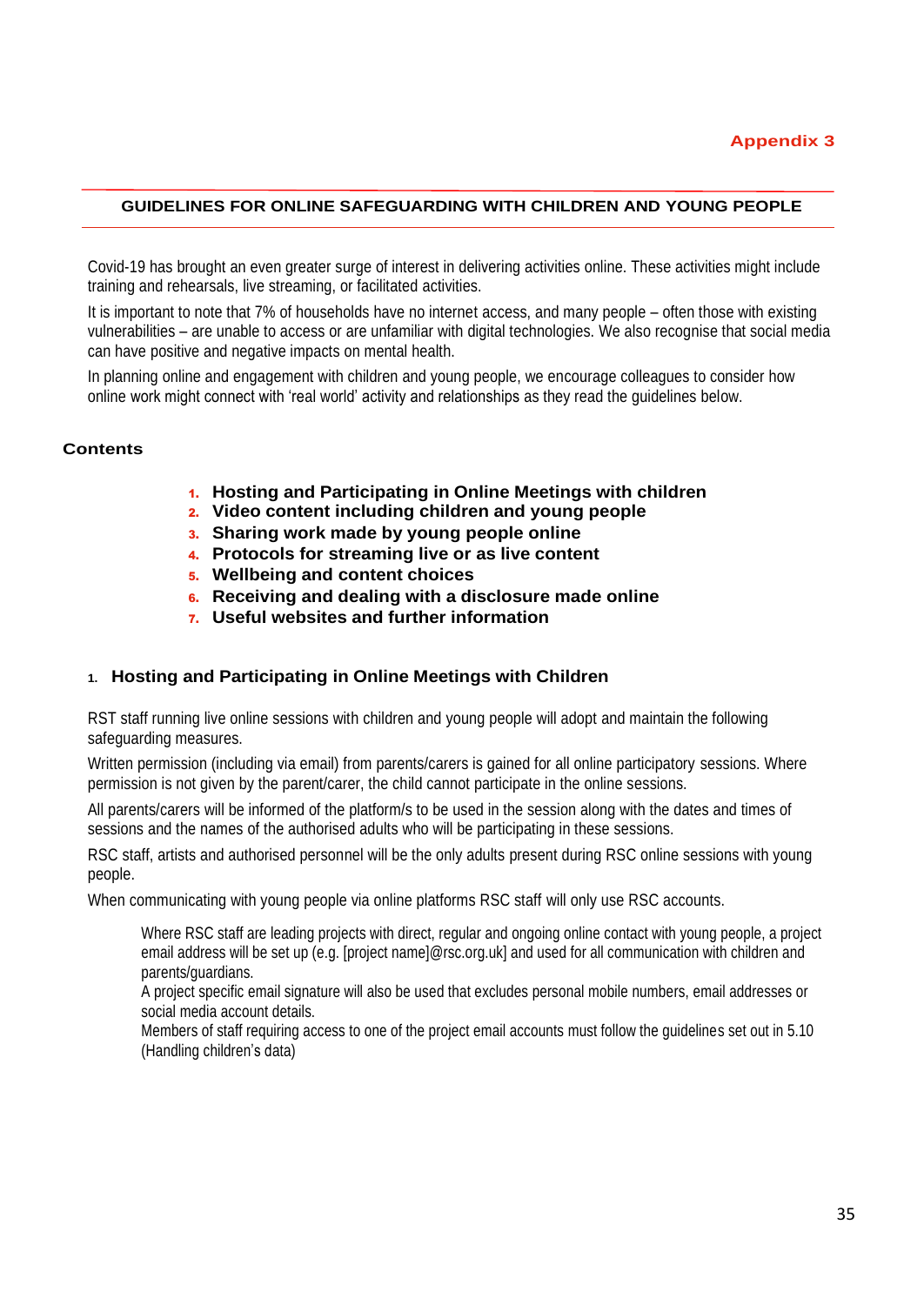Email correspondence to children and young people must always include their parent or guardian. Where emails are being sent to multiple young people in different families, the bcc function will be used.

All online sessions (for example using Zoom) will be password protected.

The staff member hosting the session will use the [waiting room f](https://blog.zoom.us/wordpress/2020/02/14/secure-your-meetings-zoom-waiting-rooms/?zcid=1231)unction, ensuring no access is given to anyone other than authorised staff and young people. If a participant enters the waiting room using a name that is not recognised, this individual will be invited into the main room before any other young person and asked to identify themselves and change their name.

RSC staff will ensure the following safety measures are in place when running any online sessions: Before the session commences, the responsible RSC staff member will send the following advice to the children and young people participating in the session:

- Make sure that people you live with know you are on a live video session. Please do not include them in the session.
- Please wear appropriate clothing, even on parts of you that you think cannot be seen
- Please consider the background of the room you will be speaking from to ensure it is appropriate (for example,
- a bedroom may not be suitable).

During all online, participatory sessions, RSC staff will ensure that:

- There are an appropriate number of DBS checked adults in the online session, proportionate to the number of young people participating and the work they will be participating in. There should be a minimum of two adults present (at least one of whom is DBS checked) but appropriate risk assessments will define the total numbers of adults required, including DBS checked adults.
- The host will always turn off any chat function that enables members to contact each other individually during the session.
- The host will be the only user able to share their screen.
- The host will remind young people that this is not a private space and whatever they share online will be seen by the group.
- At the end of each session, the host may choose to share a final plate/whiteboard that signposts participants to further wellbeing support, for example, the websites and agencies listed in item 7.

At the start of each online participatory session with young people, RSC staff will establish a code of conduct / group contract for the session including: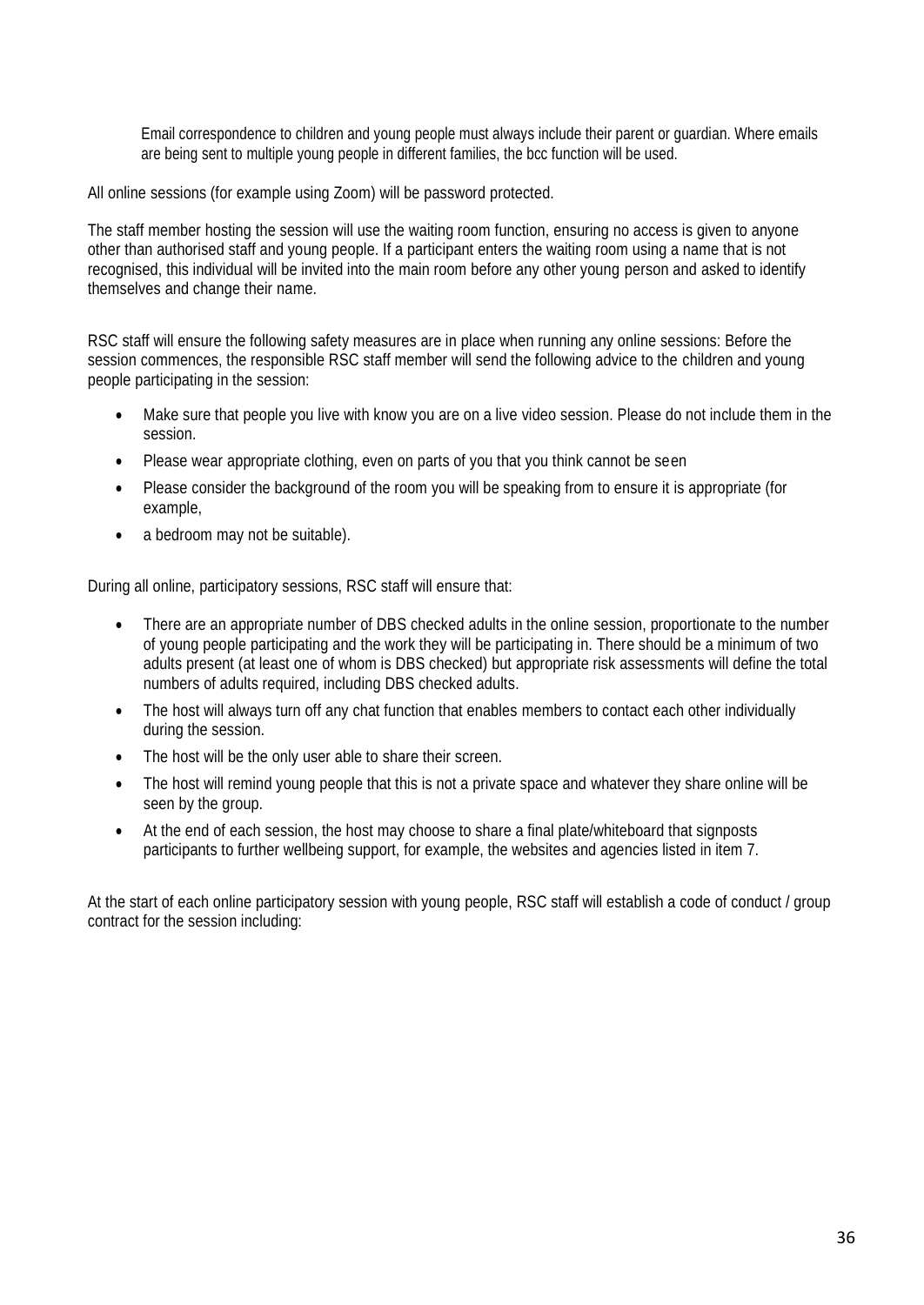- Reminding participants about respecting others and not to do anything online that they would not do if the group
- were together.
- Introducing the platform technology to the group, explaining that everyone will have their microphones on mute when they are not speaking. Any 'raise your hand' / response features will also be introduced. .
- Reminding participants that they must not record or take photos of anything during the session.
- Reminding participants that any chat function is turned off and there will be no private chat between group members.
- Young people and parents/responsible adults will be advised about the process for reporting online abuse via CEOP
- (Child Exploitation and Online Protection) part of the national Crime Agency <https://www.ceop.police.uk/safety-centre/>

#### **2. Video content including children and young people**

There are two ways in which the images of children and young people may appear in online RSC content.

- A. Where it is submitted by a parent or child via our open social media channels.
- B. Where it is submitted via email or on other platforms as part of an RSC curated creative project. We will take a different approach in each context.

#### *1. Content submitted via our open social media channels*

Where it is deemed that a child or young person has submitted content on RSC social media channels and where the content includes the child or other children, the RSC will not retweet or respond to the content. Where content containing children has been submitted on RSC channels by an adult who refers to themselves as the parent of the child, the RSC may choose to retweet and/or respond to the parent.

Where a child has submitted content that does not feature any children or adults, the RSC may subsequently share that content, redacting anything that could identify the child, including their twitter handle.

#### *2. Content submitted via email as part of an RSC curated creative project*

Where the RSC has asked young people to submit content as part of a creative project the following protocols will be used:

The content will be submitted to an email address that contains the project name, as opposed to the name of an individual staff member

The person/s accessing the email address will be DBS checked adult/s young people will be advised:

Not to submit material that uses or discloses their full name

Not to film or submit things that might reveal their exact address, school or somewhere they go regularly (e.g. a sports club or activity)

Not to film anyone else under the age of 18 To wear appropriate clothing

To keep themselves safe i.e. not to share content that feels too personal, complicated or sad.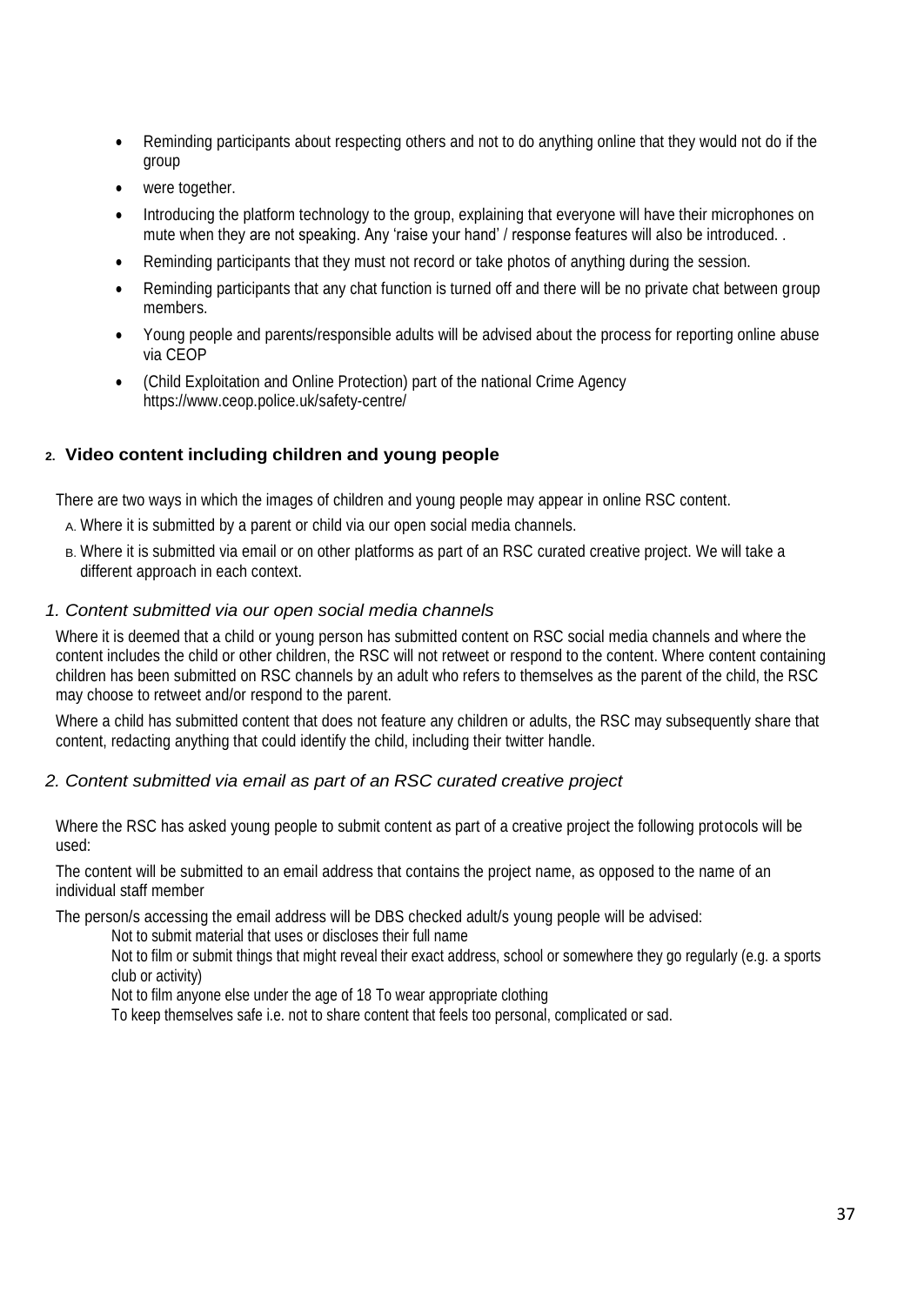#### *3.* **Sharing work made by young people online**

Where the RSC has invited young people to create work online, for example in response to a digital challenge, RSC staff will:

Use the RSC parental consent form to gain consent from the parent/guardian for their child to participate in the project, making clear that it involves the submission of photos or video content made by the child or young person.

Not use any child's surname in photography or video content.

#### *4.* **Protocols for streaming live or as live content**

The default setting for all live or as live streamed content at the RSC will be for the comments and chat functions to be turned off. Any commissioners of RSC content to be streamed as live or live on any platforms will complete the Safeguarding section of the Video Unit briefing form. This contains a risk assessment checklist where the content commissioner is required to consider the audiences for the content. Where children and young people will access the content, we recommend that comment functions continue to be off and chat functions only used where necessary (and with a risk assessment in place).

## *5.* **Wellbeing and content choices**

During this period, young people may experience greater levels of anxiety. One in eight children and young people already have a diagnosable mental health condition, and research suggests that the majority of those believe that the pressures created by the pandemic have exacerbated this1.

Others – including those who have experienced bereavement, abuse or domestic violence – are likely to require additional support. The fear of becoming ill or seeing a loved one become ill, the loss of routines, the difficulties of social connection, the impact of loneliness, the disruption to education and the challenges of living in difficult or dangerous situations are creating additional pressure for young people.  Young people who belong to groups that are already marginalised or disadvantaged may be particularly at risk.

The choice of text extracts used for engaging with young people should therefore be given careful consideration. For example, extracts that focus on death, dying, suicide or abuse may be less appropriate at this time. Practitioners should consider the choice of passages used. All artists and practitioners working directly with young people or adults at risk online should be briefed to ensure that they are aware that the mental well-being of participants is paramount.

#### *6.* **Receiving a disclosure online or via a mobile phone**

This guidance should be read alongside Section 7 of the RSC Safeguarding Policy. We recognise that at times young people might disclose information to RSC staff members digitally. If a staff member receives a message that they think may indicate that the young person communicating with them is at immediate risk during or outside of work hours, they should immediately follow the actions set out in section 7.11 of the RSC Safeguarding Policy.

#### <sup>1</sup> Young Minds Impact of Covid on Young Peoples' mental Health, Mar 2020

#### *7.* **Useful website and further information**

The following links provide up to date information about the terms, conditions and safety features of the most popular video conferencing sites including minimum age requirements (e.g. Zoom, Teams, Adobe Connect, Google Hangout).

<https://www.saferinternet.org.uk/blog/video-conferencing-children-safeguarding-and-privacy-overview>

<https://www.saferinternet.org.uk/blog/keeping-children-happy-and-safe-online-during-covid-19>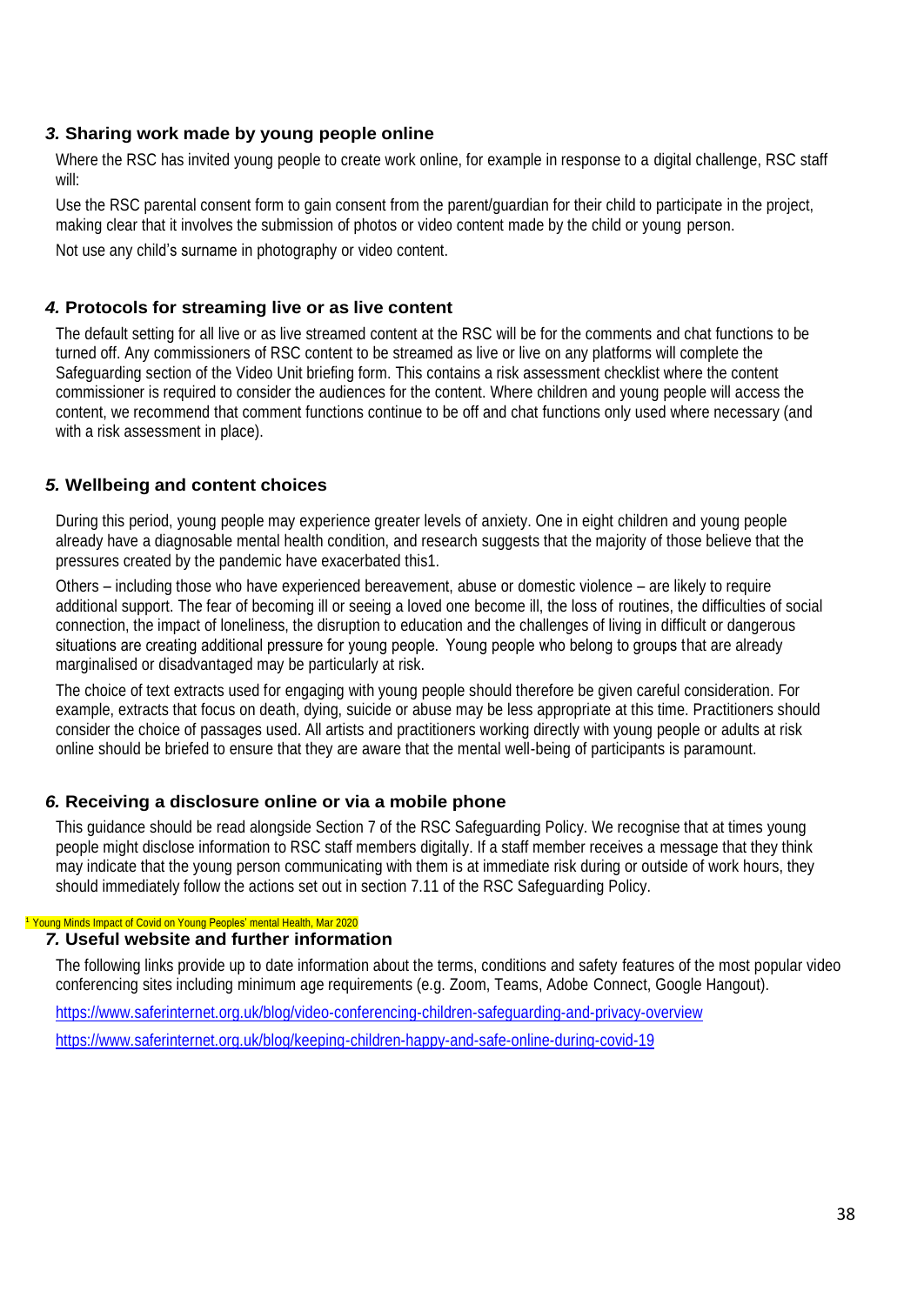In addition, the UK Safer Internet Centre, Co-funded by the European Commission, runs The Professionals Online Safety Helpline (POSH). It was set up in 2011 to help all members of the community working with or for children in the UK, with any online safety issues they, or children and young people in their care, may face. The phone line will be operation Monday – Friday 10 – 4pm during this period: 0344 381 4772. This helpline can assist with any online safety issues or concerns any professional working with children and young people may have. For help and support, please email [helpline@safeinternet.org.uk](mailto:helpline@safeinternet.org.uk)

The latest advice for parents and children from Gov. UK is here: COVID-19 - [staying safe online](https://www.gov.uk/coronavirus)

The following websites can provide practical support for young people or adults who are experiencing mental health issues.

<https://www.headstogether.org.uk/>

[www.themix.org.uk](http://www.themix.org.uk/)

[Young Minds](https://www.youngminds.org.uk/?gclid=EAIaIQobChMI7fj6kKnF6QIViZntCh3FUgcCEAAYASAAEgJEsvD_BwE)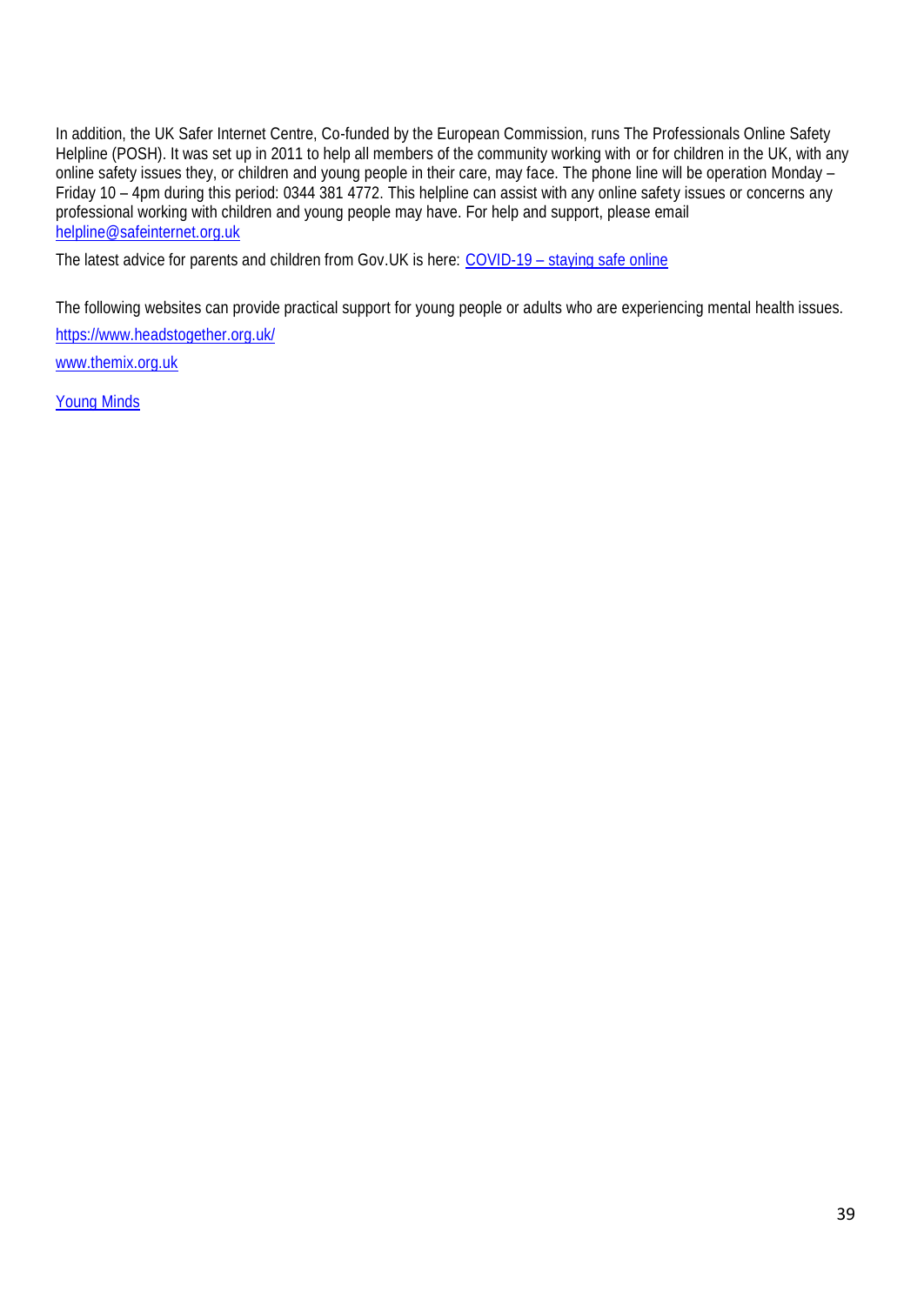#### **RSC PHYSICAL CONTACT GUIDANCE**

This guidance has been developed to help RSC staff, the acting company and freelancers who work for the RSC to consider the issue of physical contact with children and young people and to ensure the safety of everyone. There are occasions when itis entirely appropriate and even necessary for adults to have physical contact with the children and young people with whom they are working, for example when working with children in performances or applying first aid. However, there have been very rare instances in some other organisations where adults who are motivated to harm and abuse children have done so by falsely claiming that their behaviours were legitimate teaching, coaching or caring practices.

The purpose of this guidance is to clarify our position in relation to this issue and provide guidance to all those involved in working with children. This should contribute to the protection of children who are involved in the work of the RSC and reduce the chance of false or malicious allegations against anyone working

within the Company. It is important that in all circumstances, adults should only have physical contact with children in ways that are appropriate to their professional or agreed role and responsibilities.

This guidance covers all children up to the age of 18 years.

Managers are responsible for ensuring that new staff, members of the acting company and freelancers are aware of this guidance as part of their induction and that existing staff are informed about it too. It should also be integrated into relevant training and supervision.

#### **Physical contact – core principles for all staff, volunteers, the actingcompany & freelancers**

The following principles must be adhered to:

Treat all children with dignity and respect and never touch a child in a way that would be considered indecent;

When physical contact is made with a child this should be in response to their needs at the time, of limited duration and appropriate to their age, stage of development, gender, ethnicity and ability. It is not always possible to be specific about the appropriateness of each physical contact, since an action that is appropriate with one child in one set of circumstances may be inappropriate in another, or with a different child. Adults, nevertheless, should use their professional judgement at all times, observe and be sensitive to the child's reaction or feelings.

Physical contact, which occurs regularly with an individual child, is likely to raise questions unless there is explicit agreement on the need for, and nature of, that contact. Any such arrangements should be understood and agreed by all concerned, justified in terms of the child's needs, consistently applied and open to scrutiny.

Physical contact should take place when it is necessary in relation to a particular activity.

It should normally take place in a safe and open environment i.e. one easily observed by others (the exception to this would be in relation to costume design, fittings and dressing, hair and make-up). It should never be secretive, or for the gratification of the adult, or represent a misuse of authority;

Recognise that not all children and young people feel comfortable about physical contact, and adults should not assume that it is acceptable practice to use touch as a means of communication. It is best to check out with a child or young person before physical contact is made and seek consent of parents/carers where a child or young person is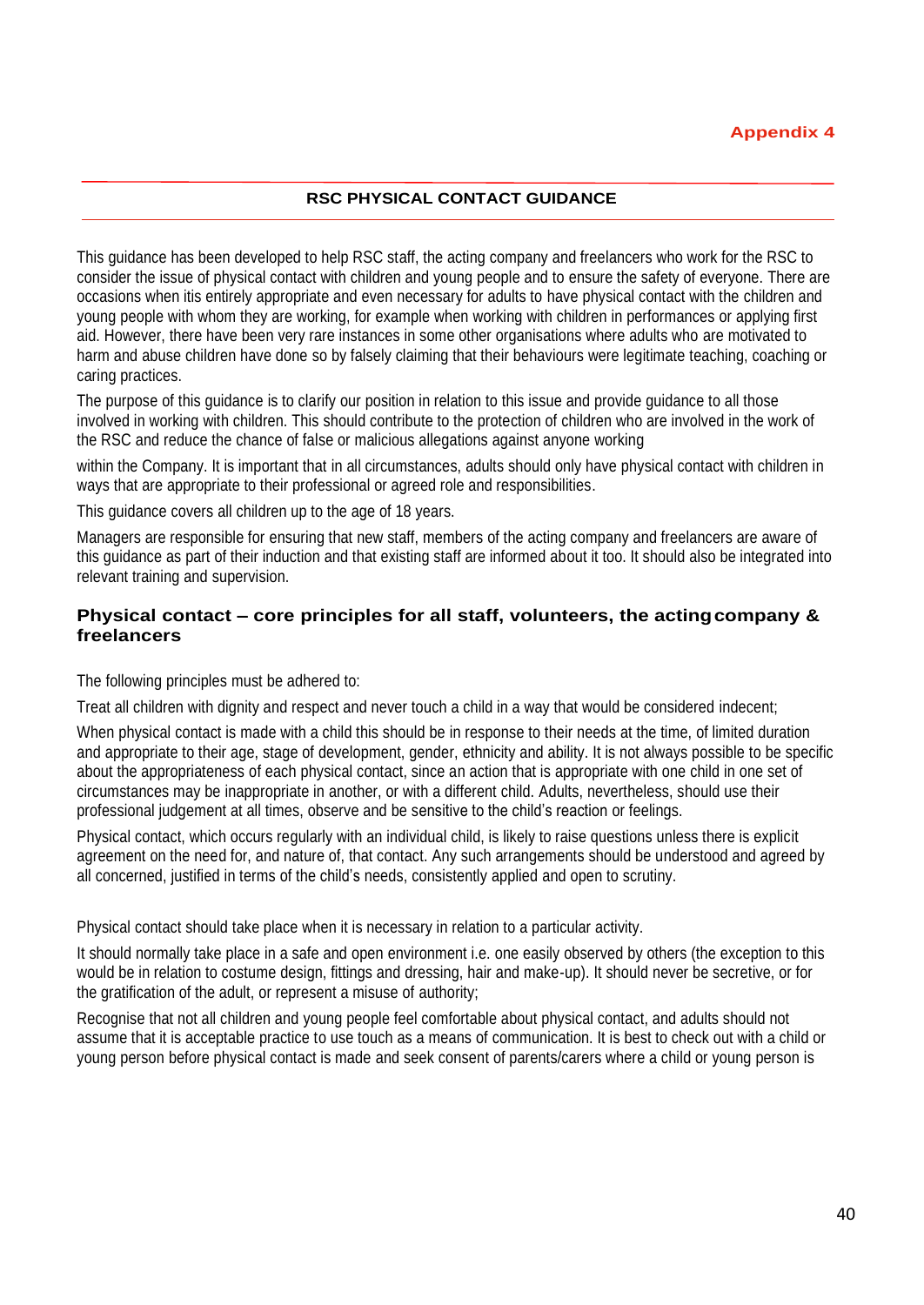unable to do so because of any disability/impairment;

Always encourage children, where possible, to undertake self-care tasks independently;

Always explain to a child the reason why contact is necessary and what form the touch will take;

Do not indulge in 'rough and tumble' play with children unless there is a clear purpose for it. Physical games or exercises involving children may be a required and accepted part of performance preparation but nevertheless health and safety should always be considered.

There may be occasions where a distressed child or young person needs comfort and reassurance which may include physically comforting such as any caring parent would do. Physical contact may also be required to prevent an accident or injury or to mark a success and this would be wholly appropriate. Adults should use their discretion in such cases to ensure that what is normal and natural does not become unnecessary and unjustified contact, particularly with the same child over a period of time.

Consider alternatives to physical contact, where it is anticipated that a child might misinterpret any such contact or if it might cause distress;

Be aware of gender, cultural or religious issues that may need to be considered prior to initiating physical contact;

Always be prepared to report and explain actions and accept that all physical contact be open to scrutiny;

Ensure you know who to speak to if you have a concern about any in appropriate physical contact with a child.

## **Production and Performance**

The core principles and guidance here apply to all of the acting company, staff and freelancers involved in any RSC performance. Adults who work in some roles, for example costume, voice and movement, sound, hair and make- up and automation will need to initiate physical contact with children, for example to demonstrate technique in the use of a particular piece of equipment, to adjust posture, or perhaps to support a child so they can perform an activity safely or prevent injury and in aspects of costume design, fitting, dressing and make up. It is good practice if all parties clearly understand at the outset, what physical contact is necessary and appropriate in undertaking specific activities. Keeping parents/carers, children and chaperones or teachers informed of the extent and nature of any physical contact will also help to prevent allegations of misconduct or abuse arising.

These additional principles should always be followed by the relevant production staff:

In the case of costume design and fitting, contact should take place in an area that is private and where there is always a chaperone present. If the chaperone is called away, two members of the costume department should be present.

During the fitting try not to touch a child anymore than is necessary. If it is necessary to touch a child always explain why you are doing it first.

A child should be encouraged to do things for themselves normally, e.g. in terms of getting dressed. If the child seems uncomfortable it might be appropriate to ask the chaperone to assist.

If it is necessary for a child to change their underwear, privacy must be provided ,i.e. give the underwear to them and then leave the room.

Make sure that fittings take place in an appropriate venue. Signs must be put up stating 'fitting in progress' to prevent anyone accidentally walking in. It is also important that no other person is having a fitting in the room at the same time that the child is having a fitting or that screens are used if this is unavoidable.

Physical contact with children during rehearsals and performance may be entirely appropriate and necessary. Whilst not wanting to stifle creativity, it is important that directors and producers consider the issue of physical contact in planning any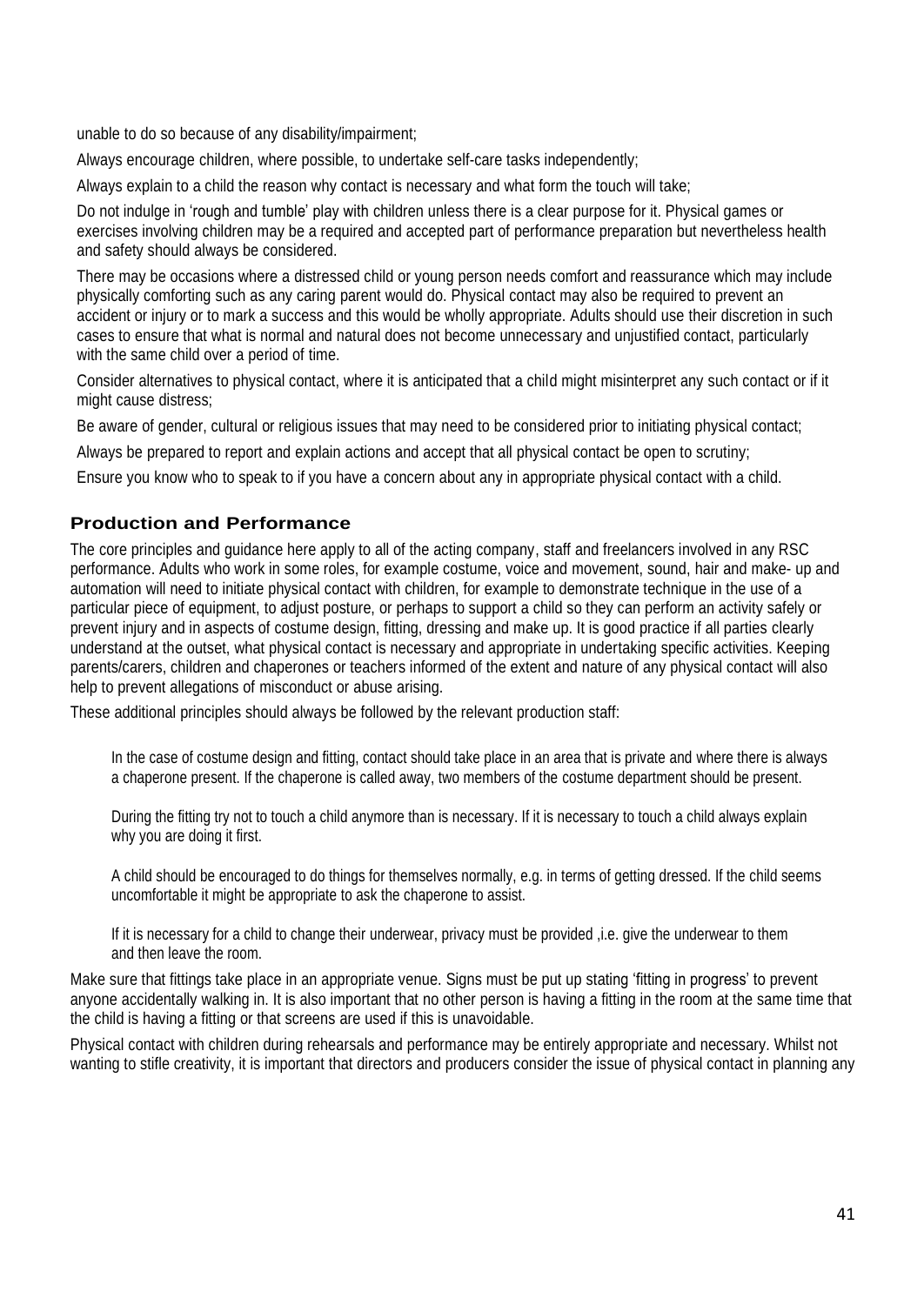production involving children and this should be considered in the production risk assessment process. The chaperone should be satisfied that any risks which may affect the child(ren) in their care have been identified and that effective control measures are in place. The key principles for physical contact described earlier apply here: for example, if a child needs to be directed in a certain way try to show them what is required or get someone else to demonstrate it. If physical contact is necessary explain the reason for it to the child and what form the touch will take.

Be sensitive to what the child says or what you observe from their body language as to whether they are comfortable about being touched, particularly when they are being asked to rehearse something repeatedly.

Further advice and guidance can be sought from a member of the Learning and National Partnerships Department (in the case of First Encounters with Shakespeare) or from the RSC designated safeguarding officer. (performance)

## **What to do if you have concerns about inappropriate physical contact**

The RSC Core Safeguarding Policy and Procedures gives clear guidance about what you should do if you have concerns about a child. In brief, if an adult believes that their action could be misinterpreted, or if an action is observed as being inappropriate/ poor practice or possibly abusive, the incident and circumstances should be reported to the licence holder and the appropriate RSC designated safeguarding officer (performance) as identified in the RSC core Safeguarding Policy and Procedures.

During rehearsals and performance it is important that any issues to do with the appropriateness of physical contact between an adult and child or between children that may arise are addressed swiftly, i.e. within one working day of the concern coming to light. Such concerns should be reported to the licence holder and/or the appropriate RSC designated safeguarding officer (performance) who will then decide what, if any response and action is necessary.

Where a child seeks or initiates inappropriate physical contact with an adult or if a child becomes overly familiar with an adult, the situation should be handled sensitively and care taken to ensure that contact is not exploited in any way. Such circumstances must always be reported, recorded and discussed with your line manager (and child's chaperone in the case of performance) and the RSC designated safeguarding officer/s (performance).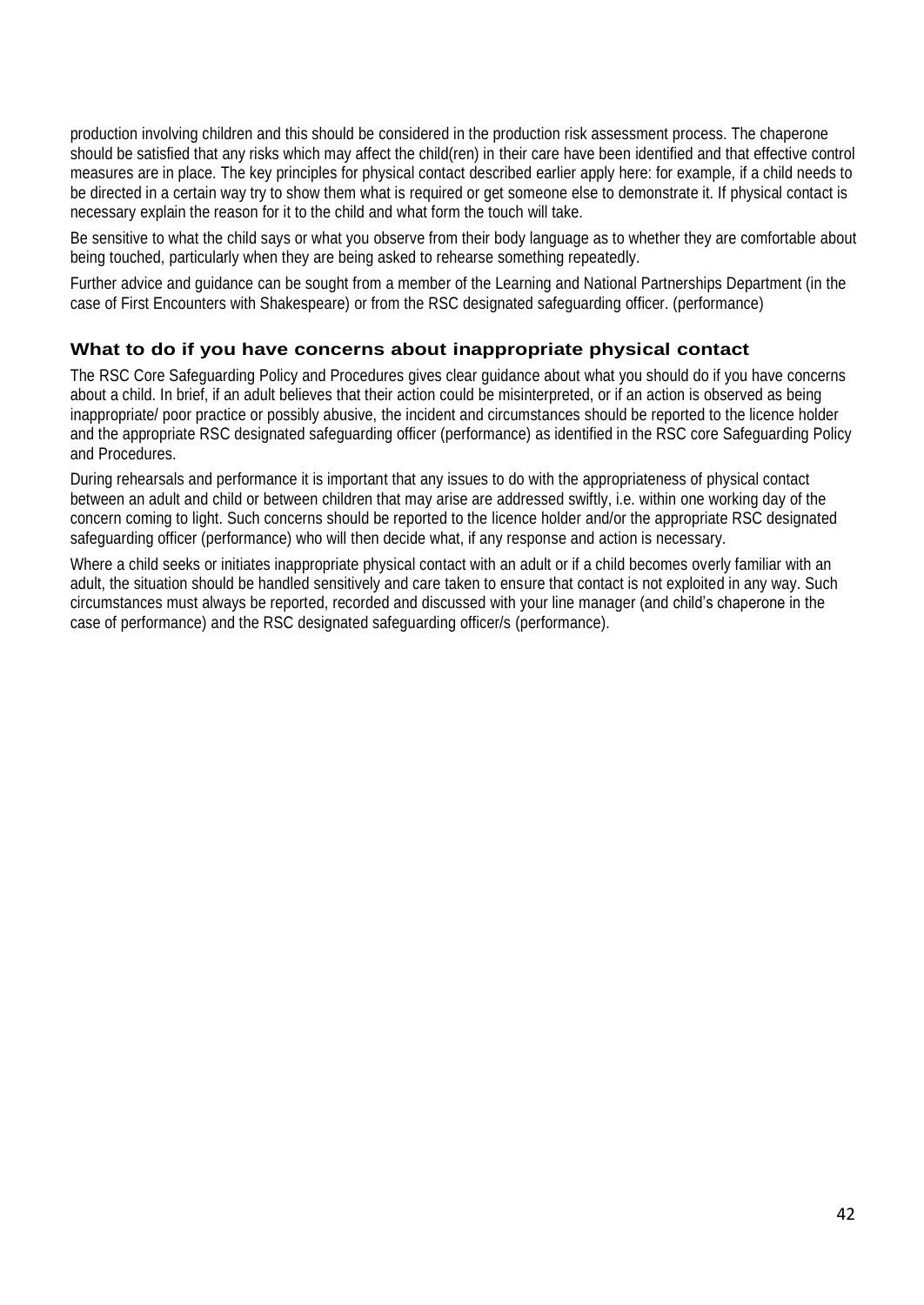#### **DEFINITIONS OF ABUSE AND NEGLECT**

### **Physical Abuse**

Physical abuse may involve hitting, shaking, throwing, poisoning, burning or scalding, drowning, suffocating, or otherwise causing physical harm to a child. Physical harm may also be caused when a parent or carer fabricates the symptoms of, or deliberately induces, illness in a child.

#### **Emotional Abuse**

Emotional abuse is the persistent emotional maltreatment of a child such as to cause severe and persistent adverse effects on the child's emotional development. It may involve:

Conveying to children that they are worthless or unloved, inadequate, or valued only insofar as they meet the needs of another person.

Not giving the child opportunities to express their views, deliberately silencing them or 'making fun' of what they say or how they communicate.

Age or developmentally inappropriate expectations being imposed on children. These may include interactions that are beyond the child's developmental capability, as well as overprotection and limitation of exploration and learning, or preventing the child participating in normal social interaction.

Seeing or hearing the ill-treatment of another.

Serious bullying (including cyber bullying), causing children frequently to feel frightened or in danger, or the exploitation or corruption of children. Some level of emotional abuse is involved in all types of maltreatment of a child, though it may occur alone.

#### **Sexual Abuse**

Sexual abuse involves forcing or enticing a child or young person to take part in sexual activities, not necessarily involving a high level of violence, whether or not the child is aware of what is happening. The activities may involve:

Physical contact, including assault by penetration (for example, rape or oral sex)

Non-penetrative acts such as masturbation, kissing, rubbing and touching outside of clothing.

Non-contact activities, such as involving children in looking at, or in the production of, sexual images, watching sexual activities, encouraging children to behave in sexually inappropriate ways, or grooming a child in preparation for abuse (including via the internet).

Sexual abuse is not solely perpetrated by adult males. Women can also commit acts of sexual abuse, as can other children.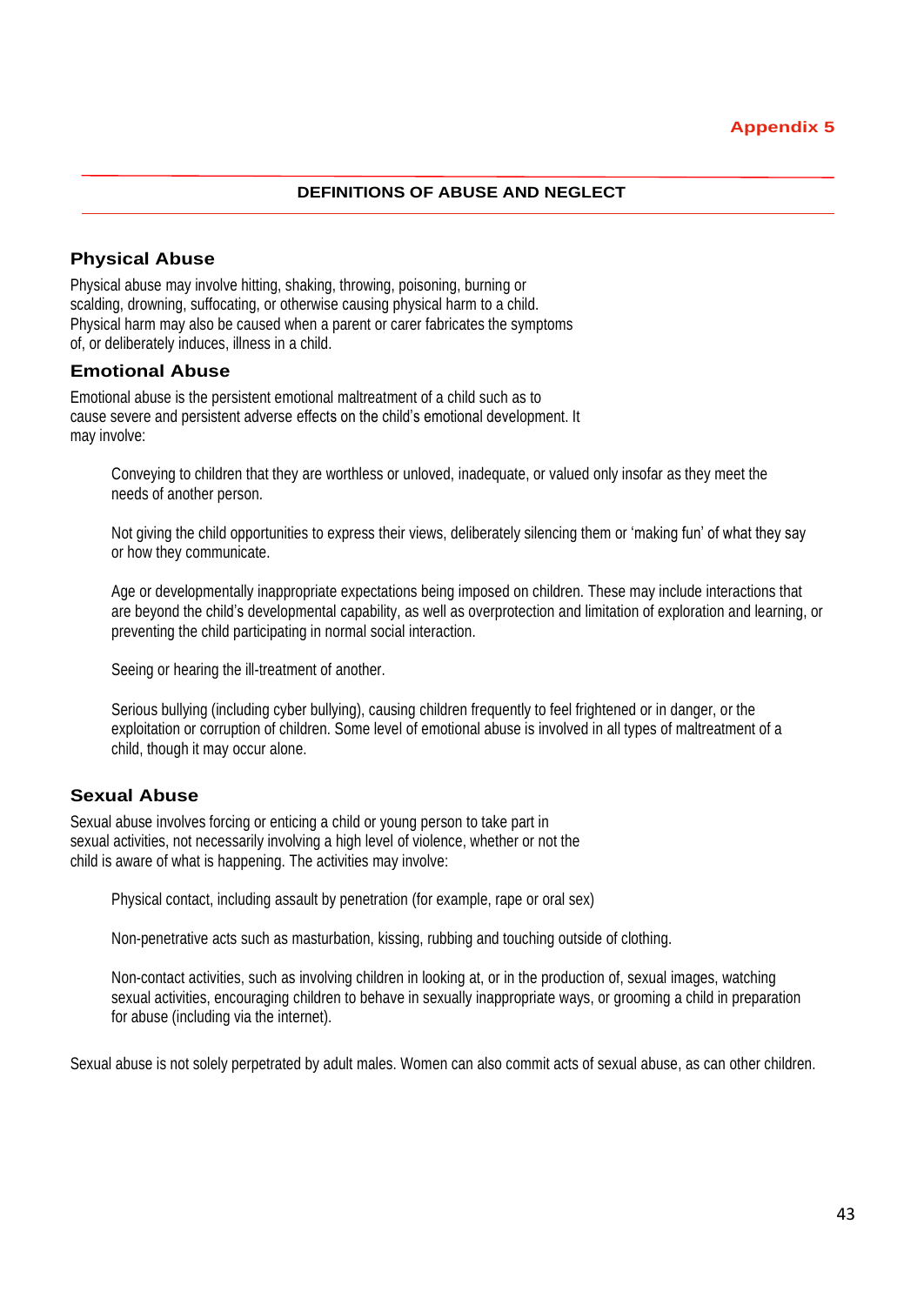# **Child Sexual Exploitation (CSE)**

CSE is a form of sexual abuse where children are sexually exploited for money, power, status. It can involve violent, humiliating and degrading sexual assault. In some cases, young people are persuaded or forced into exchanging sexual activity for money, drugs, gifts, affection or status. Consent cannot be given, even where a child may believe they're voluntarily engaging in sexual activity with the person who is exploiting them. CSE doesn't always involved physical contact and can happen online. A significant number of children who are victims of sexual exploitation go missing from home, care and education at some point.

## **Neglect**

Neglect is the persistent failure to meet a child's basic physical and/or psychological needs, likely to result in the serious impairment of their health or development.

Neglect may occur during pregnancy as a result of maternal substance abuse. Once a child is born, neglect may involve a parent or carer failing to:

Provide adequate food, clothing and shelter (including exclusion from home or abandonment);

Protect a child from physical and emotional harm or danger; ensure adequate supervision (including the use of inadequate care-givers); or ensure access to appropriate medical care or treatment.

It may also include neglect of, or unresponsiveness to, a child's basic emotional needs.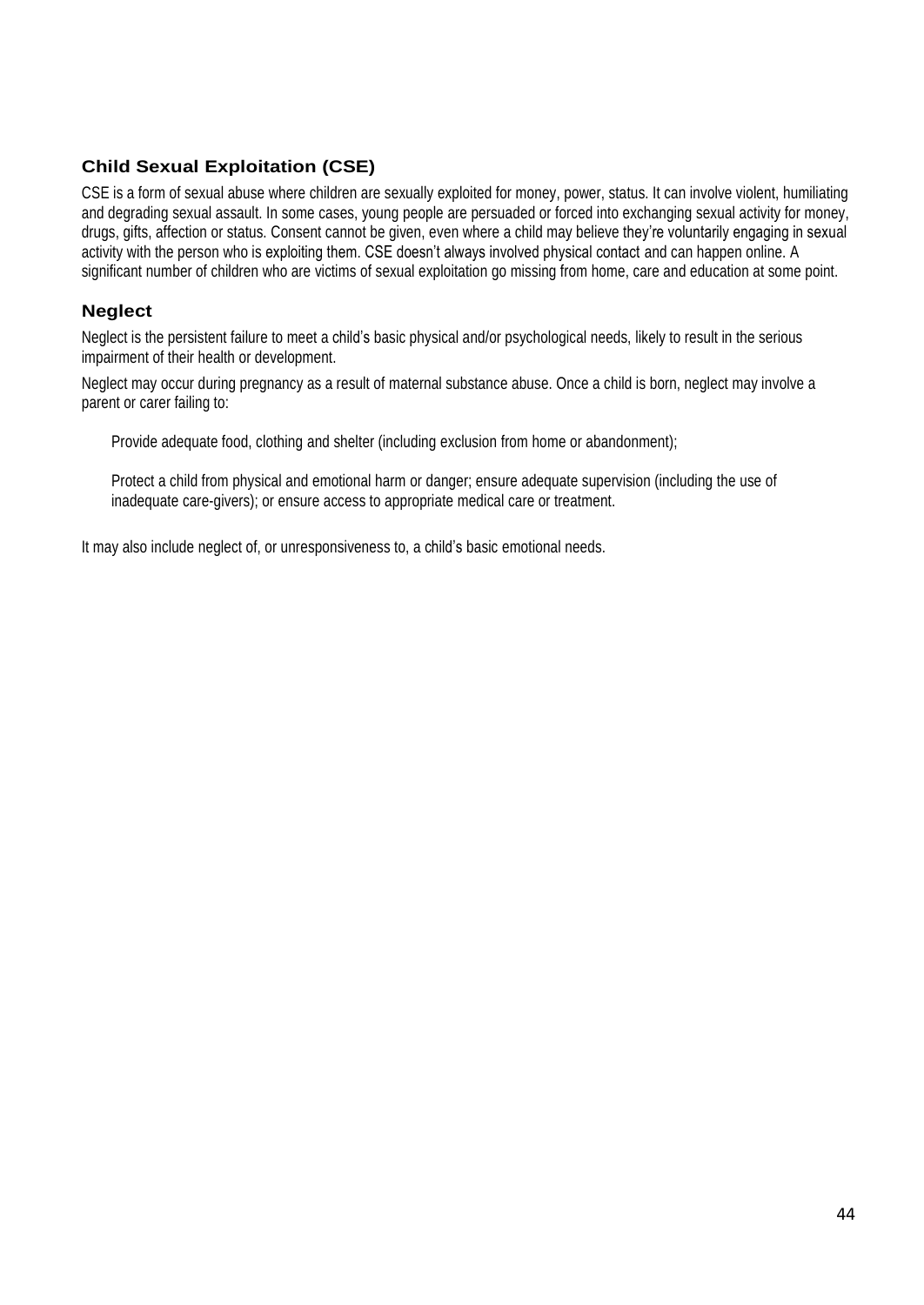#### **POSSIBLE INDICATORS OF ABUSE AND NEGLECT**

The following information should help you to be more alert to the signs of possible abuse and neglect.

#### **Physical Abuse:**

Children may collect cuts and bruises in their daily life. These are likely to be in places where there are bony parts of their body, like elbows, knees and shins.

Some children, however, will have bruising which can almost only have been caused non-accidentally. An important indicator of physical abuse is where bruises or injuries are unexplained or the explanation does not fit the injury or when it appears on parts of the body where accidental injuries are unlikely, e. g. on the cheeks or thighs. A delay in seeking medical treatment when it is obviously necessary is also a cause for concern. Bruising may be more or less noticeable on children with different skin tones or from different racial groups and specialist advice may need to be taken. Bruising patterns also depend on a child's mobility so, for example, bruising in babies should be a great cause for concern if they are not yet mobile.

The physical signs of abuse may include:

**u**nexplained bruising, marks or injuries on any part of the body bruises which reflect hand marks or fingertips (from slapping or pinching) **c**igarette burns **bite marks (child, adult or animal) b**roken bones **s**calds **f**emale genital mutilation

Changes in behaviour which can also indicate physical abuse:

**f**ear of parents being approached for an explanation **a**ggressive behaviour or severe temper outbursts **f**linching when approached or touched **r**eluctance to get changed, for example in hot weather **d**epression withdrawn behaviour **r**unning away from home

#### **Emotional Abuse:**

Emotional abuse can be difficult to identify, and often children who appear well cared for may be emotionally abused by being taunted, put down or belittled. They may receive little or no love, affection or attention from their parents or carers or they may be seeing or hearing the ill-treatment of someone else. Emotional abuse can also take the form of children not being allowed to mix/play

a failure to thrive or grow, particularly if the child puts on weight in other circumstances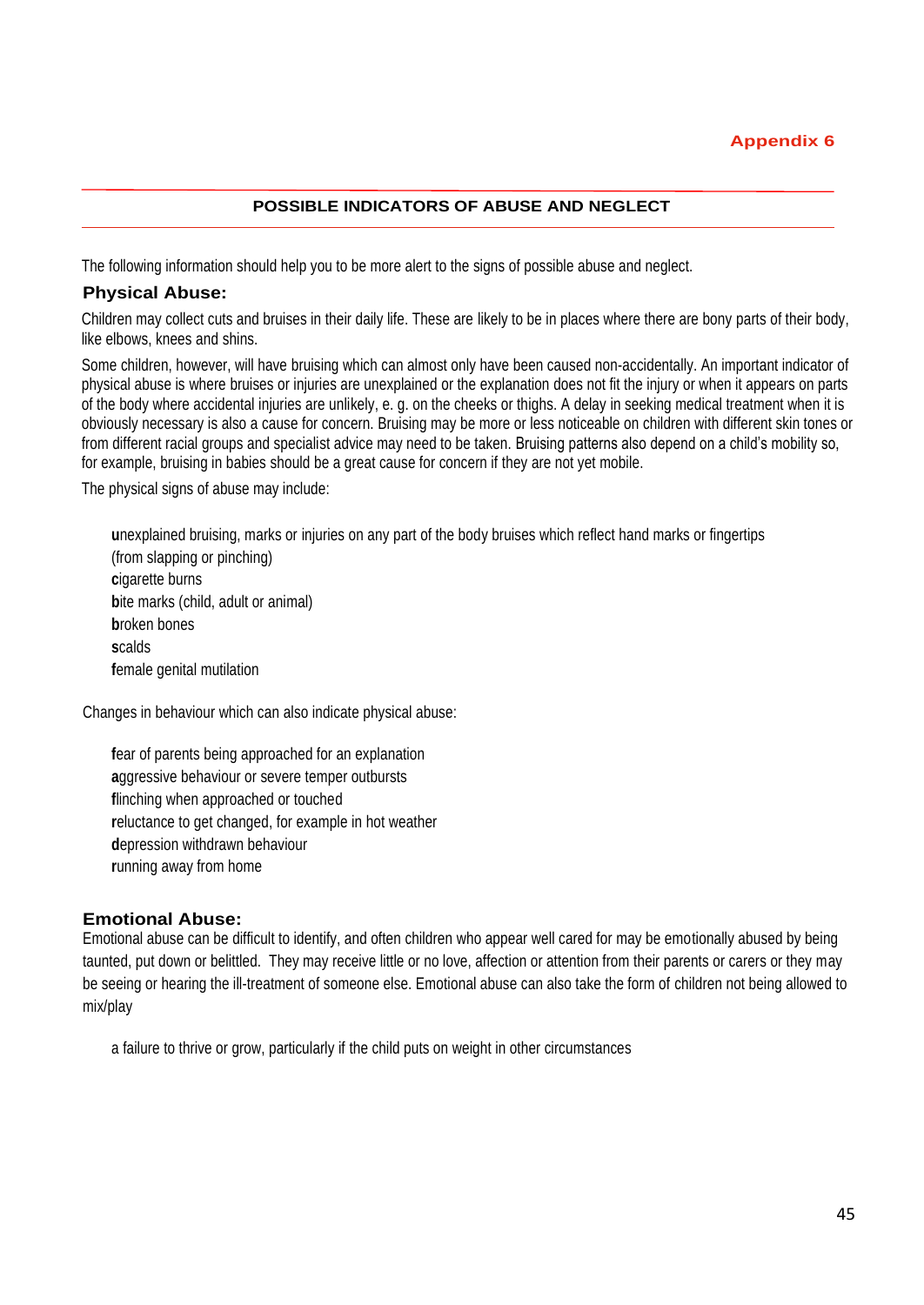e.g. in hospital or away from their parents' care sudden speech disorders developmental delay, either in terms of physical or emotional progress

Changes in behaviour which can also indicate emotional abuse include

neurotic behaviour e.g. sulking, hair twisting, rocking being unable to play fear of making mistakes sudden speech disorders self-harm behaviours fear of parent being approached regarding their behaviour

#### **Sexual Abuse**

Adults, who use children to meet their own sexual needs, abuse both girls and boys of all ages, including infants and toddlers. Usually, in cases of sexual abuse it is the child's behaviour which may cause you to become concerned, although physical signs can also be present. In all cases, children who tell about sexual abuse do so because they want it to stop. It is important, therefore, that they are listened to and taken seriously.

The physical signs of sexual abuse may include:

Children with:

physical sexual health problems, including soreness in the genital and anal areas, sexually transmitted infections or underage pregnancy.

Changes in behaviour which can also indicate sexual abuse include:

sexual knowledge or interest in sexual acts inappropriate to their age

children who use sexual language or have sexual knowledge that you wouldn't expect them to have

children who ask others to behave sexually or play sexual games

bedwetting

eating problems such as overeating or anorexia

self-harming behaviours

being secretive

suddenly having unexplained sources of money

not allowed to have friends (particularly in adolescence)

sudden or unexplained changes in behaviour

having nightmares

running away from home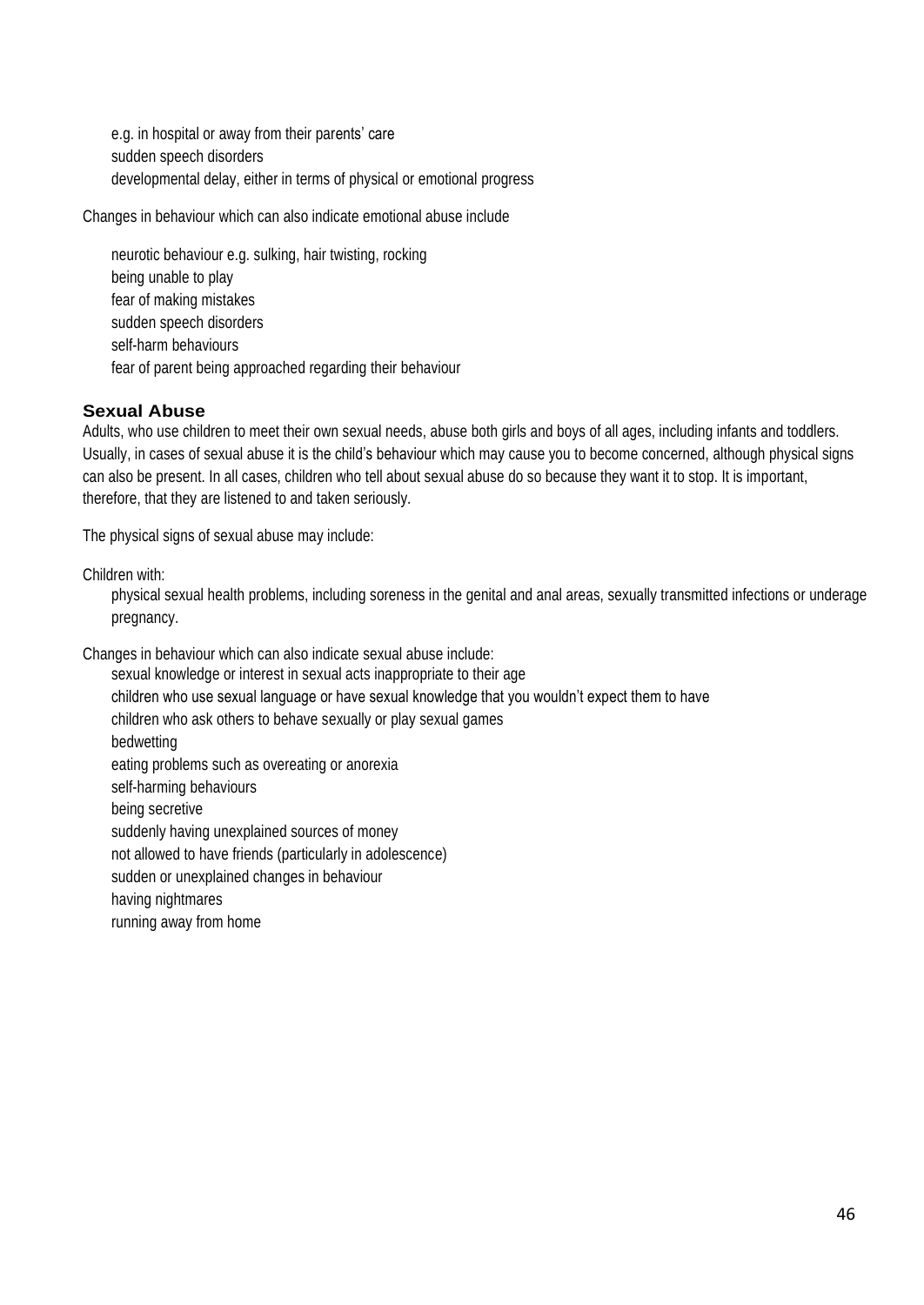The following signs may be indicators of sexual exploitation.

Children who:

appear with unexplained gifts or new possessions associate with other young people involved in exploitation have older boyfriends or girlfriends suffer from sexually transmitted infections or become pregnant suffer from changes in emotional well being use drugs and alcohol go missing for periods of time or regularly come home late who regularly miss school or education or don't take part in education

## **Neglect**

Neglect can be a difficult form of abuse to recognise, yet have some of the most lasting and damaging effects on children. Neglect is the ongoing failure to meet the child's basic physical or psychological needs, which is likely to damage their health or development.

The physical signs of neglect may include:

- constant hunger, sometimes stealing food from others
- constantly dirty or 'smelly'
- loss of weight, or being constantly underweight
- inappropriate dress for the weather conditions

Changes in behaviour which can also indicate neglect may include:

- complaining of being tired all the time
- not requesting medical assistance and/or failing to attend appointments
- having few friends
- being left alone or unsupervised

These definitions and indicators are not meant to be definitive but only to serve as a guide to assist you. It is important too, to remember that many children will exhibit some of these indicators at some time, and that the presence of one or more should not be taken as proof that abuse is occurring. There may well be other reasons for changes in behaviour such as a death or the birth of a new baby in their family, relationship problems between their parents/carers etc.

## **Additional vulnerabilities**

It is important to be mindful that some children are particularly vulnerable to abuse because of their age or their living circumstances or characteristics:

Disabled children are at greater risk of abuse than non-disabled children

Children living in homes where there are adverse parental circumstances may also be more at risk, in particular, children living in homes where there is domestic violence, substance misuse and/or severe parental mental illness.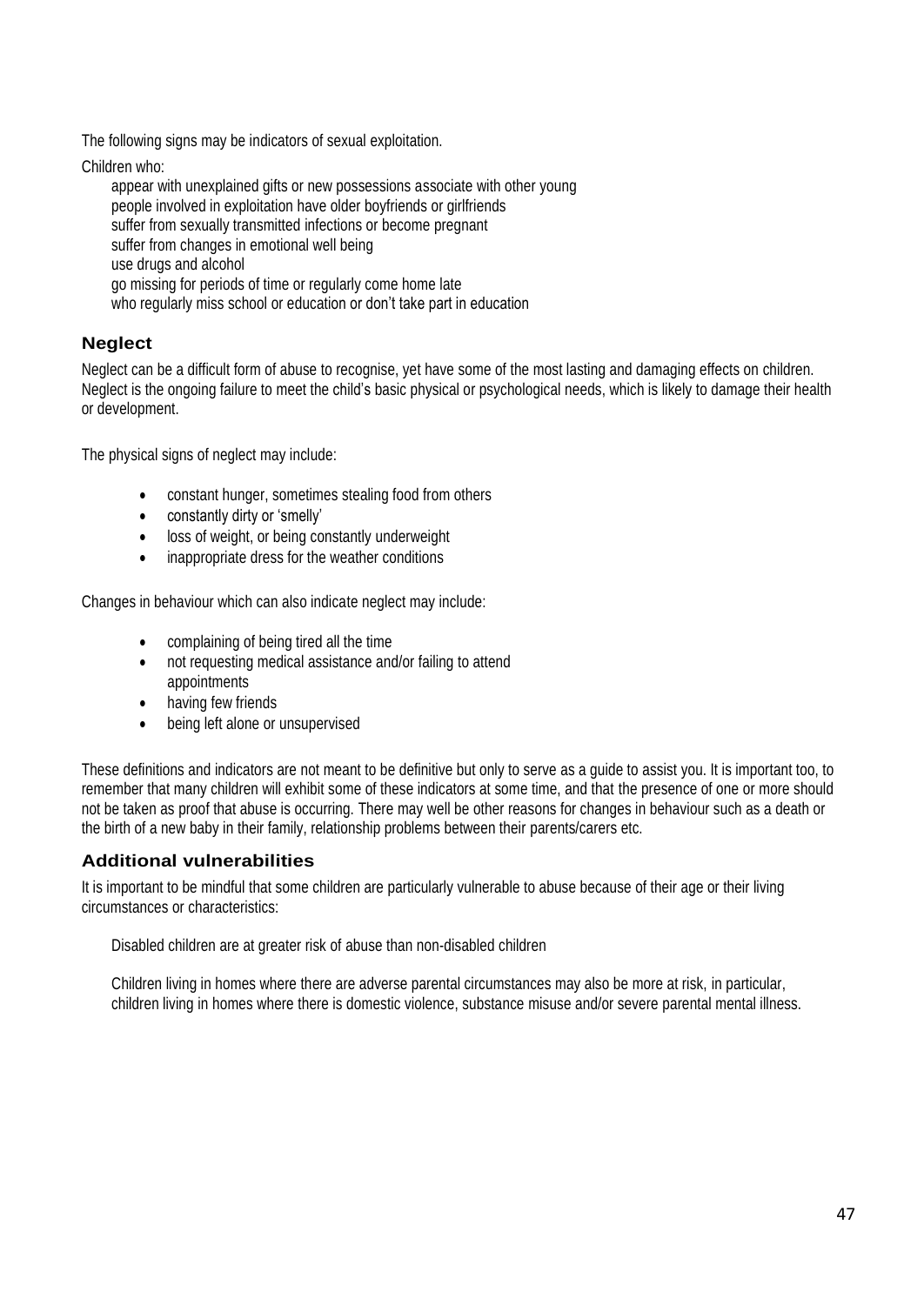Children from particularly isolated or new communities may also be at increased risk of abuse as well as those children who are disruptive and challenging.

The types of abuse and risks to children change with their age:

For example, very young children or those with severe disabilities are vulnerable because of their being so dependent and having limited contact with other adults in their lives.

In contrast, young people are more at risk of harmful behaviour from their friends (including sexual abuse, bullying and domestic violence) or from rivals if they are involved in any gangs.

Young people living in care or from disadvantaged communities are particularly prey to sexual exploitation.

Young people are also at risk online in a number of ways e.g. seeing illegal content, being groomed for a sexual relationship or for the purpose of religious radicalisation or cyberbullying by their peers.

Some children and young people are also vulnerable to abuse because of particular practices in their community namely: female genital mutilation and forced marriage. Such practices may be defined as 'cultural' however in the UK they are illegal.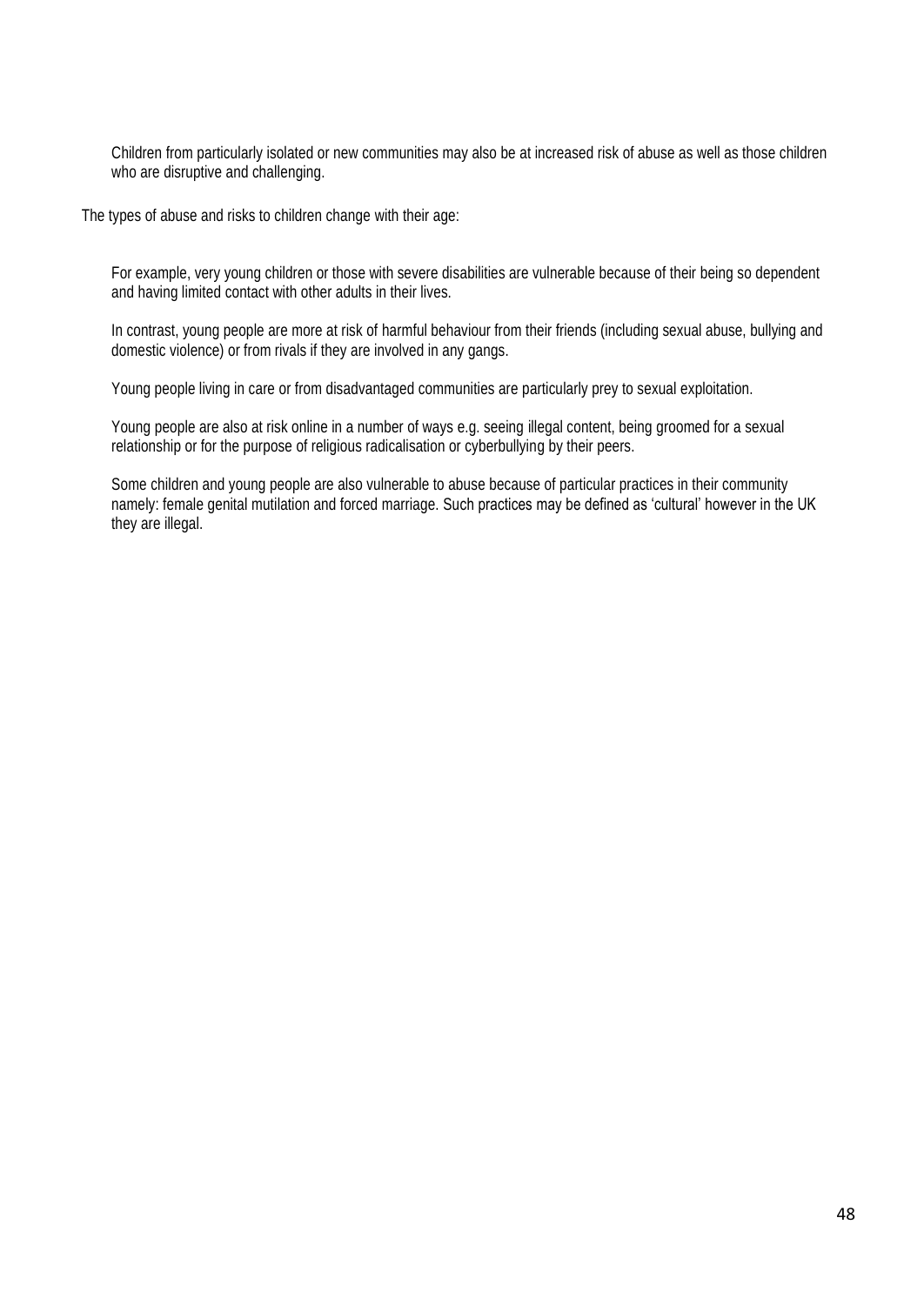#### **A QUICK GUIDE TO REPORTING PROCEDURES**

This quick guide is designed to provide advice on the most appropriate action to be taken if you suspect abuse, serious poor practice or breach of the code of conduct.

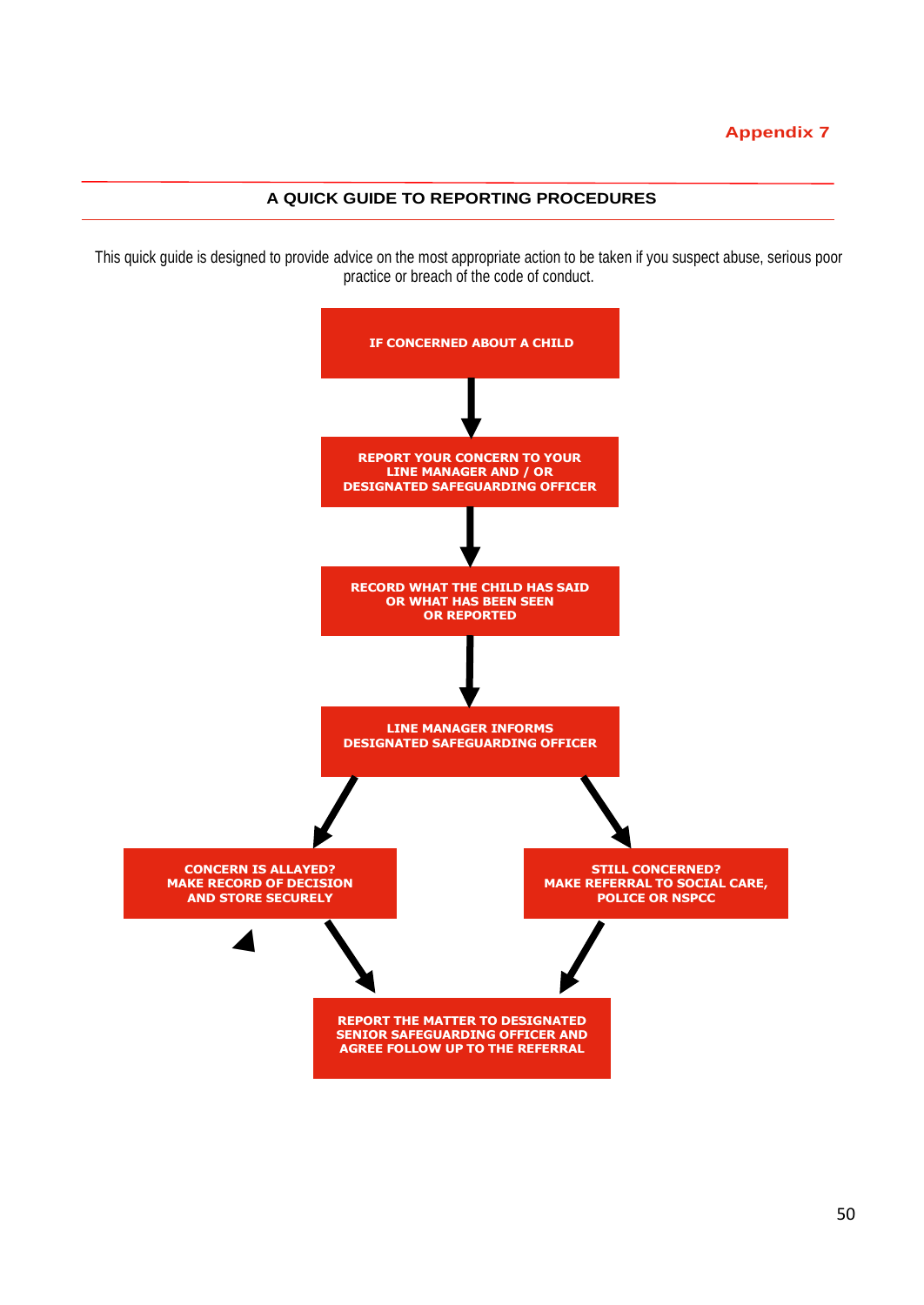#### **LOGGING A CONCERN ABOUT THE SAFETY OR WELFARE OF A CHILD**

**Please complete an incident form using the following link:**

Report an incident or a [Safeguarding concern \(office.com\)](https://forms.office.com/pages/responsepage.aspx?id=BKg4is0CakWSFxKW7Yx5yKpcS5XY0sJMgeVEcequ0HxUQkEyOFVJMlFCTks2NERUSEJDODlVMzdCNS4u&web=1&wdLOR=c289DFFD5-97F0-48E5-A914-1D51363C6F95)

If you are not able to access this link, please contact one of the Designated Safeguarding Officers listed in Appendix 2 or contact your line manager.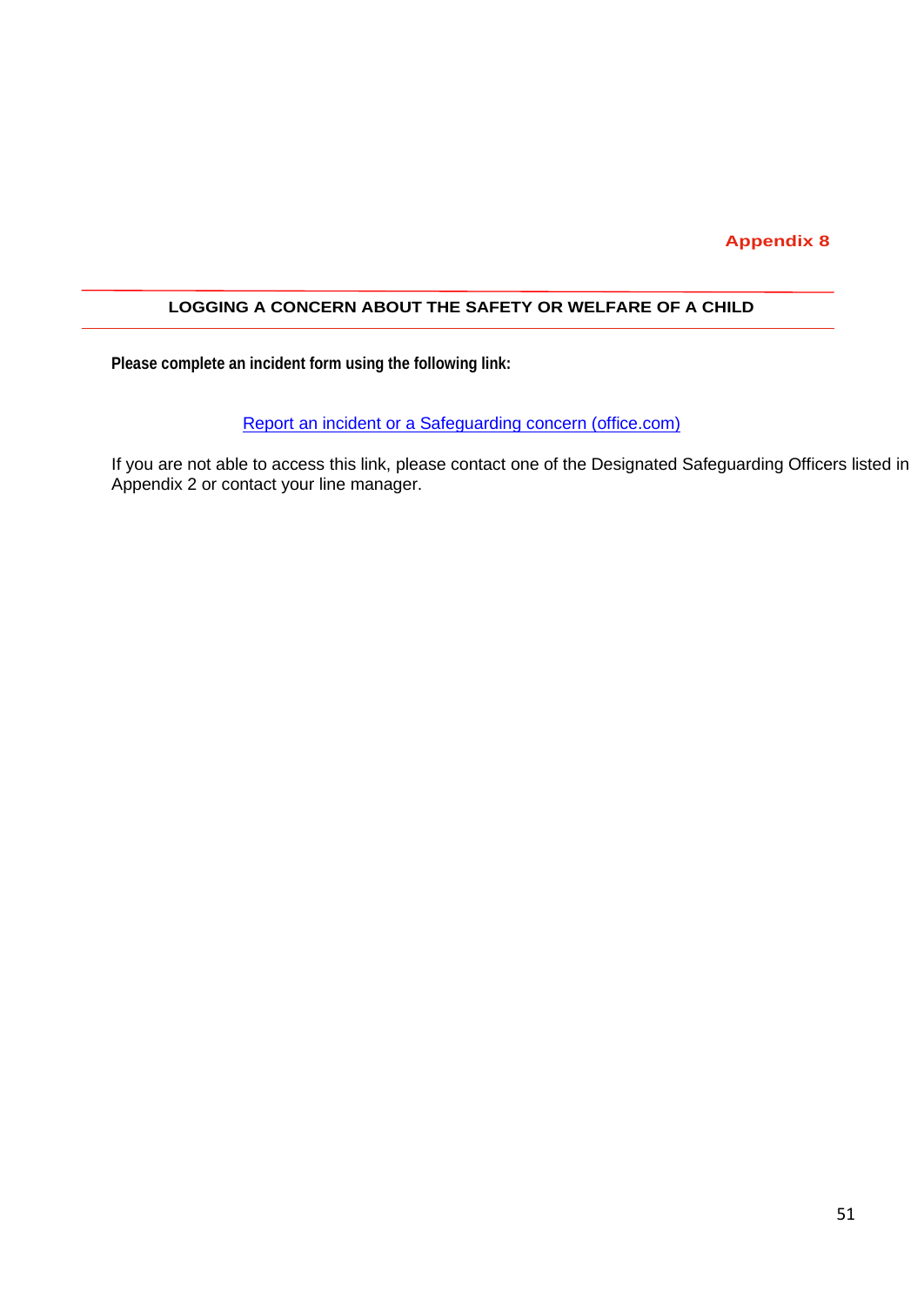#### **WRITTEN CONFIRMATION FOLLOWING A SAFEGUARDING REFERRAL BEING MADE**

#### **If you have concerns about a child contact the local authorityprotection team.**

Each authority will have their own procedure and referral form to complete.

For **urgent concerns** phone Warwickshire Children and Families Front Door on **01926 414 144** You will then need to complete and return a Multi-Agency Contact Form (MAC) [Report It \(safeguardingwarwickshire.co.uk\)](https://www.safeguardingwarwickshire.co.uk/report-it)

and send to mailto: [TriageHub@Warwickshire.gov.uk](mailto:TriageHub@Warwickshire.gov.uk)

For non-urgent concerns complete the form first and send to: [TriageHub@Warwickshire.gov.uk](mailto:TriageHub@Warwickshire.gov.uk) The form can be emailed from a secure email address or can be completed online.

#### **If you have concerns about a person in a Position of Trust Contact the Local Authority Designated Officer (LADO).**

**In Warwickshire Complete the Position of Trust Multi Agency Concern form and send to** [lado@warwickshire.gov.uk](mailto:lado@warwickshire.gov.uk)

**If you need further advice regarding a Position of Trust referral phone 01926 743 376**

Each authority will have their own procedure and referral form to complete.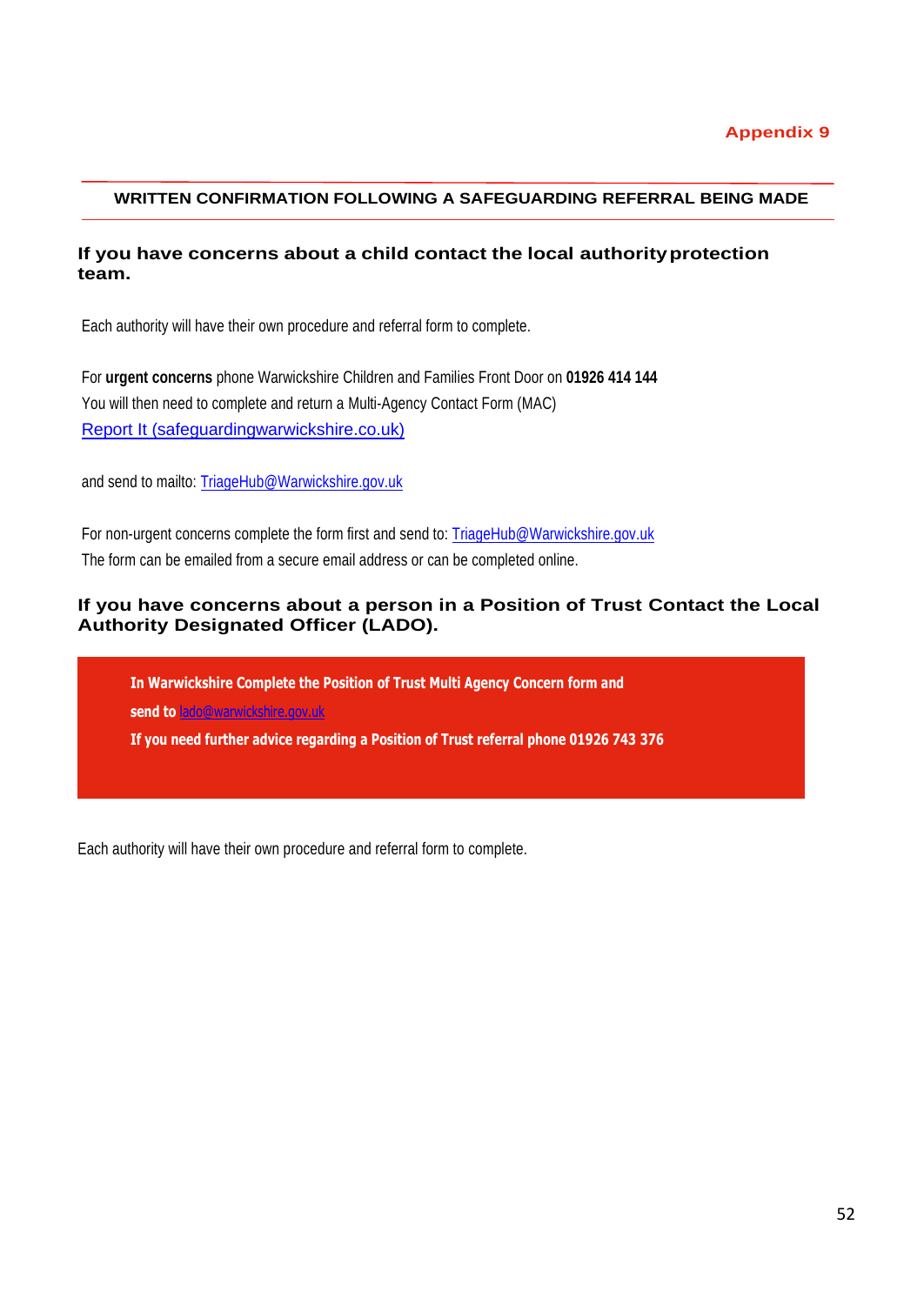#### **WRITTEN CONFIRMATION FOLLOWING A SAFEGUARDING REFERRAL BEING MADE**

Cases of underage sexual activity which present cause for concern are likely to raise difficult issues and should be handled sensitively. Underage sexual activity may be between children that essentially are peers but also could also be where children are coerced into sexual activity by criminal gangs or the victims of trafficking – the latter is referred to as 'child sexual exploitation'.

#### **Under 13 years?**

A child under 13 years is not legally capable of consenting to sexual activity. Any offence under the Sexual Offences Act 2013 involving a child under 13 years is very serious and should be reported to children's social care.

#### **Under 16 years?**

Sexual activity with a child under 16 years is an offence.

Considerations included in the following checklist should be considered by the designated safeguarding officer and designated senior safeguarding officer when determining whether a referral should be made to children's social care about underage sexual activity for those aged 13-15 years.

the age of the child; the level of maturity and understanding of the child; what is known about the child's living circumstances or background age imbalance, in particular, where there is a significant age difference; overt aggression or power imbalance; coercion or bribery; behaviour of the child; the misuse of drink or drugs as a dis-inhibitor; whether the child denies, minimises or accepts concerns; whether any attempts to secure secrecy have been made by the sexual partner beyond what would be considered usual in a teenage relationship; whether the methods used are consistent with grooming.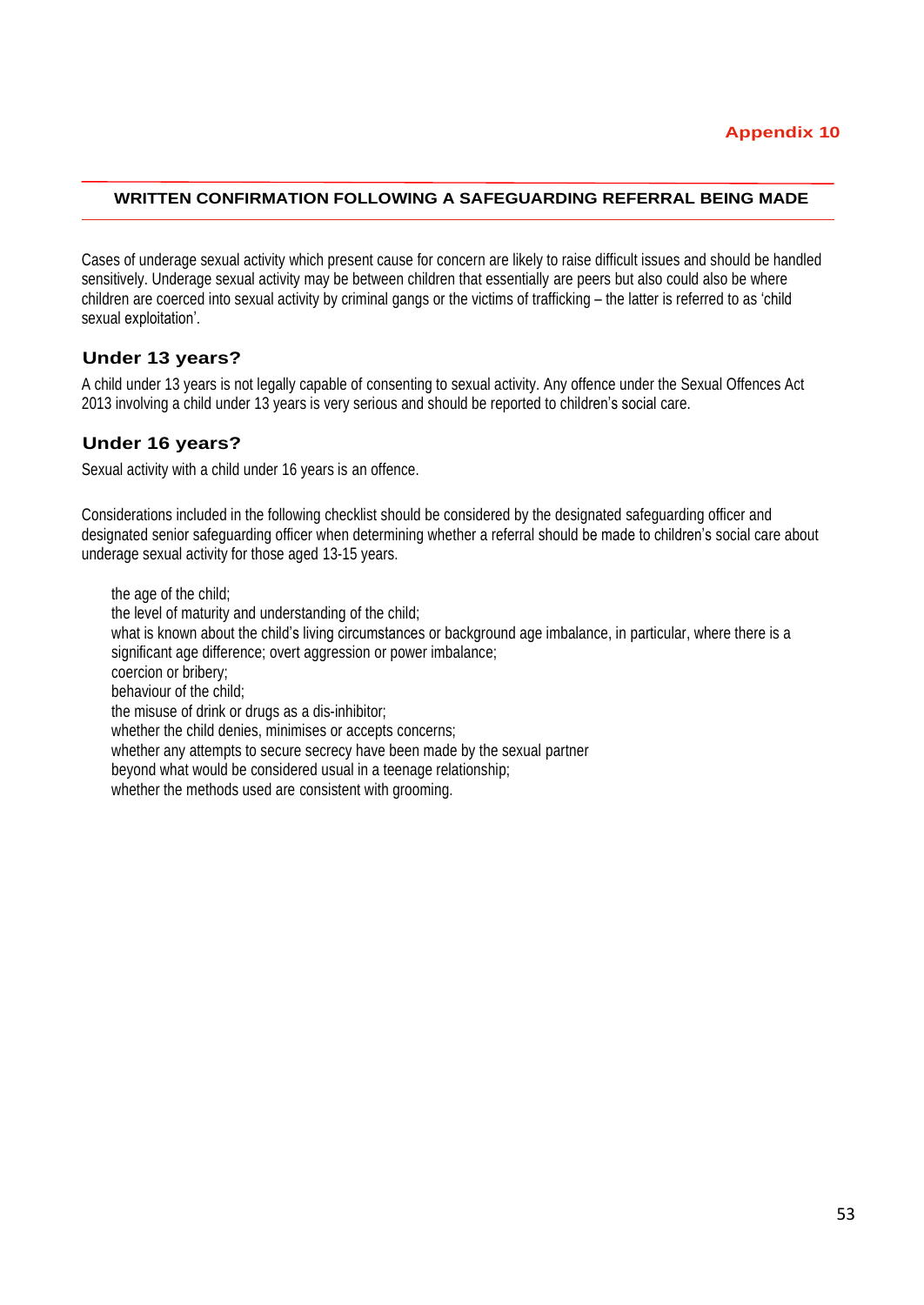

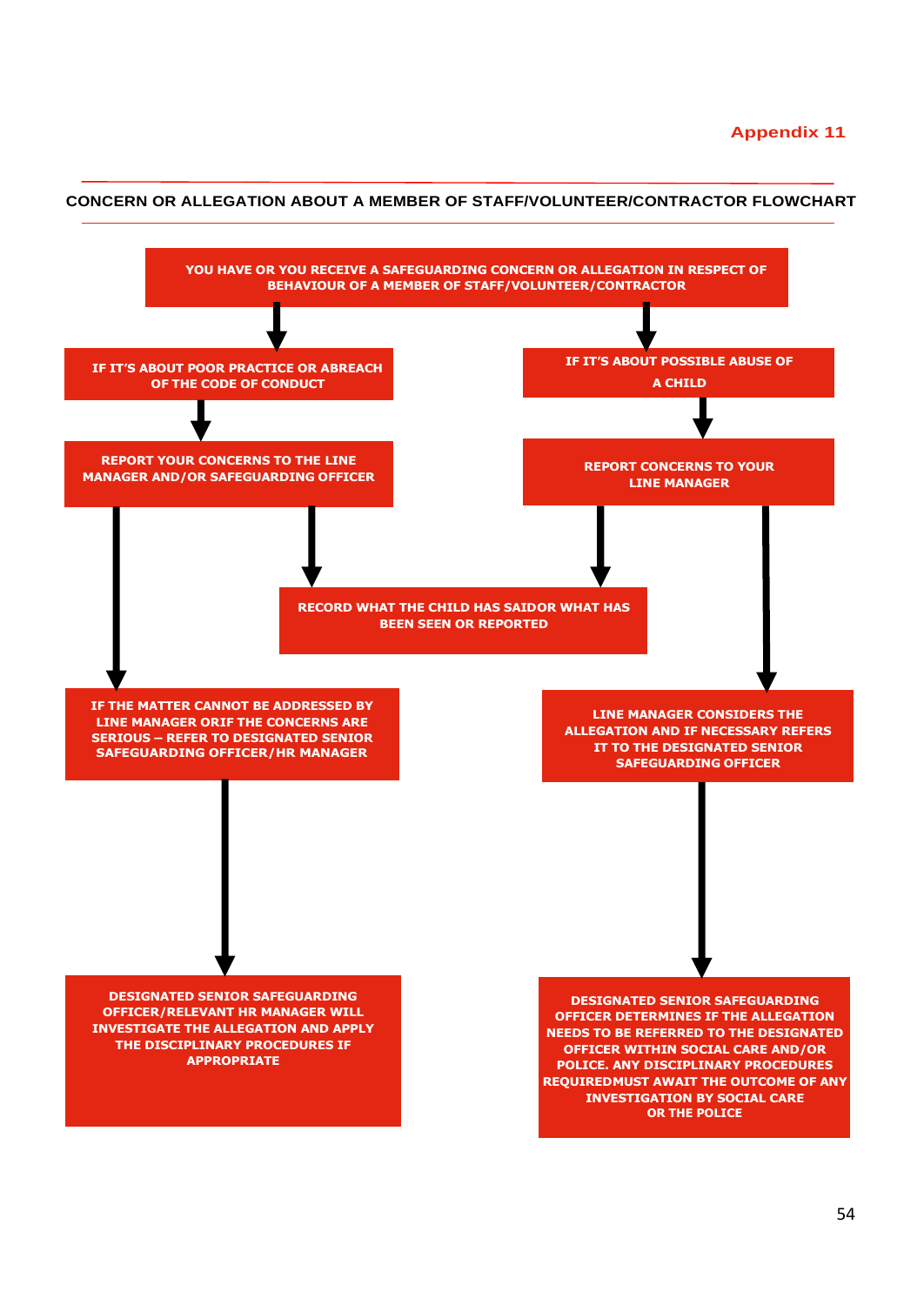

 $\blacktriangleleft$ 

#### **CHILD IN PERFORMANCE REPORTING CONCERNS FLOWCHART**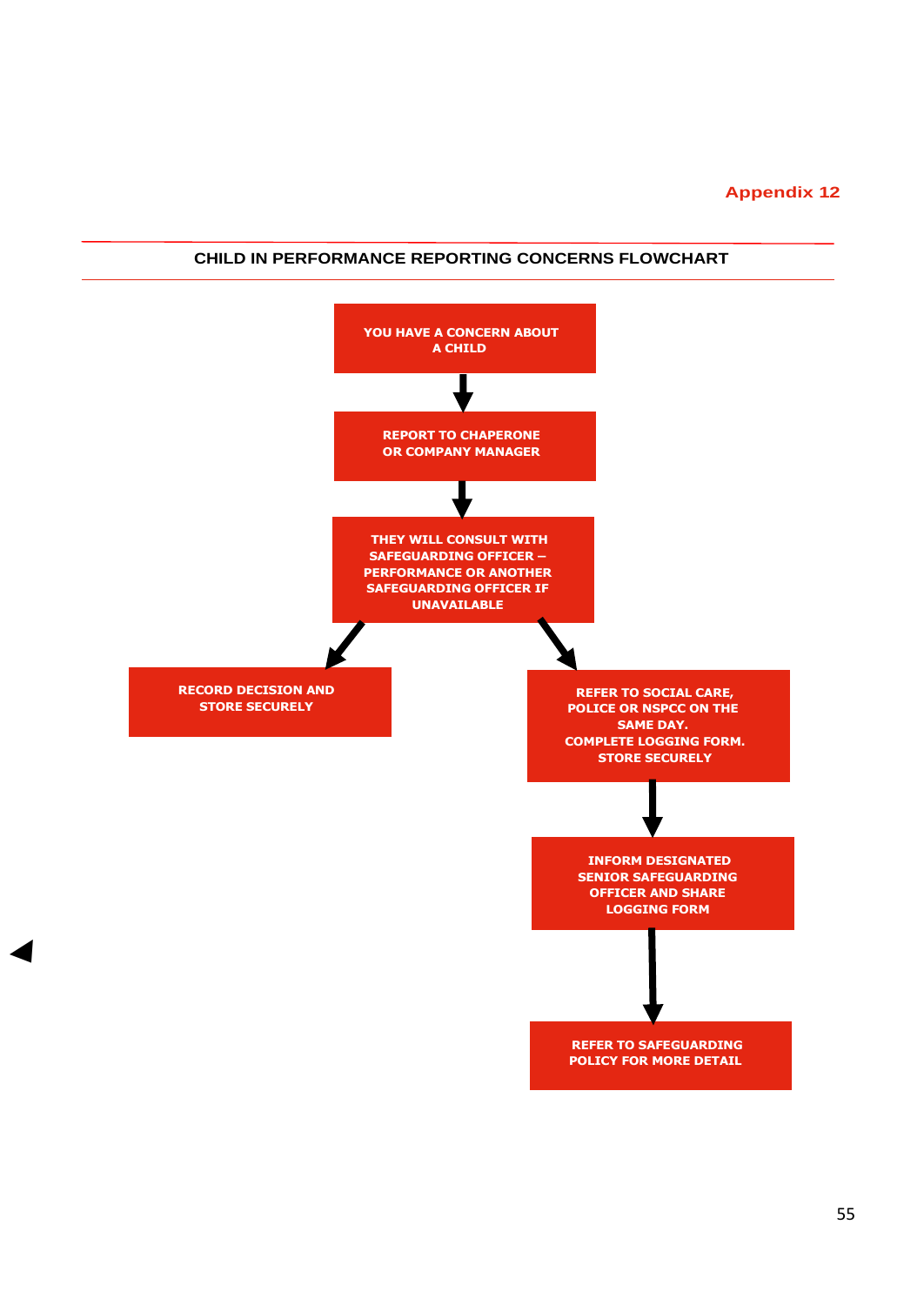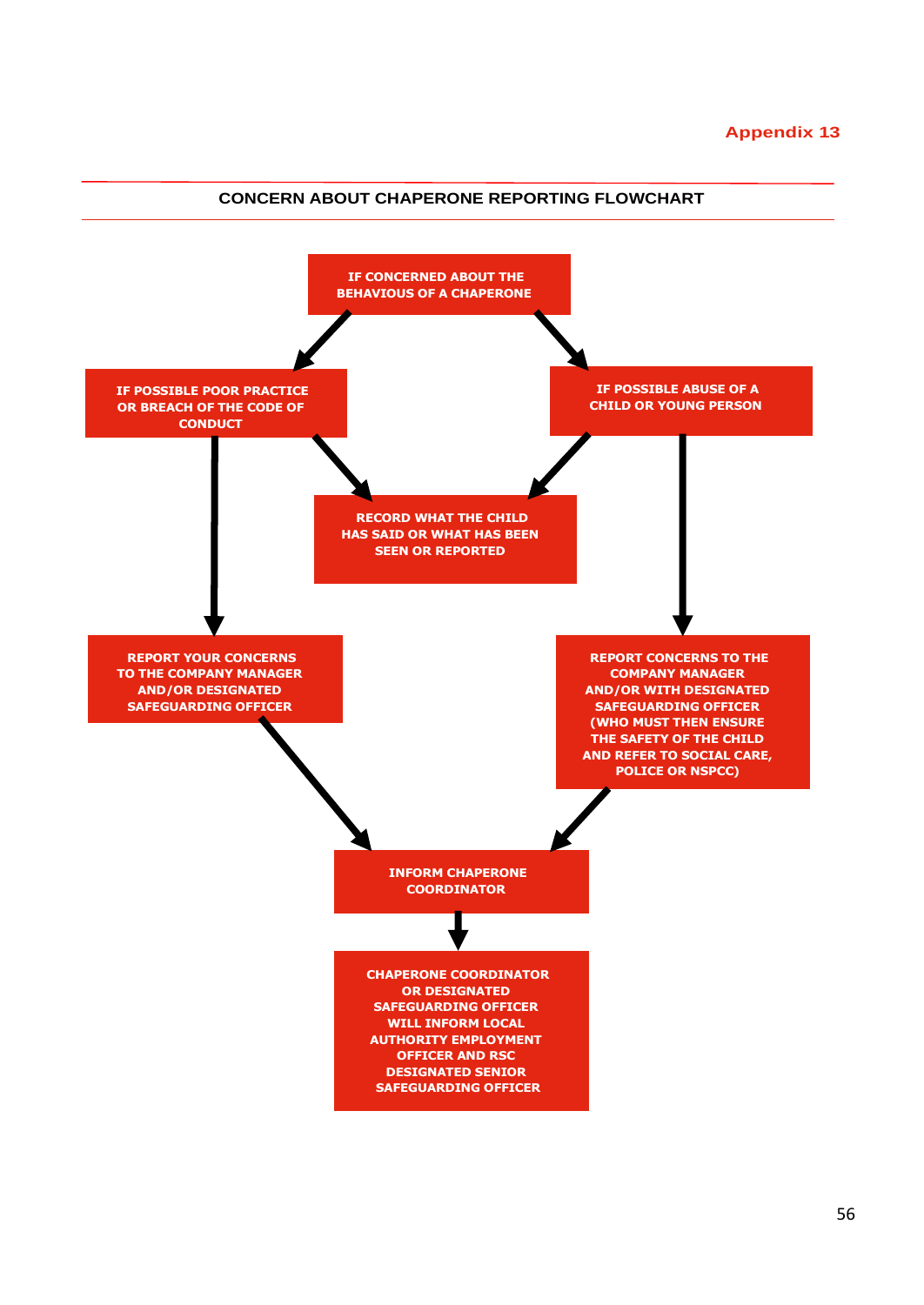## **PHOTOGRAPHY, FILM & INTERVIEW PERMISSION FORM**

Please use permission forms for use with schools or individual children which can be found on the RSC Intranet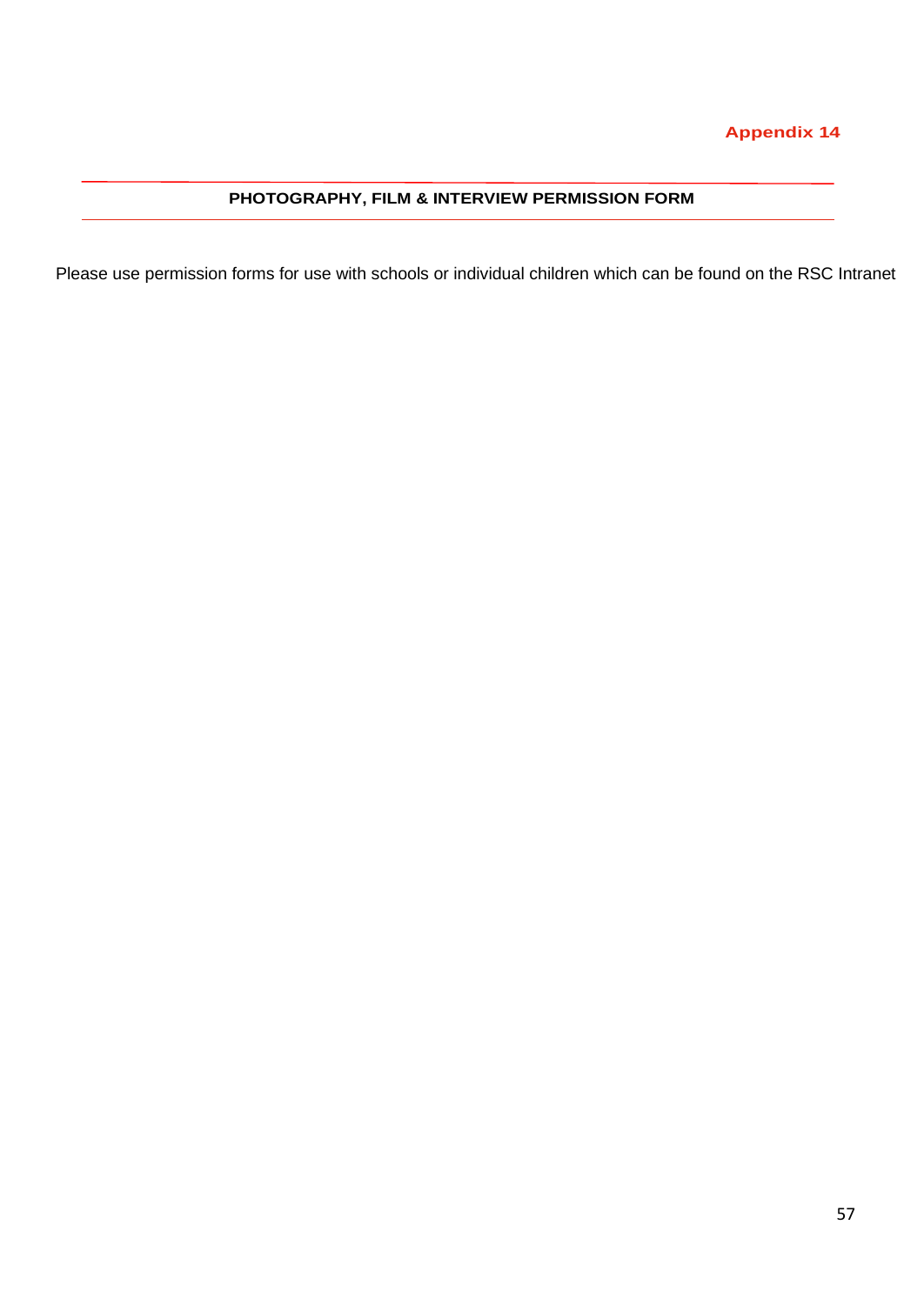#### **INFORMATION SHARING PRINCIPLES**

The Government has produced a list of 'seven golden rules' to support organisations and their workers when making decisions about when it is appropriate to share information with others, these are:

**1.** Remember that the Data Protection Act 1998 is not a barrier to sharing information but provides a framework to ensure that personal information about living persons is shared appropriately.

**2.** Be open and honest with the person (and/or their family where appropriate) from the outset about why, what, how and with whom information, will, or could be shared, and seek their agreement, unless it is unsafe or inappropriate to do so.

**3.** Seek advice if you are in any doubt, without disclosing the identity of the person where possible.

**4.** Share with consent where appropriate and, where possible, respect the wishes of those who do not consent to share confidential information. You may still share information without consent if, in your judgement, the lack of consent can be overridden in the public interest. You will need to base your judgement on the facts of the case.

**5.** Consider safety and well-being: Base your information sharing decisions on considerations of the safety and well-being of the person and others who may be affected by their actions.

**6.** Necessary, proportionate, relevant, accurate, timely and secure: Ensure that the information you share is necessary for the purpose for which you are sharing it, is shared only with those people who need to have it, is accurate and up to date, is shared in a timely fashion, and is shared securely.

**7.** Keep a record of your decision and the reasons for it – whether it is to share information or not. If you decide to share, then record what you have shared, with whom and for what purpose.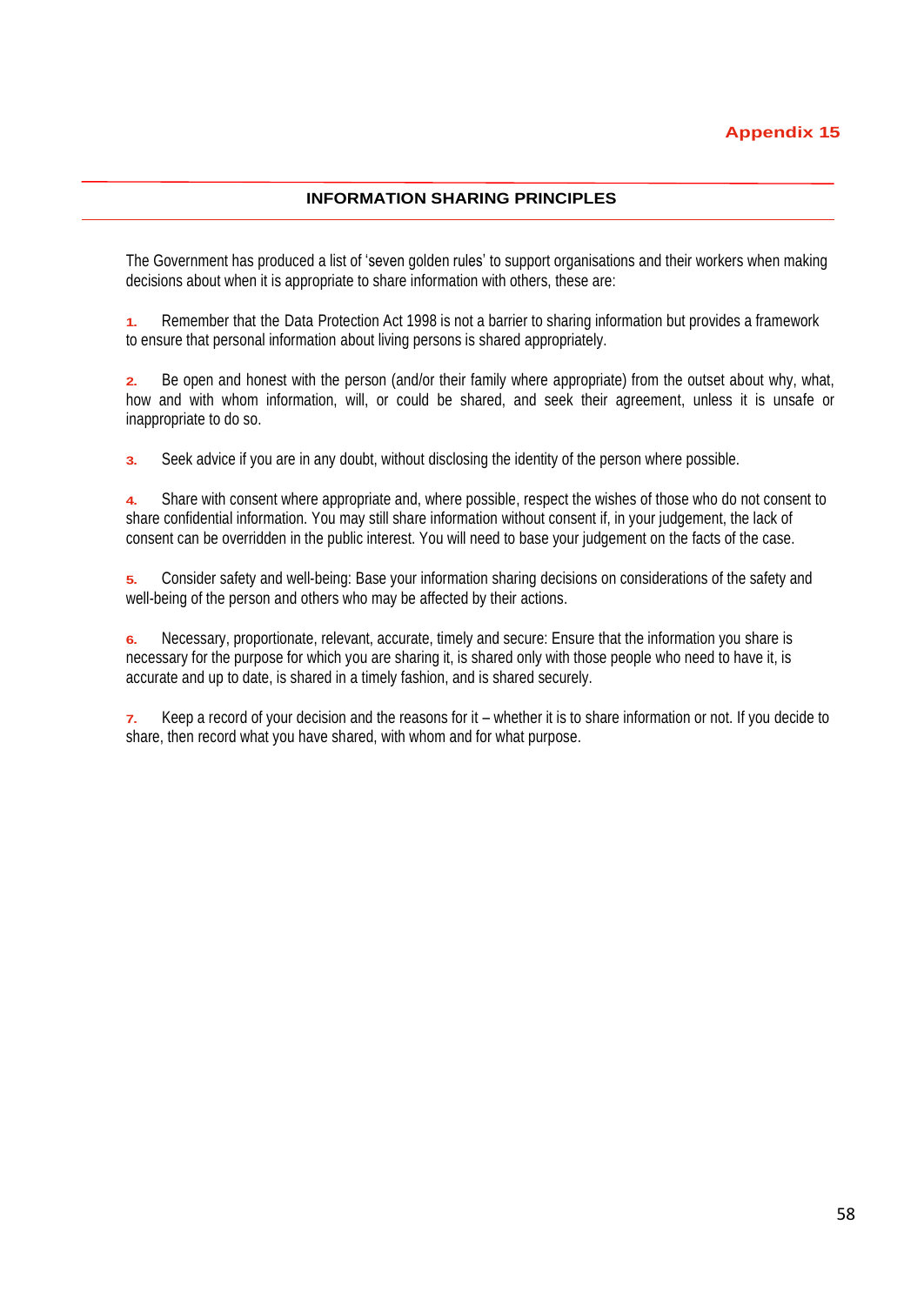## **GUIDANCE FOR MANAGING IN PERSON / REAL LIFE EVENTS**

# **CONTENTS**

|                              | 1            | <b>Roles and Responsibilities</b>                                       | 60 |
|------------------------------|--------------|-------------------------------------------------------------------------|----|
|                              | $\mathbf{2}$ | <b>Consent</b>                                                          | 62 |
|                              | 3            | <b>Security and Communication</b>                                       | 63 |
|                              | 4            | <b>Supervision and Staffing ratios</b>                                  | 64 |
|                              | 5            | <b>Residential Activities and Events</b>                                | 65 |
| Events Appendix One          |              | <b>Activity Registration Form</b>                                       | 66 |
| <b>Events Appendix Two</b>   |              | Residential activities and events - planning<br>checklist               | 67 |
| <b>Events Appendix Three</b> |              | Safeguarding checklist for the Responsible<br><b>Manager</b>            | 68 |
| <b>Events Appendix Four</b>  |              | Safeguarding checklist for the Workshop or<br>event Leader/Practitioner | 69 |

# **1. Roles and Responsibilities**

To ensure the success of the workshop or event it will be important to plan beforehand and designate tasks prior to them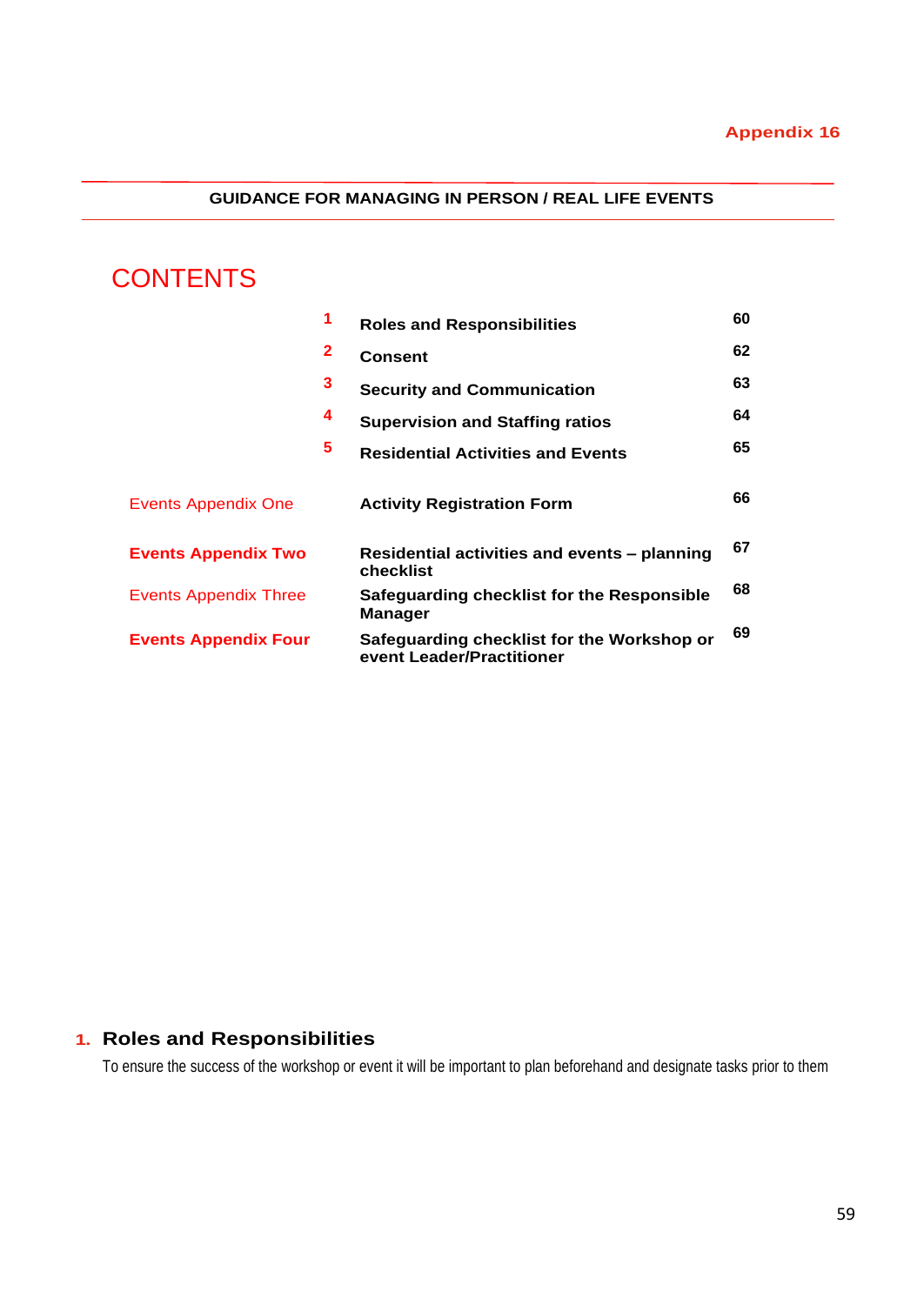taking place. This is likely to maximise the success and

efficiency of the delivery of the event. It is advised that distinct roles are created designating responsibilities accordingly. These designations are different to those of the designated safeguarding officer role outlined in the RSC Core Safeguarding Children Policy and relate solely to event management but do have a safeguarding remit. They roles are:

- Responsible Manager: the primary contact; responsible for the management, planning, implementation and quality assurance of the activity.
- Workshop Leader /Practitioner: responsible for the actual delivery of the activity and involved in face-to-face contact with children and young people.
- Person in Charge: refers to someone taking responsibility for use of the building when an events supervisor isn't required

## **1.1Responsibilities of the Responsible Manager are:**

- To fully brief the Workshop leader in their universal responsibilities regarding the planning, delivery and evaluation of the activity, with a particular focus on keeping children and young people safe.
- To ensure that an Activity Registration Form (see Appendix One) has been completed for each child when relevant e.g. where children are more likely to attend without their parents. It is assumed that activities taking place in schools will not require this checklist to be completed, as this information will be held by the educational establishment.
- To ensure that all staff employed who will have contact with children during the activity are safe and suitable to do so i.e. that they have been subject to a satisfactory safer recruitment and vetting process and that they are appropriately trained to respond to a concern about a child's welfare and protection.
- To ensure that appropriate first aid provision, based on risk assessment, is available for the activity and at the venue.
- To ensure that sufficiently skilled and trained staff are available to successfully and safely deliver the activity.
- To ensure all necessary health and safety risks have been formally assessed and controlled prior to the activity taking place, i.e. risk assessment in relation to the physical environment and hazards (e.g. venue safety, public access, transport arrangements etc.) as well as any risks associated with the target group of participating children and young people (e.g. behavioural difficulties or disabilities). Where events are taking place in schools the school will be responsible for carrying out their own risk assessments in relation to the venue and transport arrangements etc. See Appendix Two.
- To ensure that an appropriate staff de-briefing opportunity is available (if required)
- To ensure that the activity is evaluated in order to consider amendments, improvements etc.
- The Responsible Manager may not necessarily be present at the activity but should be contactable.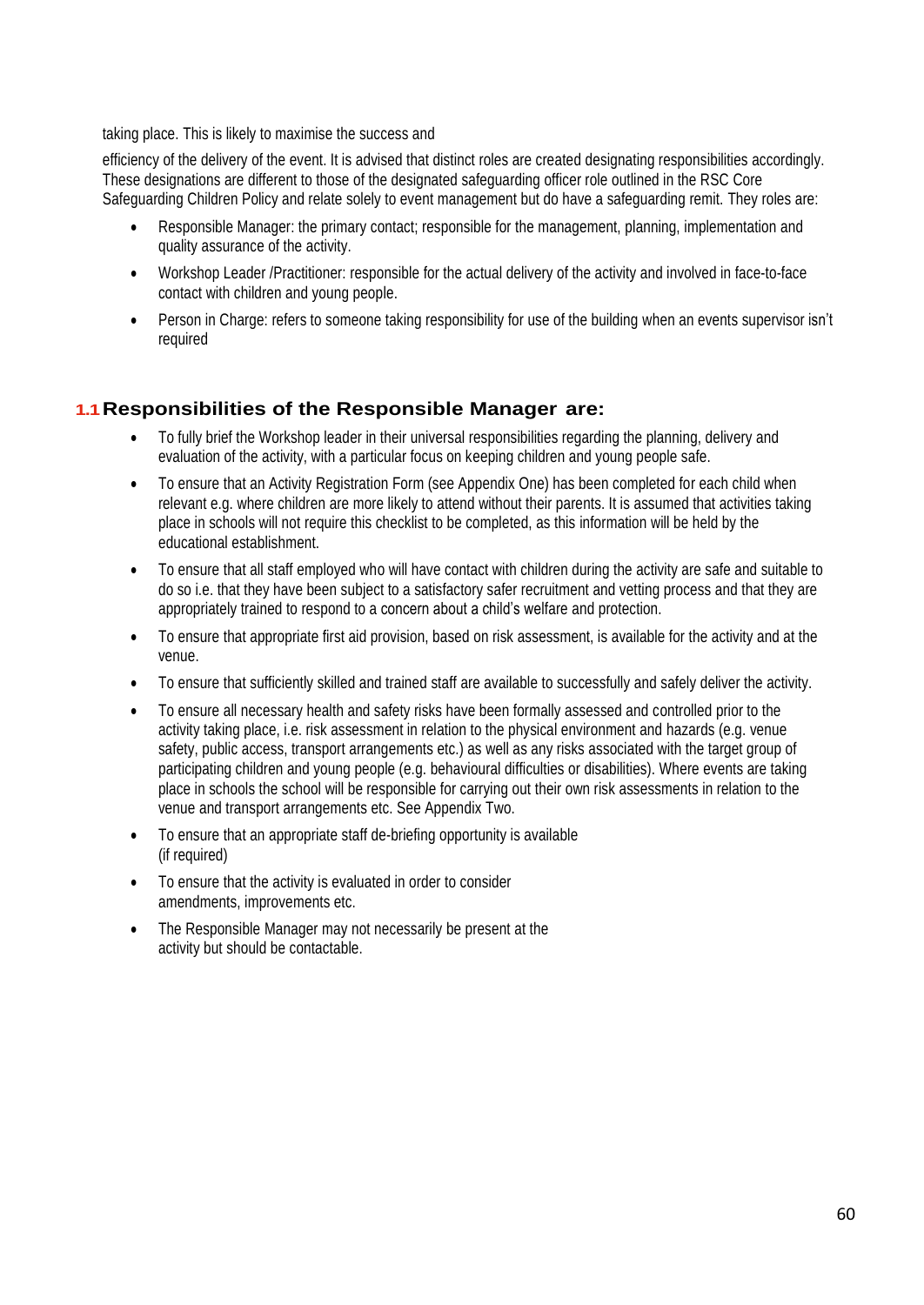# **1.2Responsibilities of the Workshop Event Leader/Practitioner are:**

- To understand, implement and follow all procedures and guidance outlined in the RSC Core Safeguarding Children Policy.
- To implement and follow all risk assessments related to the sessions they are providing, including completing a dynamic risk assessment immediately prior to delivery of the session.
- To have the contact details of the RSC designated safe guarding officer or Line Manager, to whom a concern about the welfare of a child might be reported as well as have the contact details of the Responsible Manager (if different to the RSC designated safe guarding officer or Line Manager).
- To have a full list of participants and a copy of the Activity Registration Form for each child except where it is:
- an activity taking place in a school setting with accompanying teaching staff as the teaching staff will hold such information.
- an open or drop-in session with parents/carers present
- To have a fully charged and working mobile phone available or easy access to a landline during the course of the activity and provide them with key numbers.
- To be familiar with all health and safety risks relating to the activity and venue e.g. fire exits, toilets etc.
- To be familiar with the first aid provision at the venue and know who or where to go for first aid treatment.
- To have easy access to/or have own radio

## **1.3Person In Charge**

At any RSC organised public activity there will be a Person In Charge who is taking the role of the duty manager. This person has responsibilities for the following:

- **Security**
- Health and safety
- Safeguarding children
- Overall well being

The Person in Charge must be verbally briefed in advance by the Responsible Manager and should be suitably trained to fulfil that role.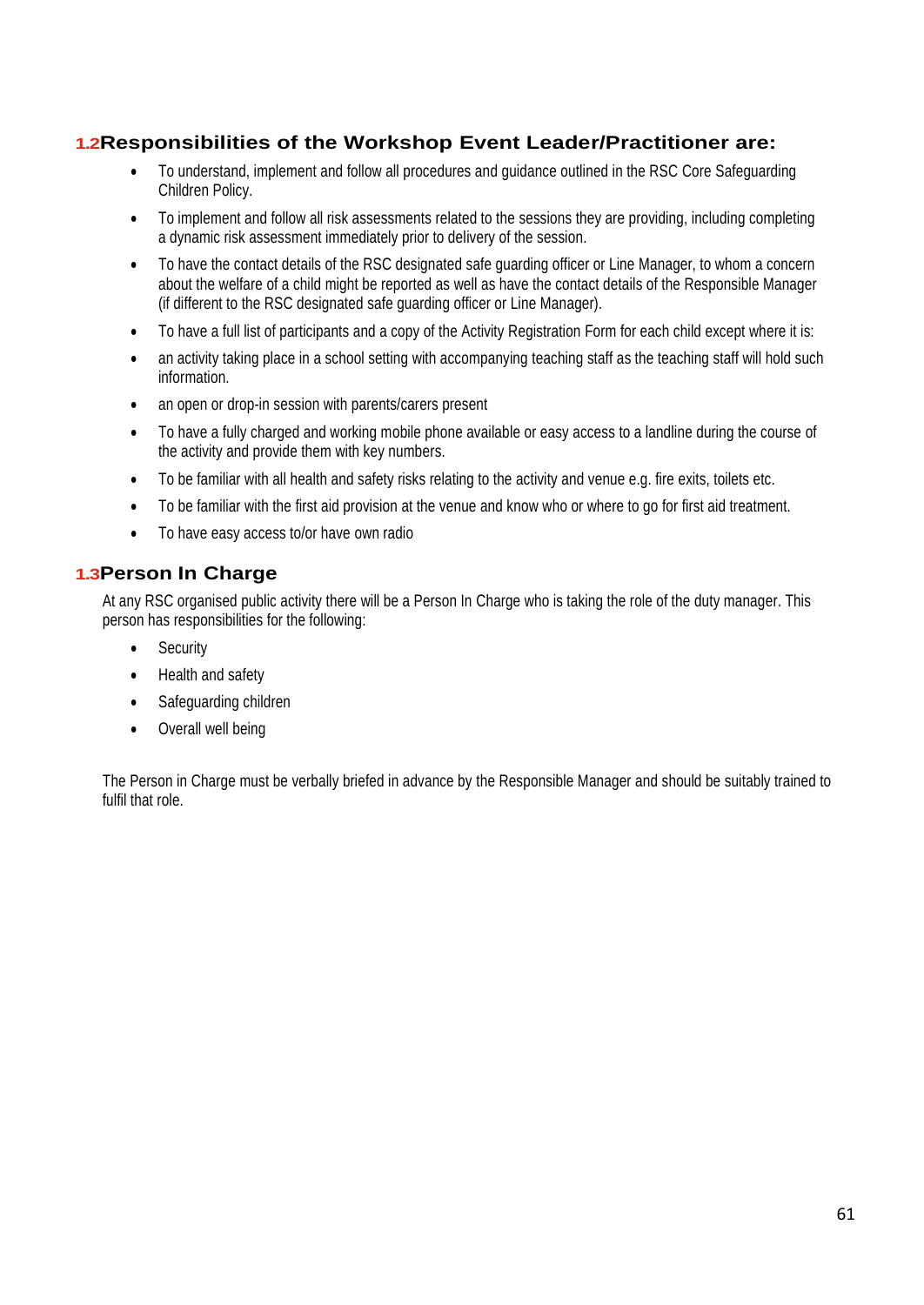#### **2.Consent**

This will be relevant for informal learning and participation activities where consent may be required, in circumstances where no adult will be accompanying the child or young person.

For any formal learning and participation workshops and events the RSC Responsible Manager will need to ensure clarification about the responsibility of the school for health, safety, medical and emergency issues. This will be irrespective of whether the event is taking place in a school setting, or where the school have made the booking to take part in RSC workshops and events. It will also need to be clarified that consent for children and young peopletoparticipatewillhavebeenobtainedbythoseresponsibleforcommissioningthe RSC to deliver the activities.

For all informal learning and participation workshops and events, parents and carers are responsible for:

- Ensuring that they have read the information provided to them by the Responsible manager about the activity, prior to the activity taking place.
- Giving their written consent for their child/young person to attend.
- Providing information about any medical needs/allergies that their child may have and have provided sufficient medication for the duration of the activity including, where appropriate, consent for the administration of medication by a member of RSC staff or consent for self-administration.
- Where a child or young person is disabled or has special needs, providing sufficient information relating to the child's care needs. Consent must be given if any intimate care needs have to be provided for. (This information is classed as sensitive personal data under the Data Protection Act 1998 and GDPR regulations, it is important that these records are held securely, both during and after the activity, and that they are destroyed appropriately in line with guidance in the RSC Safeguarding Children Policy.)
- Ensuring information about any specific dietary needs is provided to RSC.
- Ensuring that they understand the behavioural expectations placed upon their child/young person and that the child/young person is also aware of them.
- Removing their child/young person from the activity if they should engage in any illegal behaviour or dangerous/disruptive behaviour.
- Providing emergency contact details, including whom has parental responsibility for the child/young person e.g. who can give medical consent, who will collect the participant at the end of the activity and who cannot.
- Informing the RSC of any other relevant information that may be appropriate so that the child is able to participate in the activity.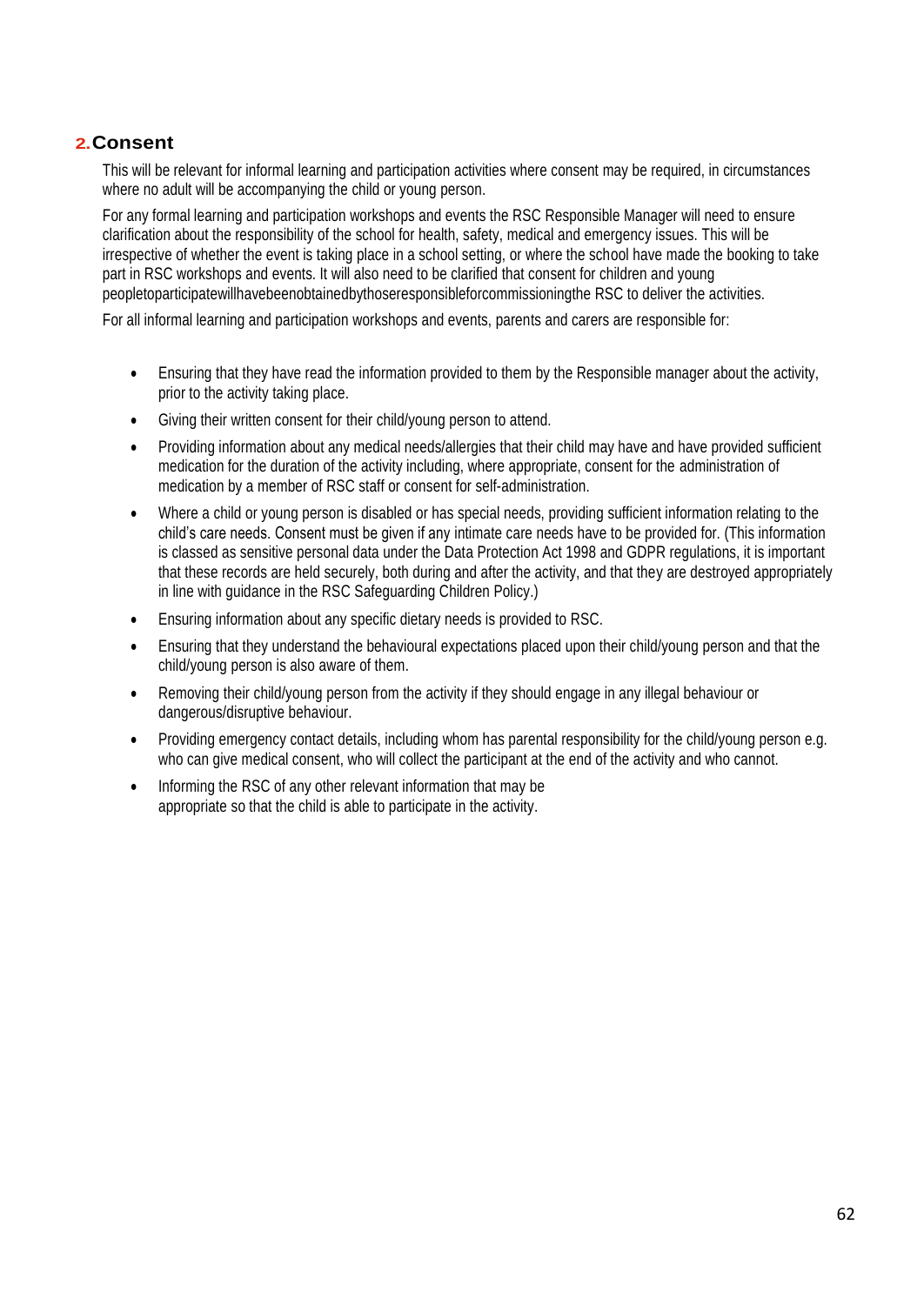## **3. Security and communication**

All staff, whether paid or as a volunteer, involved with the event organised by the RSC should be provided with an identification card or badge that should include an up to date identifying photograph.

The parameters and boundaries of the venue and facilities should be explained to all adult, staff and child participants at the outset of the activity. This provides an opportunity to convey areas of the building/venue that are 'in bounds and 'out of bounds' thereby creating a secure and non-secure area. In relation to venues where greater public access may be an issue e.g. public circulation and foyer spaces, this will be particularly relevant in order to have greater confidence in being able to contain and be vigilant for those who are, and are not, participating in the activity. Workshop Leaders Practitioners should therefore be clear about group management, overcrowding issues and the site of the activity in relation to other areas of the venue where public access is increased. Risk assessments are completed for activities happening in all public areas.

The Workshop Leader / Practitioner should have a full list of all participants (excluding for open events), with the following information: emergency contact details for all children involved, any specific health or medical issues relating to individuals, any particular dietary requirements that may impact upon their welfare i.e. allergies, any other special needs (See Appendix One). Due to the sensitivity of the data on this record which is classed as sensitive personal data under the Data Protection Act 1998 and GDPR regulations, it will be vital that these records are held securely, both during and after the activity, and that they are destroyed appropriately in line with guidance in the Core Safeguarding Children Policy and Procedures. It will be important to ensure clarification is obtained about formal learning and participation activities which will rely upon the school to hold such information about individual children. This will need to be clarified by those running the activity at the planning stage.

# **4.Supervision and staffing ratios**

## **4.1Formal Learning and Participation**

Where the activity is taking place in a school setting or on RSC premises it will be a requirement that members of the school teaching staff:

- are present throughout the whole session
- are clear about their role and responsibility in respect of the activity and how they will work alongside RSC staff.
- it must be clear, at all times, who is taking responsibility for supervision in the team running the activity.

Where activities take place on RSC premises or in venues where we are performing, school staffing ratios should ideally be one adult to ten children (1:10), but greater if the age and needs of the children suggest a higher rationale would be appropriate. Ratios should be considered alongside PIC staffing decisions.

## **4.2 Informal learning activities**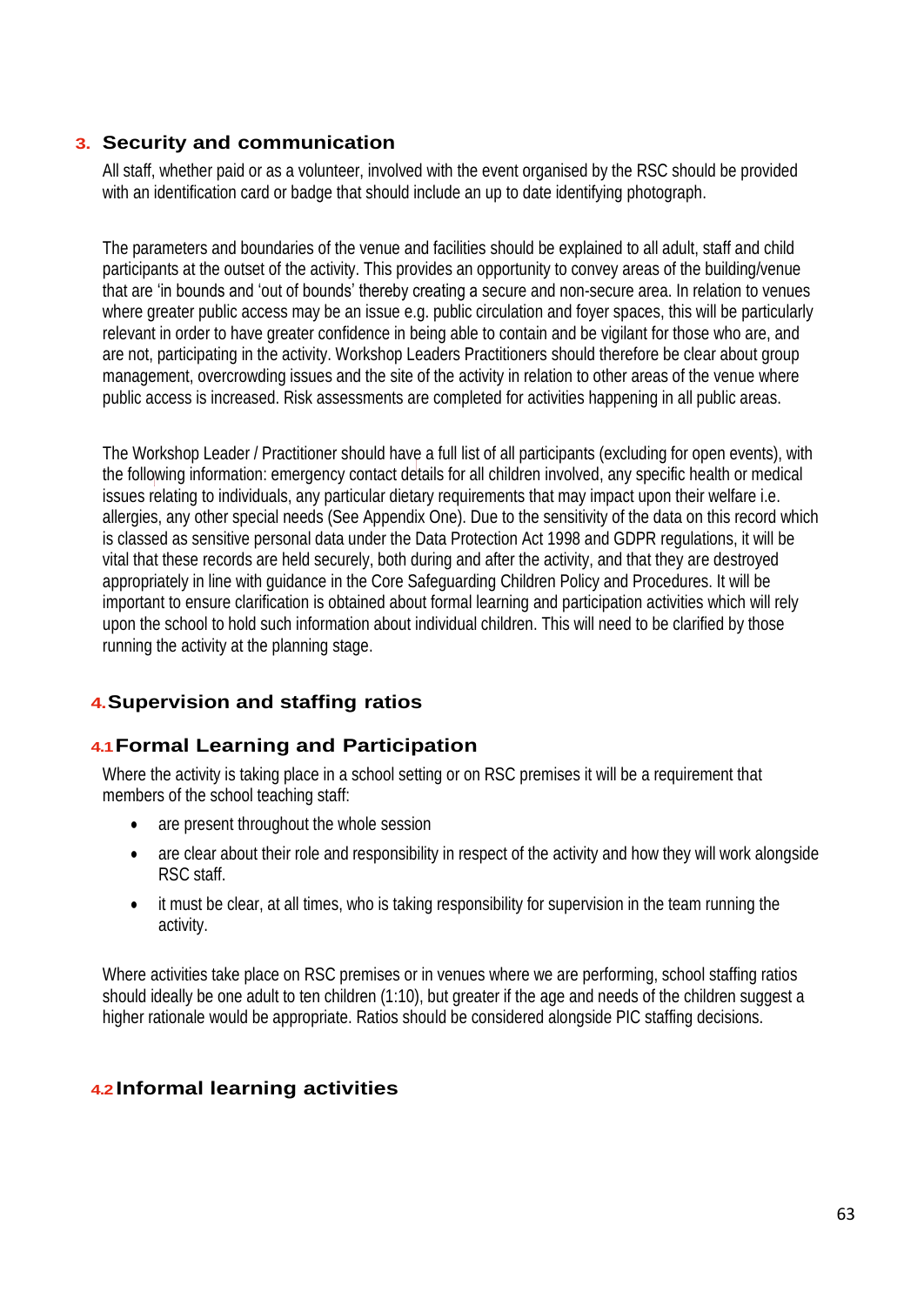At the point that children and young people arrive for the activity, RSC staff leading the event are acting in 'locoparentis' and have a duty of care towards them;

this applies when children and young people are unaccompanied. Appropriate supervision ratios and systems for monitoring the movements and where abouts of participants are essential. For example, the Responsible Manager will ensure sufficient space is available and the necessary number of assistants are present to support the Workshop/Event Leader/Practitioner; they will agree and set a limit on the number of participants in any activity, including 'drop-in' activities.

Staffing ratios should, at a minimum, be one adult to ten children (1:10) for closed sessions and activities, but greater if the age and needs of the children suggest a higher ratio would be appropriate. It may, for example, be appropriate to increase the adult to child ratio if children are unaccompanied or pose particular challenges due to known behavioural issues. The following are the adult to child ratios recommended for voluntary organisations, which are based partly on Ofsted guidelines, and it is recommended that these ratios are also used for informal learning and participation activities:

- $2 4$  years: 1 adult to 4 children
- $\bullet$  4 8 years: 1 adult to 6 children
- $\bullet$  9 12 years: 1 adult to 8 children
- 13 18 years: 1 adult to 10 children

Additionally, if risks or challenges have been identified prior to the activity, either with the venue or the participants, then there is also a strong justification for a higher ratio of adults to children or with a particularly vulnerable or challenging group of children. In the event of an accident, incident or injury that requires one member of staff to leave the activity, the numbers must be manageable for the remaining member/s of staff.

All children that arrive for an event must be accounted for by the responsible adult handing over the child as well as the member of staff receiving responsibility for the child. This should be formalised through the use of a 'signing in/handover' sheet. Consent for participation in the activity should, ideally, have been received prior to the activity. However, it must be in place at the point the responsibility for the child is handed over to the RSC.

In the event that the responsible adult remains with their children during the activity, it is advised that there are clear expectations set as to the role and responsibility that they have during the activity.

Where some responsible adults have not stayed with their children, the RSC will assume loco parent is for those particular children; however it would not be reasonable to ask the responsible adults that have stayed to assist with other children's welfare needs unless by prior arrangement with the responsible adult of the child in question. Ratios should be considered alongside PIC staffing decisions.

## **5. Residential activities and events**

From time to time the RSC may organise residential activities. In relation to safeguarding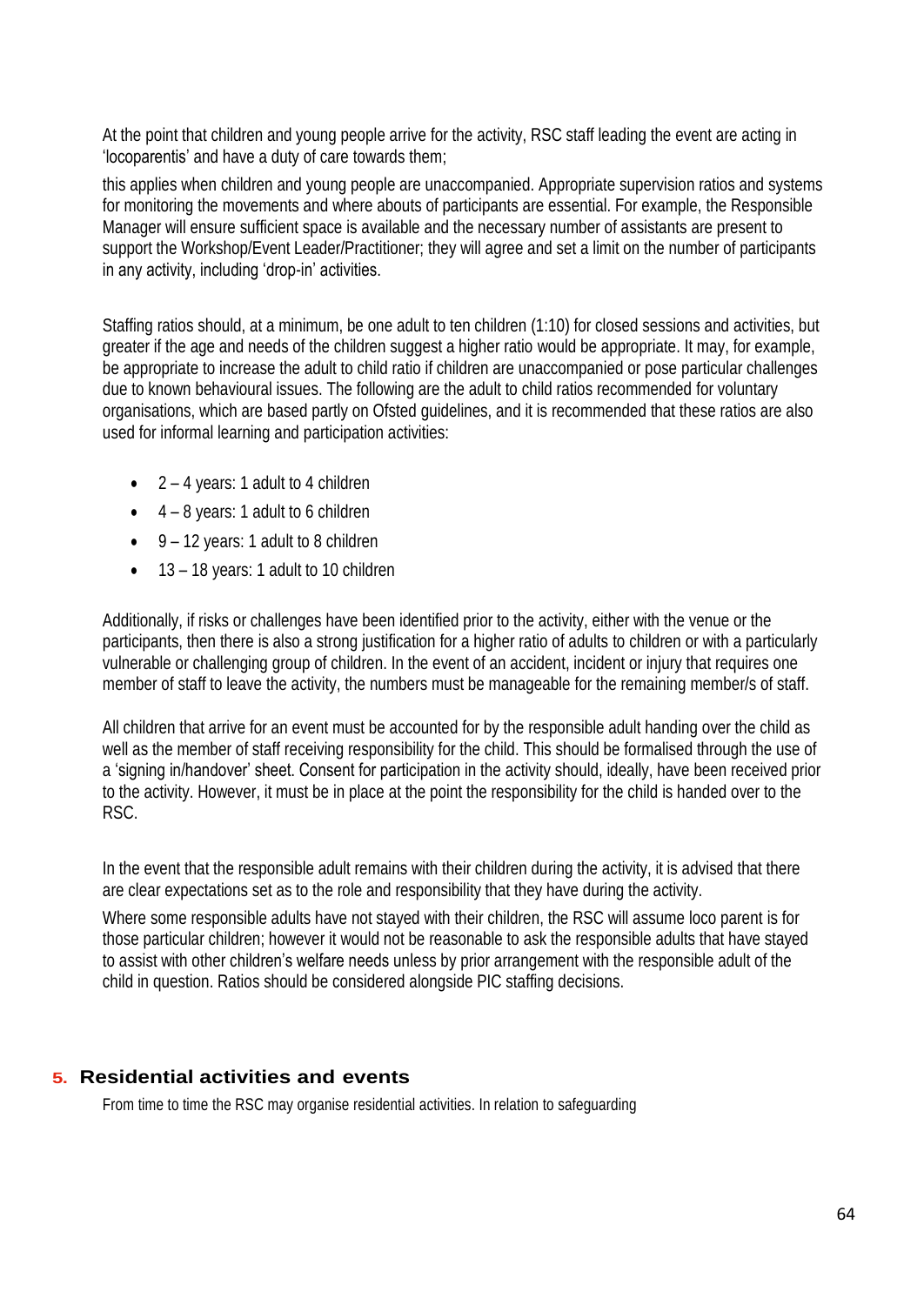children and young people during such residential events the following are included as a checklist for planning purposes.

- The management and co-ordination of the residential activity– roles and responsibilities
- Crisis management what plans are in place and action will be taken
- Organisation of sleeping and living accommodation staff and participants
- Staffing and support for the activity sufficiency, skill, role and responsibilities
- Medical and health provision  $-$  e.g. who has responsibility and training for the storage and administration of medicines
- Parental contact and telephones how do staff and participants contact parents/carers
- Care of possessions security and the provision of space
- Record and information security where will sensitive information be kept
- Catering arrangements sufficiency and appropriate to dietary needs
- Drinking water and refreshments provision and availability
- Demands placed upon the participants appropriate balance
- Supervision of participants daytime and night time
- Privacy for adult and child
- Adult access to participant accommodation justification and safeguards
- Access and security of accommodation daytime and night times, fire procedures etc.
- Toilet and washing provision privacy and sufficiency, hygiene and cleaning
- Safety hazards and risk assessment e.g. pertaining to a building or particular activity to be undertaken
- Laundry facilities provision
- Children having information about who they can speak to if they have concerns or worries whilst they are away

The above list is not exhaustive. There may be additional considerations to be identified and addressed in the planning stages relevant a particular type of residential or the needs of the participants on it.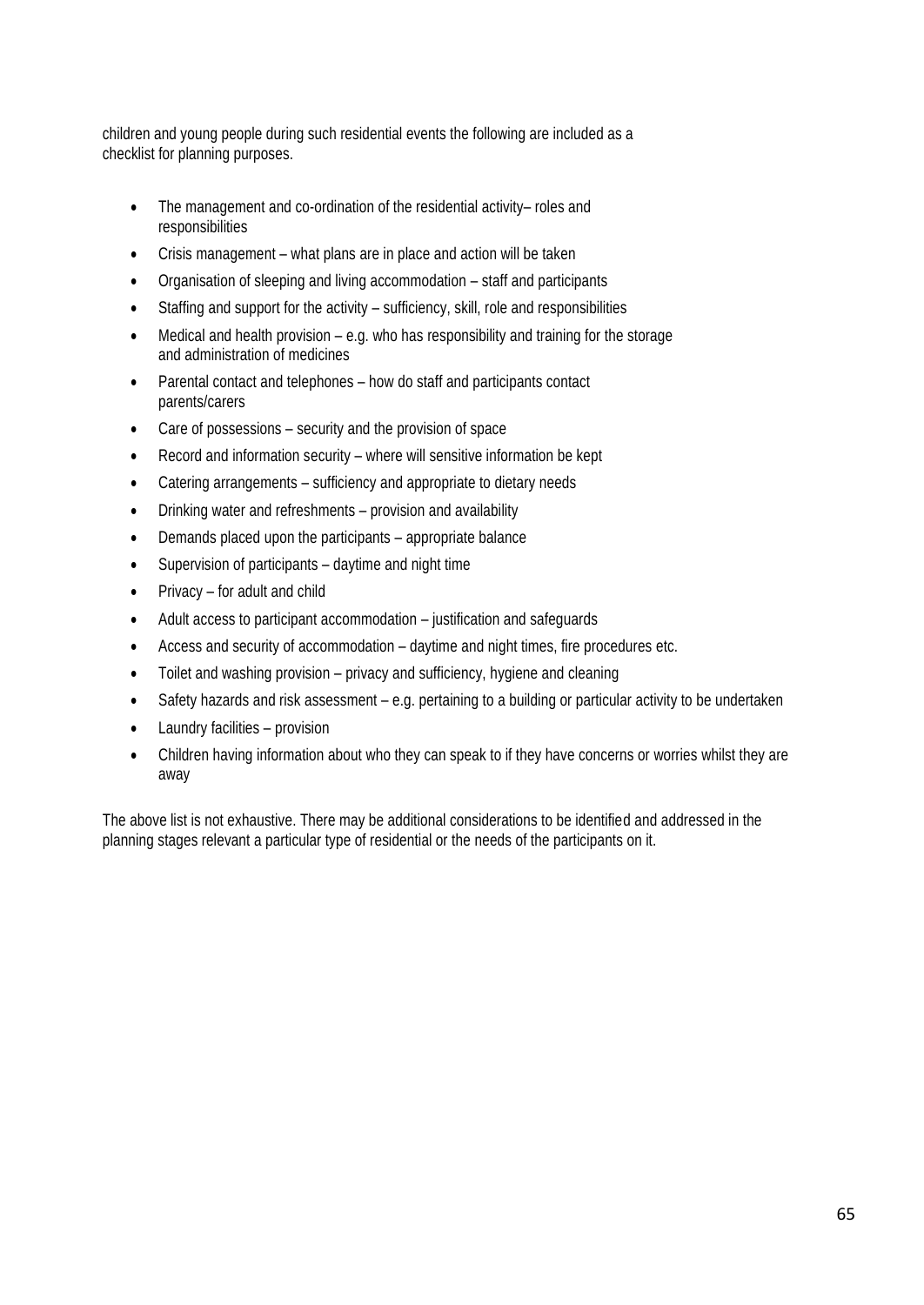#### **RSC ACTIVITY REGISTRATION FORM**

| This information is held securely and used only for the purposes of ensuring the health of safety of participants. The information will be destroyed appropriately in line with guidance in the RSC's Core Safeguarding Childr<br>available on request.                                                             |       |                 |  |  |  |  |
|---------------------------------------------------------------------------------------------------------------------------------------------------------------------------------------------------------------------------------------------------------------------------------------------------------------------|-------|-----------------|--|--|--|--|
| PERSONAL DETAILS OF PARTICIPANT                                                                                                                                                                                                                                                                                     |       |                 |  |  |  |  |
| FULL NAME:                                                                                                                                                                                                                                                                                                          |       | PREFERRED NAME: |  |  |  |  |
| <b>ADDRESS:</b>                                                                                                                                                                                                                                                                                                     |       |                 |  |  |  |  |
| POSTCODE:                                                                                                                                                                                                                                                                                                           |       | DATE OF BIRTH:  |  |  |  |  |
| TELEPHONE:                                                                                                                                                                                                                                                                                                          | HOME: | MOBILE:         |  |  |  |  |
| <b>EMERGENCY CONTACT DETAILS</b>                                                                                                                                                                                                                                                                                    |       |                 |  |  |  |  |
| <b>FULL NAME:</b>                                                                                                                                                                                                                                                                                                   |       |                 |  |  |  |  |
| <b>ADDRESS</b><br>(IF DIFFERENT FROM ABOVE):                                                                                                                                                                                                                                                                        |       |                 |  |  |  |  |
| TELEPHONE:                                                                                                                                                                                                                                                                                                          | HOME: | MOBILE:         |  |  |  |  |
| <b>RELATIONSHIP TO CHILD:</b>                                                                                                                                                                                                                                                                                       |       |                 |  |  |  |  |
| <b>EMERGENCY CONTACT DETAILS</b>                                                                                                                                                                                                                                                                                    |       |                 |  |  |  |  |
| Please advise us of any relevant medical needs that may affect your child's ability to participate in the activity:                                                                                                                                                                                                 |       |                 |  |  |  |  |
| Please advise us of any relevant special needs, including behaviour, that may affect your child's ability to participate in the activity and for us to meet his/her needs:                                                                                                                                          |       |                 |  |  |  |  |
| Does your child have any specific dietary requirements, including allergies:                                                                                                                                                                                                                                        |       |                 |  |  |  |  |
| <b>CONSENT FROM PARENTS/CARERS</b>                                                                                                                                                                                                                                                                                  |       |                 |  |  |  |  |
| My child is in good health and I consider him/her able to participate in the RSC activity [name of activity to be inserted]                                                                                                                                                                                         |       |                 |  |  |  |  |
| I have completed details about any medical or additional needs that my child has.<br>In the event of any illness/accident, any necessary treatment can be administered to my child. I understand that, while RSC staff will take every necessary precaution to ensure that accidents to not happen, they cannot nec |       |                 |  |  |  |  |
| AGREEMENT OF PARTICIPATING CHILD OR YOUNG PERSON                                                                                                                                                                                                                                                                    |       |                 |  |  |  |  |
| I agree that I will not:                                                                                                                                                                                                                                                                                            |       |                 |  |  |  |  |
| • Do anything that is illegal                                                                                                                                                                                                                                                                                       |       |                 |  |  |  |  |
| • Harm, abuse or hurt anyone else involved in the activity (physically or verbally) – myself, an adult or another participant                                                                                                                                                                                       |       |                 |  |  |  |  |
| If I don't follow these rules, I understand that I may be asked to leave the activity.<br>MY NAME:<br>MY SIGNATURE:                                                                                                                                                                                                 |       |                 |  |  |  |  |
|                                                                                                                                                                                                                                                                                                                     |       |                 |  |  |  |  |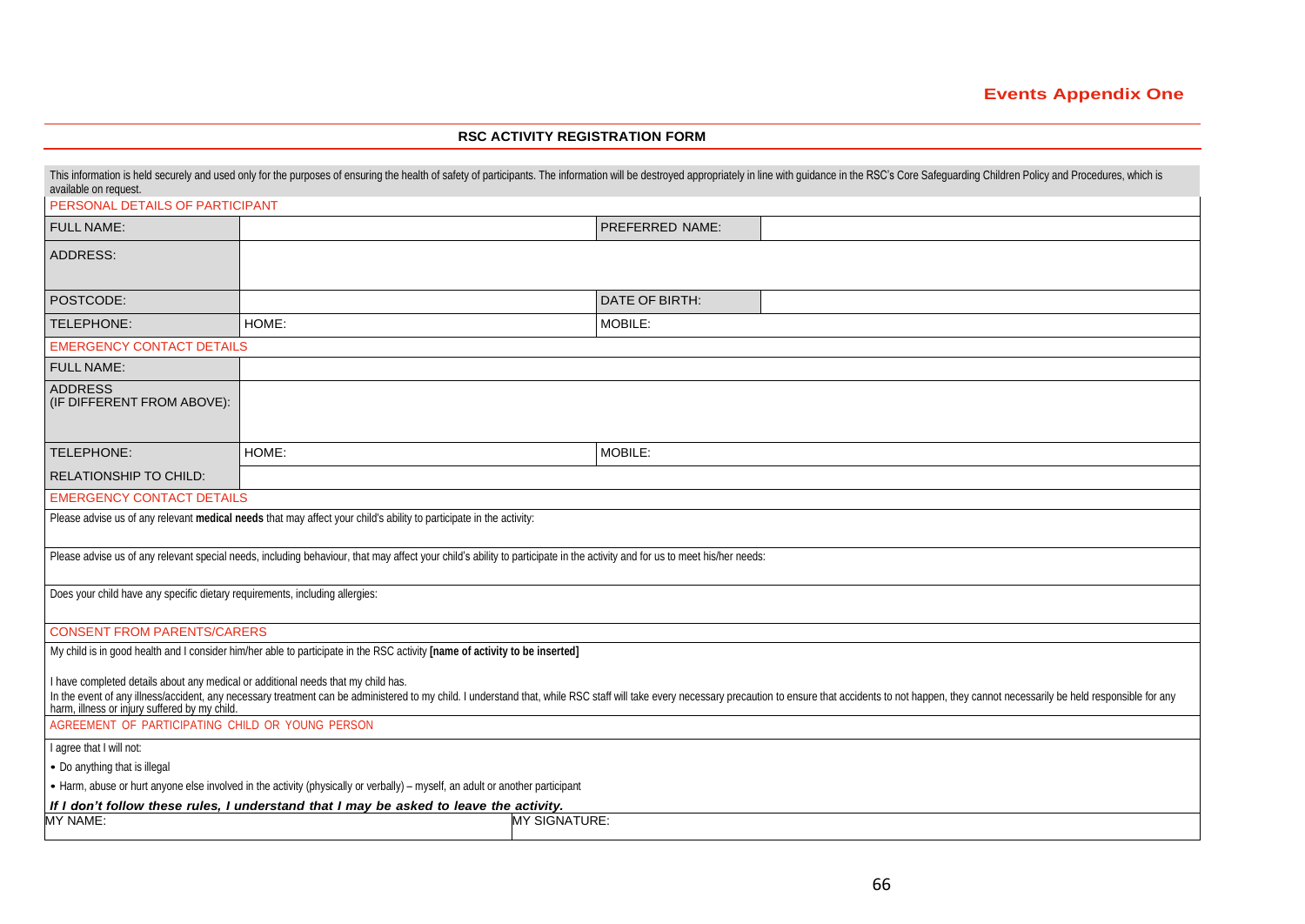#### **EVENTS APPENDIX TWO**

#### **RESIDENTIAL ACTIVITIES AND EVENTS – PLANNING CHECKLIST**

| Task                                                                                                             | Date to be<br>done by | <b>Completed on</b> | <b>Notes</b> |
|------------------------------------------------------------------------------------------------------------------|-----------------------|---------------------|--------------|
| The management and co-ordination of the residential<br>activity - roles and responsibilities                     |                       |                     |              |
| Incident management - what plans are in place and action<br>will be taken (referring to the MIP)                 |                       |                     |              |
| Arrangements for sleeping and living accommodation<br>- staff and participants                                   |                       |                     |              |
| Toilet and washing provision-privacy and sufficiency,<br>hygiene and cleaning                                    |                       |                     |              |
| Staffing and support for the activity - sufficiency, skill, role<br>and responsibilities                         |                       |                     |              |
| Medical and health provision and first aid arrangements                                                          |                       |                     |              |
| Parental contact and telephones - how do staff and<br>participants contact parents/carers                        |                       |                     |              |
| Care of possessions - security and the provision of space                                                        |                       |                     |              |
| Record and information security - where will sensitive<br>information be kept                                    |                       |                     |              |
| Catering arrangements - sufficiency and appropriate to<br>dietary needs                                          |                       |                     |              |
| Drinking water and refreshments - provision and<br>availability                                                  |                       |                     |              |
| Demands of the activities placed upon the participants -<br>appropriate balance of activity and relaxation       |                       |                     |              |
| upervision of participants-day time and night time                                                               |                       |                     |              |
| Privacy - for adult and child                                                                                    |                       |                     |              |
| Adult access to participant accommodation -<br>arrangements and safeguards                                       |                       |                     |              |
| Access and security to the accommodation - daytime and<br>night times, fire procedures etc.                      |                       |                     |              |
| Evacuation procedures                                                                                            |                       |                     |              |
| Safety hazards and risk assessment - e.g. pertaining to a<br>building or particular activity to be undertaken    |                       |                     |              |
| Laundry facilities - provision                                                                                   |                       |                     |              |
| Children having information about who they can speak to if<br>they have concerns or worries whilst they are away |                       |                     |              |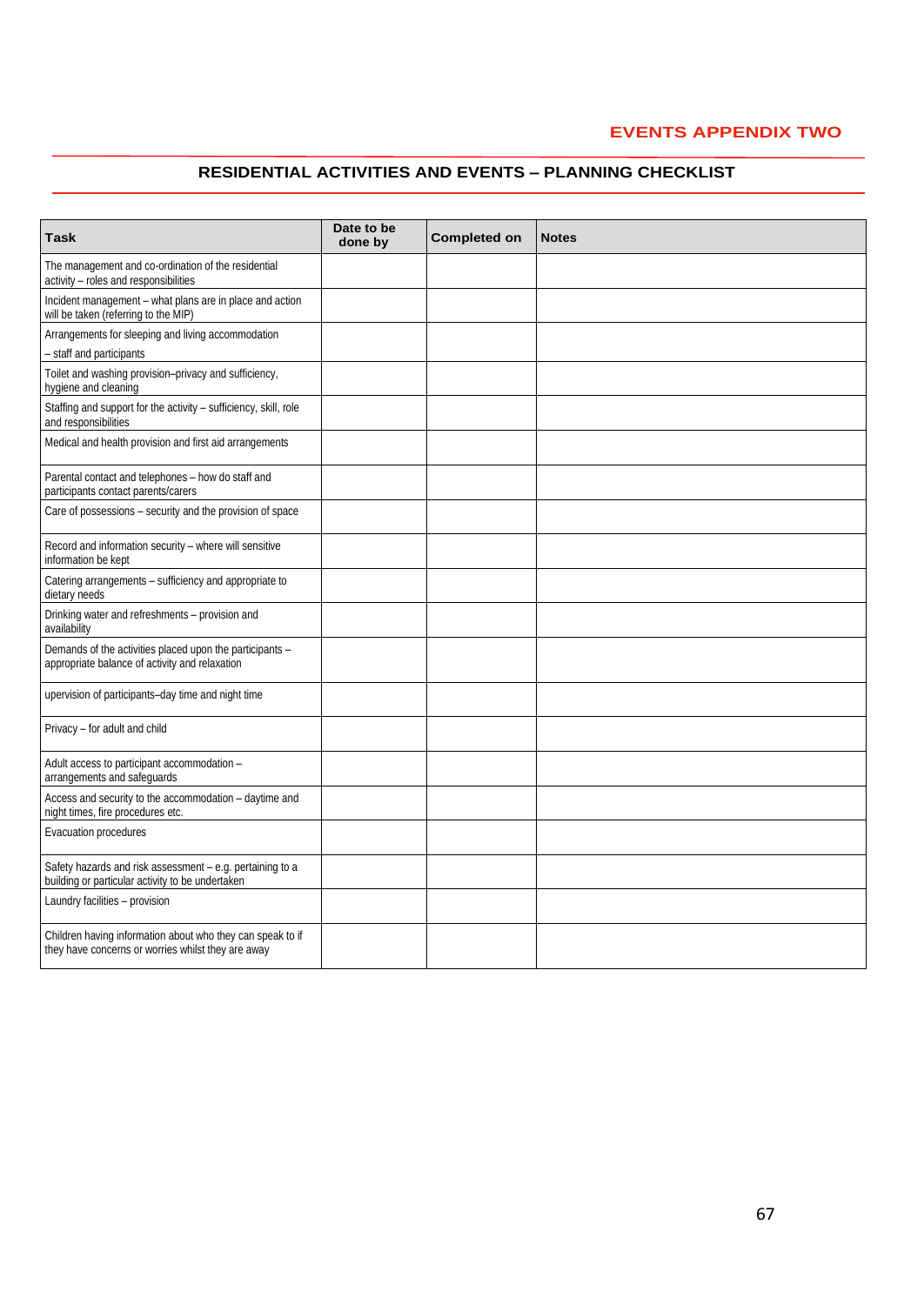#### **EVENTS APPENDIX THREE**

#### **SAFEGUARDING CHECKLIST FOR THE RESPOSNIBLE MANAGER FOR A WORKSHOP, EVENT OR ACTIVITY**

| Task                                                                                                                                                                                                                                                                                                                          | Date to be<br>done by | <b>Completed on</b> | <b>Notes</b> |
|-------------------------------------------------------------------------------------------------------------------------------------------------------------------------------------------------------------------------------------------------------------------------------------------------------------------------------|-----------------------|---------------------|--------------|
| Identify PIC for the event or workshop ensuring that person<br>is appropriately trained to fulfil that role and responsibility.                                                                                                                                                                                               |                       |                     |              |
| Brief the Workshop Leader on his/her responsibilities<br>regarding the planning, delivery and evaluation                                                                                                                                                                                                                      |                       |                     |              |
| of the activity, with a particular focus on keeping children<br>and young people safe.                                                                                                                                                                                                                                        |                       |                     |              |
| Ensure that an Activity Registration Form Checklist (see<br>Appendix One) has been completed for each child when<br>relevant. (Activities delivered in schools will not require it).                                                                                                                                          |                       |                     |              |
| Ensure that all staff/freelancers etc. who will have contact<br>with children during the activity are safe and suitable to do<br>SO.                                                                                                                                                                                          |                       |                     |              |
| Sufficiently skilled and trained staff/freelancers are<br>available to successfully and safely deliver                                                                                                                                                                                                                        |                       |                     |              |
| the activity.                                                                                                                                                                                                                                                                                                                 |                       |                     |              |
| The arrangements for safeguarding the children are clear<br>and have been agreed with any partner                                                                                                                                                                                                                             |                       |                     |              |
| organisation or venue provider or venue hirer. This is<br>covered in the contractual arrangements.                                                                                                                                                                                                                            |                       |                     |              |
| First aid provision is available for the activity/and or at the<br>venue in line with updated H&S Policy guidance                                                                                                                                                                                                             |                       |                     |              |
| A risk assessment has been carried out and control<br>measure put in place. The risk assessment to include:<br>venue safety, public access, transport arrangements as<br>well as any risks associated with the target group of<br>participating children and young people (e.g. behavioural<br>difficulties or disabilities). |                       |                     |              |
| An appropriate staff/workshop leader de-briefing<br>opportunity is available (if required)                                                                                                                                                                                                                                    |                       |                     |              |
| Arrangements for evaluating the activity are in place                                                                                                                                                                                                                                                                         |                       |                     |              |
| The workshop leader/practitioner has all the necessary<br>contact details of responsible staff at RSC including the<br>relevant designated safe guarding officer                                                                                                                                                              |                       |                     |              |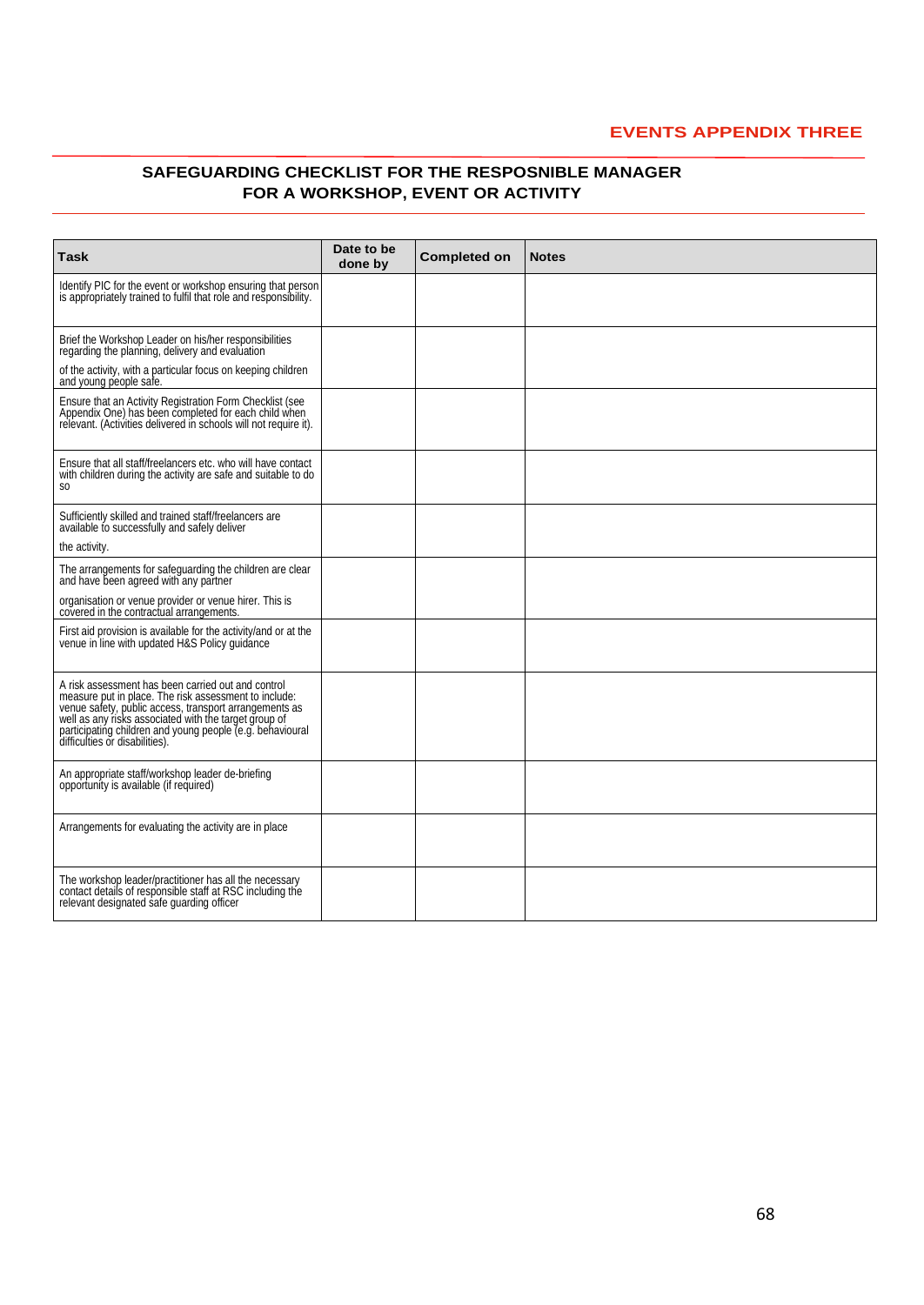#### **EVENTS APPENDIX FOUR**

#### **SAFEGUARDING CHECKLIST FOR THE WORKSHOP FOR THE EVENT LEADER/PRACTITIONER**

The responsible manager will go through this checklist with the event leader/practitioner to share information on the RSC Safeguarding policies and to identify any action points

| <b>Task</b>                                                                                                                                                                                                                                                                                                      | Date to be<br>done by | Complete d on | <b>Notes</b> |
|------------------------------------------------------------------------------------------------------------------------------------------------------------------------------------------------------------------------------------------------------------------------------------------------------------------|-----------------------|---------------|--------------|
| To understand, implement and follow all<br>procedures and guidance outlined in the RSC<br>Core Safeguarding Children Policy.                                                                                                                                                                                     |                       |               |              |
| To implement and follow all risk assessments<br>related to the sessions they are providing                                                                                                                                                                                                                       |                       |               |              |
| To have the contact details of the RSC designated<br>safeguarding officer or Line Manager, to whom a<br>concern about the welfare of a child might be<br>reported as well as have the contact details of the<br>Responsible Manager (if different to the RSC<br>designated safeguarding office or Line Manager). |                       |               |              |
| To have a full list of participants and a copy of the<br>Activity Registration Form for each child (where<br>an activity is taking place in a school setting with<br>accompanying teaching staff, the teaching staff<br>will hold such information).                                                             |                       |               |              |
| To have a fully charged and working mobile<br>phone available or easy access to a landline<br>during the course of the activity.                                                                                                                                                                                 |                       |               |              |
| To be familiar with all health and safety risks<br>relating to the activity and venue e.g. fire exits,<br>toilets etc.                                                                                                                                                                                           |                       |               |              |
| To be familiar with the first aid provision at the<br>venue i.e. know who or where to go for first aid<br>treatment.                                                                                                                                                                                             |                       |               |              |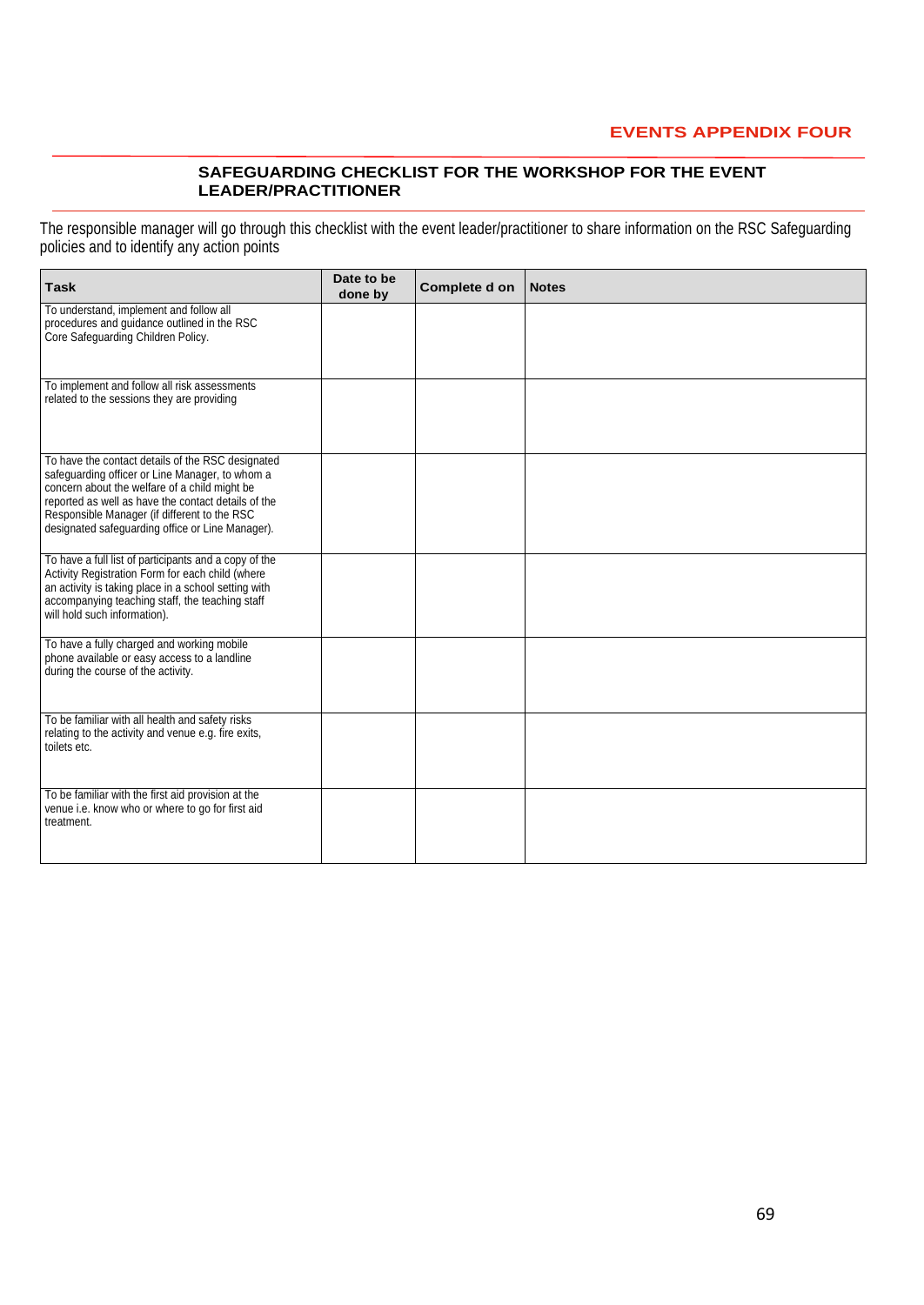#### **ADMINISTERING MEDICINE ARRANGEMENTS**

#### **Procedure for Administering Medicine to Children(non-RSC Nursery Departments)**

Please note that this procedure is distinct from first aid procedures followed by certified First Aiders.

If a child requires prescribed medication to be administered by RSC staff the following procedure will be followed:

- Written information must be obtained from the parent/carer by Company Management or Learning and National Partnerships Department staff, giving clear instructions about dosage, administration of the medication, along with granted permission for a member of staff to administer whilst the child is under the supervision and/or care of the RSC, using the 'Authority for the Administering of Medicine' form.
- Wherever possible, the dose shall be given in a frequency that enables the child's parents to administer at home. If this is not possible, the medication must clearly be labelled with the child's name and dosage.
- Medicine should not be accepted or administered if its expiry date has past, if the packaging is damaged, or if it is not labelled.
- The prescribed medication will be logged on and administered in accordance with the 'Administered Medicine Record and Care Plan'.
- Company Management/Director of Learning and National Partnerships/Lead Chaperone will ensure that staff authorised to administer medicine are appropriately trained to do so, including but not limited to, the administration of life-saving medication such as insulin or adrenaline injections, or the use of nebulisers.
- Any side effects or adverse effects from the medication shall be recorded on the 'Administered Medicine Record and Care Plan'

and the parent/carer to be informed immediately.

• All medication will be kept secure and protected from misuse and damage, in a lockable cupboard or storage box, and refrigerated where required; and accessible only by those authorised by either a Lead Chaperone, Company Manager or **Director** 

of Learning and National Partnerships to administer medicine to children. Emergency, life-saving medication such as epi-pens or inhalers can be taken out of storage during performance times only to enable them to be accessed quickly in an emergency.

• Staff members given authorisation by either a Lead Chaperone, Company Manager or Director of Learning and National Partnerships to administer medicine to children must have this documented in their Job Description or formally noted on their personnel file.

Where there is a risk of infection, Company Managers, Chaperones and/ or Learning and National Partnerships Department staff Should refer to advice published by Public Health England to establish the requirements and period of exclusion from activities for each type of illness: [https://www.g](http://www.gov.uk/government/publications/health-protection-in-schools-and-other-childcare-)o[v.uk/government/publications/health-protection-in-](http://www.gov.uk/government/publications/health-protection-in-schools-and-other-childcare-) [schools-and-other-childcare](http://www.gov.uk/government/publications/health-protection-in-schools-and-other-childcare-)facilities/chapter-9-managing-specific-infectious-diseases

Children who are vomiting or have diarrhoea must be excluded from activities and the workplace for 48 hours after the last bout to reduce the risk of the spread of infection.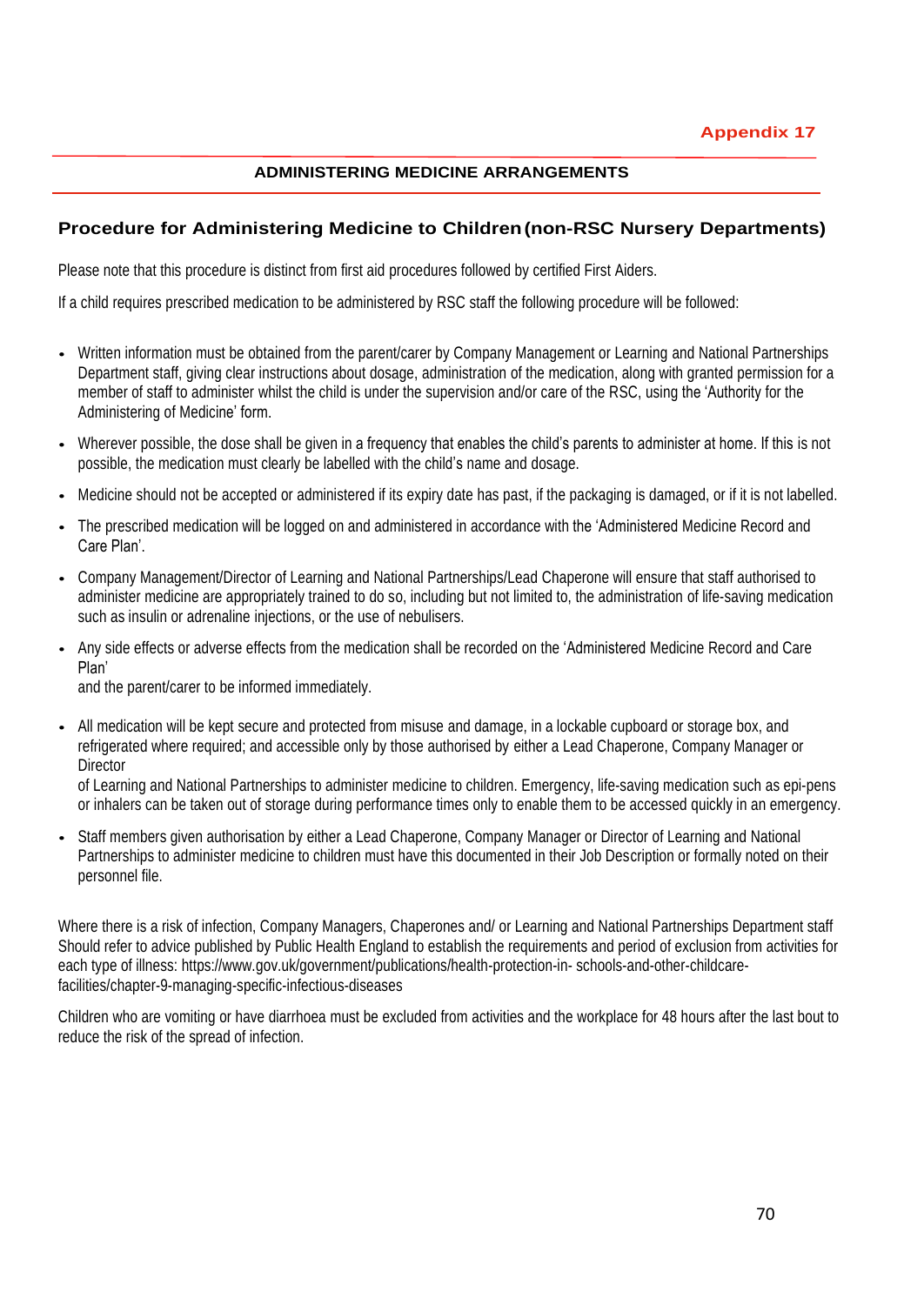The Major Incident Plan should be used in the event that a bout of illness may become business critical, such as resulting in the loss of a performance, for example.

If a child requires non-prescribed medication to be administered by RSC staff the following procedure will be followed:

• Company Managers, Chaperones and Learning and National Partnerships Department staff may purchase small amounts of over-the-counter medicine to store for future use by children under the supervision and care of the RSC. Such medicine be kept

secure and protected from misuse and damage, in a lockable cupboard or storage box; accessible only by those authorised by either a Lead Chaperone, Company Manager or Director of Learning and Participation to administer medicine to children.

• Staff members given authorisation by either a Lead Chaperone, Company Manager or Director of Learning and National Partnerships to administer medicine to children should have this documented in the Job Description or formally noted on their personnel file.

Data Storage Procedure to be followed for documentation relating to the administering of medicine to children:

**PRODUCTIONS**

**Safety** 

- All completed forms are to be held securely with the child's licence until the end of the child's contract with the RSC.
- At the end of the child's current contract, all completed forms, including any copies, must be sent securely to the **Occupational** Health Advisor to be kept with the health profile of the child and then securely destroyed in line with the Occupational

and Health Department Data Storage Log.

**LEARNING, PARTICIPATORY AND TALENT DEVELOPMENT WORK**

• All completed forms are to be held securely by those members of staff authorised to administer medicine until such a time that

the child is no longer engaged in current activities with the relevant department.

• At the end of the child's engagement with the relevant department, all completed forms, including any copies, must be sent

securely to the Occupational Health Advisor to be kept with the health profile of the child, where applicable, and saved for three

years. After three years the forms will be securely destroyed in line with the Occupational Safety and Health Department Data

Storage Log.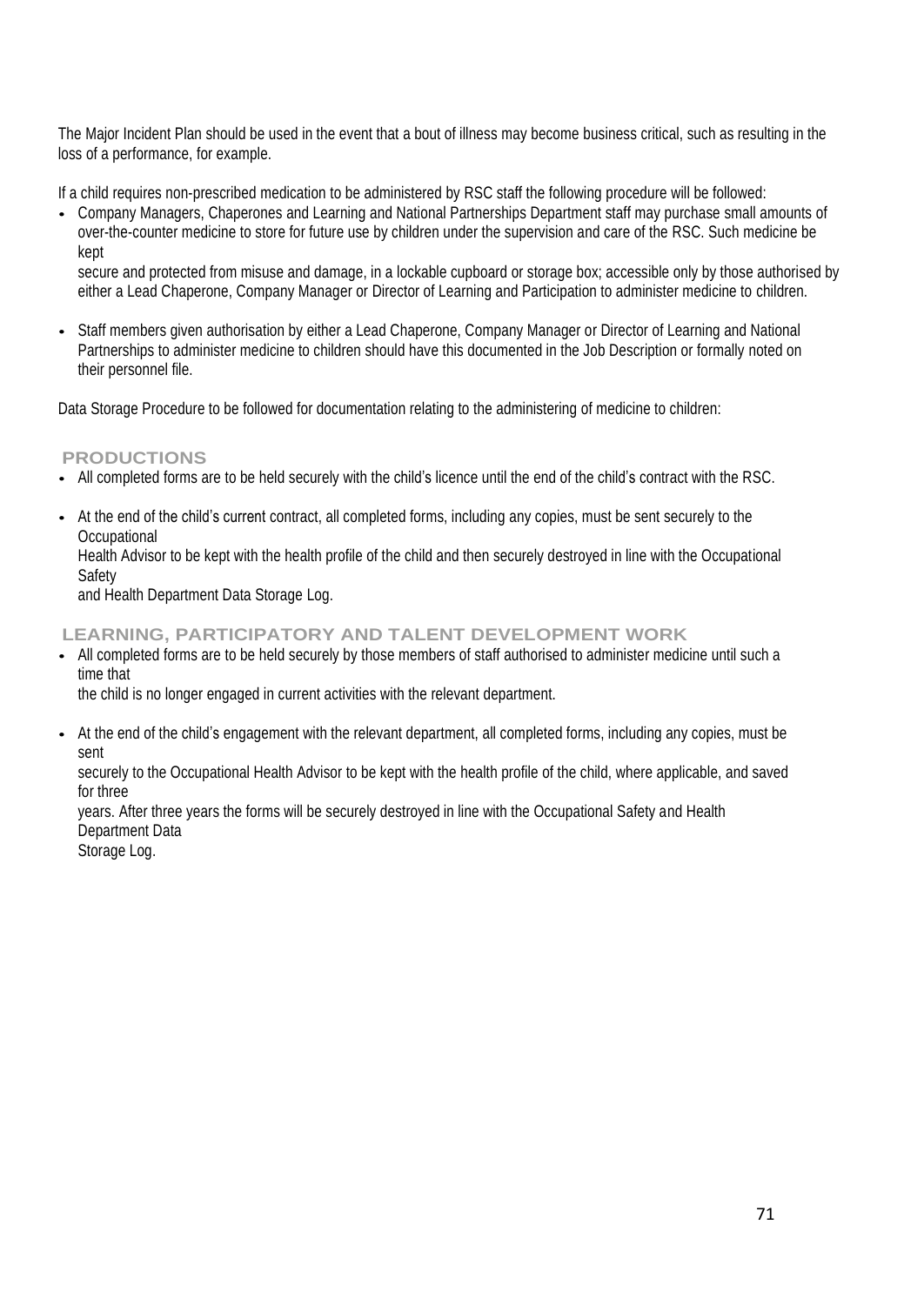#### **ADMINISTERED MEDICINE RECORD AND CARE PLAN**

| CHILD'S FULL NAME:     | PARENT/CARER NAME:       |  |
|------------------------|--------------------------|--|
| PERMISSION GRANTED BY: | DATE PERMISSION GRANTED: |  |

| <b>HEALTH CONDITION</b> | <b>MEDICATION</b> | <b>PRESCRIBED FREQUENCY</b> | MEDICATION EXPIRY DATE |
|-------------------------|-------------------|-----------------------------|------------------------|
|                         |                   |                             |                        |

| <b>MEDICATION</b> | DOSAGE | <b>DATE</b> | <b>TIME</b> | <b>STAFF</b><br><b>MEMBER</b><br>ADMINISTERIN<br>G | <b>TICK IF CHILD</b><br>ADMINISTERIN<br>l G | <b>WITNESSING</b><br><b>STAFF</b><br><b>MEMBER</b> | COMMENTS, INCLUDING DESCRIPTION OF ANYADVERSE OR<br><b>SIDE EFFECTS</b> |
|-------------------|--------|-------------|-------------|----------------------------------------------------|---------------------------------------------|----------------------------------------------------|-------------------------------------------------------------------------|
|                   |        |             |             |                                                    |                                             |                                                    |                                                                         |
|                   |        |             |             |                                                    |                                             |                                                    |                                                                         |
|                   |        |             |             |                                                    |                                             |                                                    |                                                                         |
|                   |        |             |             |                                                    |                                             |                                                    |                                                                         |
|                   |        |             |             |                                                    |                                             |                                                    |                                                                         |
|                   |        |             |             |                                                    |                                             |                                                    |                                                                         |
|                   |        |             |             |                                                    |                                             |                                                    |                                                                         |
|                   |        |             |             |                                                    |                                             |                                                    |                                                                         |
|                   |        |             |             |                                                    |                                             |                                                    |                                                                         |
|                   |        |             |             |                                                    |                                             |                                                    |                                                                         |
|                   |        |             |             |                                                    |                                             |                                                    |                                                                         |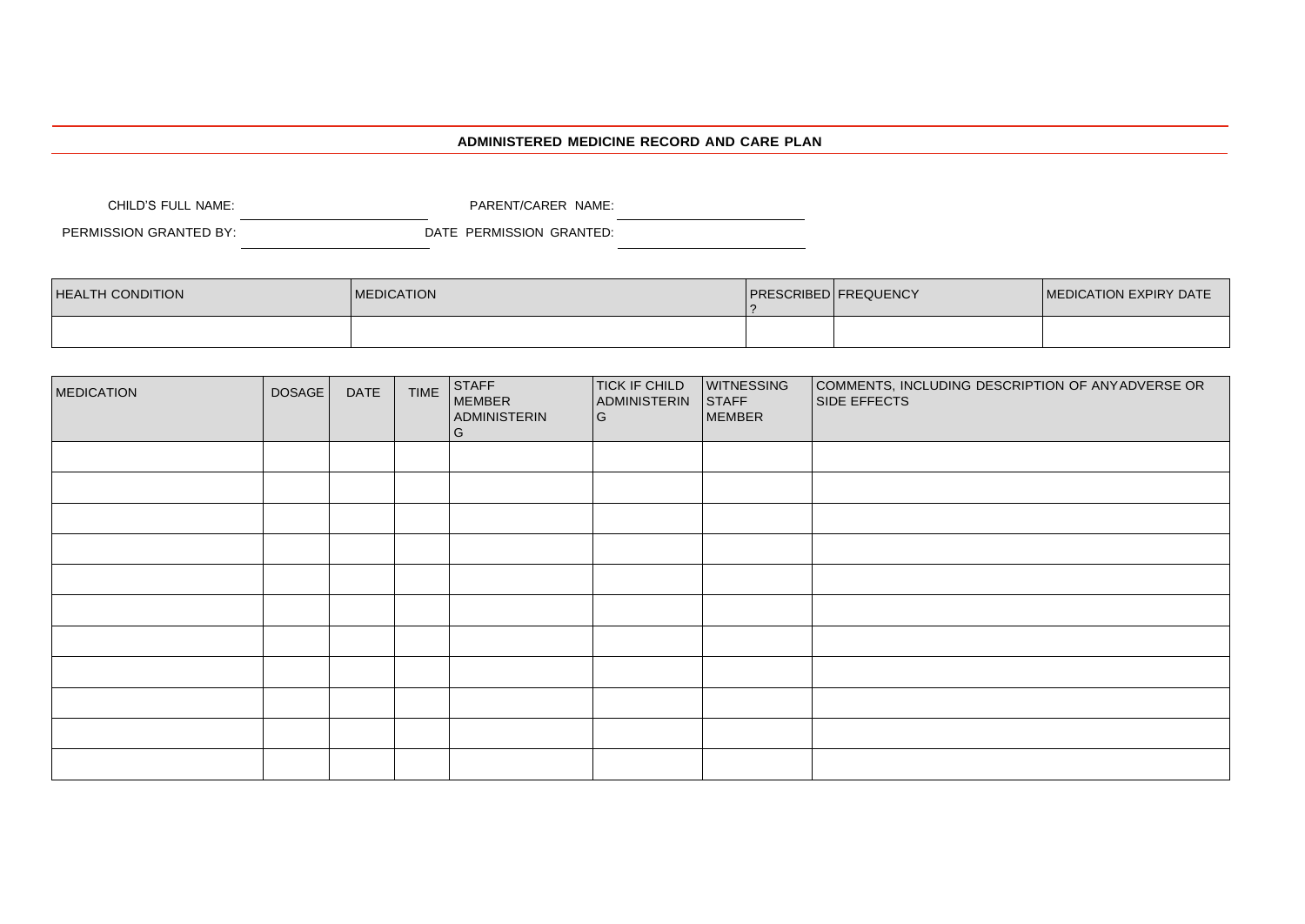## **AUTHORITY FOR THE ADMINISTERING OF MEDICINE - PAGE 1 OF 2**

| <b>CHILD'S FULL NAME:</b>                       | CHILD'S DATE OF BIRTH:             |
|-------------------------------------------------|------------------------------------|
| <b>PARENT/CARER NAME:</b>                       | <b>PARENT/CARER CONTACT</b><br>NO: |
| CHILD'S DOCTOR CONTACT                          |                                    |
| <b>DETAILS</b>                                  |                                    |
| <b>DETAILS OF ANY KNOWN</b><br><b>ALLERGIES</b> |                                    |
| <b>ANY OTHER COMMENTS:</b>                      |                                    |

Parent/Carer: I authorise a member of the RSC's Chaperone/Learning and National Partnerships Department (delete as appropriate) to administer my child's prescribed medicine as detailed below

| MEDICINE<br>NAME:     | DOSAGE:          |  |
|-----------------------|------------------|--|
| TIMES TO BE<br>TAKEN: | <b>DURATION:</b> |  |

| MEDICINE<br>NAME:     | DOSAGE:          |  |
|-----------------------|------------------|--|
| TIMES TO BE<br>TAKEN: | <b>DURATION:</b> |  |

| SIGNED: | PRINT NAME: |  |
|---------|-------------|--|
| DATE:   | TIME:       |  |